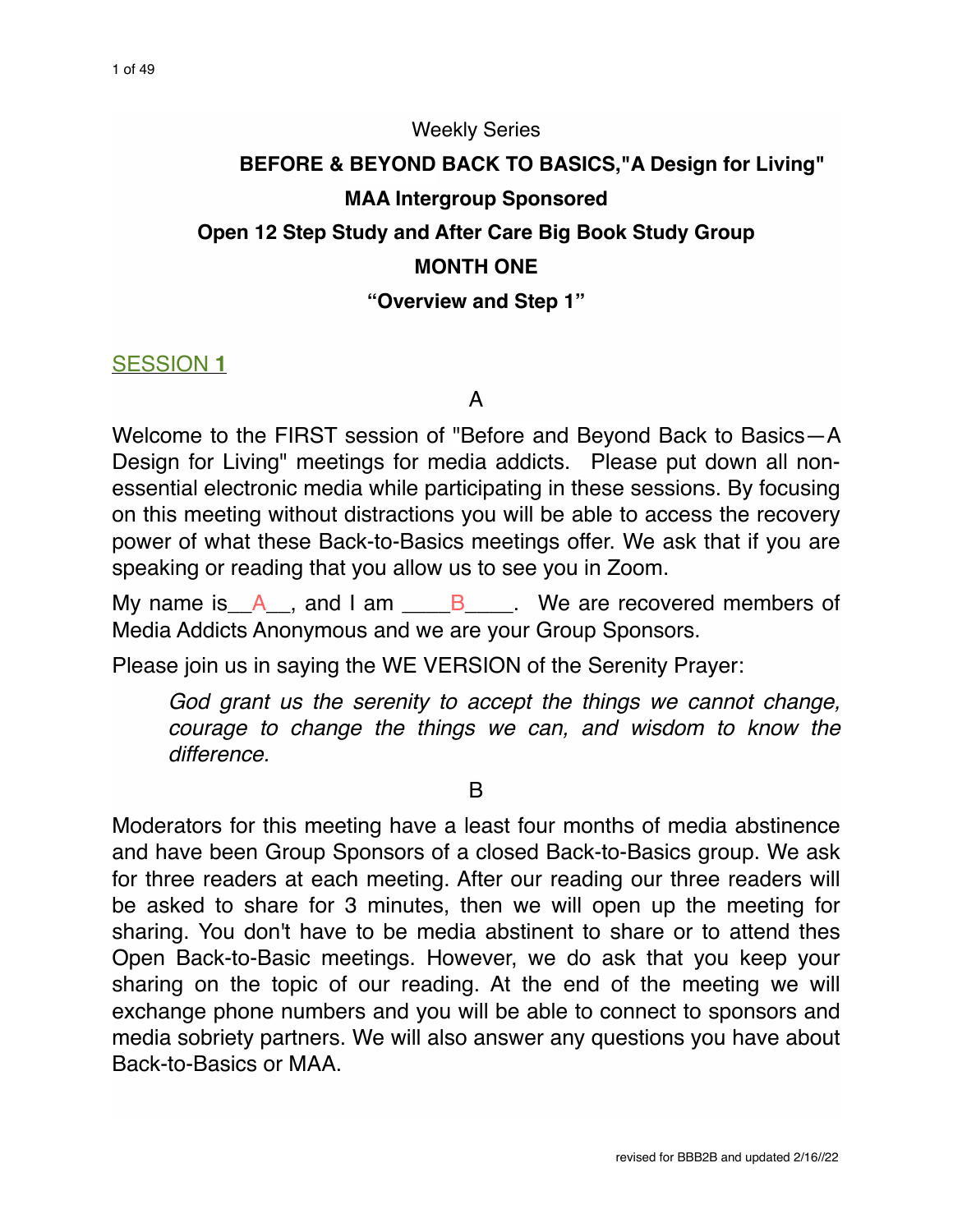We will be going through all 12 steps which will take us four months to complete. We hope you will join us weekly to allow yourself to take advantage of working the steps with a group and to further your recovery with other committed media addicts. By attending every meeting you will continue to recover from media addiction. Remember, as we take the Twelve Steps as described in the Big Book of Alcoholics Anonymous, we are provided with a new way of living free of compulsive use of our "alcoholic" media. The writers of this book give tell us that: "A new life has been given us or, if you prefer, 'A design for living' that really works."

B

Most of what we will be reading in this Back-to-Basics group will be taken directly from the Big Book of Alcoholics Anonymous. In MAA we respect AA's request to read the Big Book as is, changing nothing. Back-to-Basics is a sponsored group. If you were reading the Big Book one-on-one with your sponsor, you probably would be asked to changed alcohol to media so you could understand the full impact of how media is just like alcohol. Therefore, as your Group Sponsors, when reading, wherever it mentions terms related to alcoholism, we will often substitute or add media addiction concepts to help us understand how media addiction is similar to alcohol addiction and why our solution is to be found in the Big Book of AA. To make this format more inclusive, we have also changed the pronouns from third-person singular to third-person plural. These two adjustments are made to serve each individual being sponsored both personally and in this sponsored group as a whole, to obtain as much benefit from the Big Book as possible.

## A

Some of you here have completed at least one month of the committed Back-to-Basics sobriety groups. You have seen for yourself that there is a design for living that really works, we are the living testimony of that. Today our readers are  $1)$  [2]  $2)$  [3]

## **Overview and History**

Everything we are about to read and every action we are going to take to recover from media addiction had its genesis with Bill Wilson and Dr. Bob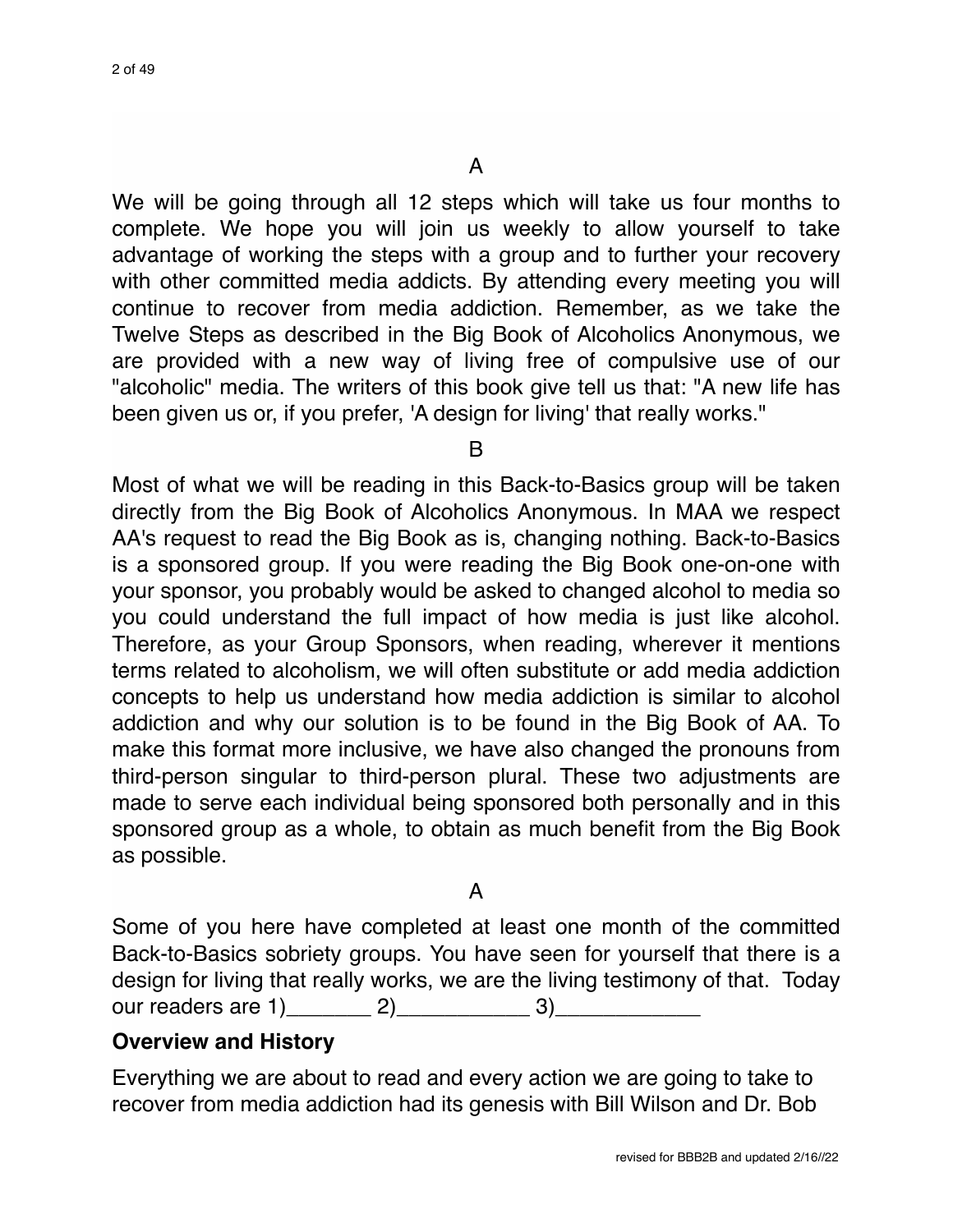Smith. Their goodness and generosity in writing down the recipe for recovery, that is in the Big Book of Alcoholics Anonymous, has changed our lives and changed the world.

B

It was in 1939 that the Big Book of Alcoholics Anonymous (we often shorten it to just say Big Book) was printed and made available to alcoholics. Before its publication, there were only about 100 sober members of AA. After publication, however, the fellowship rapidly began to grow, and the AA fellowship started to be built directly from the information and directions given in the Big Book.

• Clarence Snyder, an alcoholic from Cleveland, Ohio, was one of the first to use the Big Book with his prospects. He built a fellowship using just the Big Book to guide his AA members' recovery process. Snyder, who was taken through the steps by Dr. Bob, modeled a style of oneon-one sponsorship in which a member of the fellowship, who was experienced in the Twelve Steps, would take a newcomer through all Twelve Steps as quickly as possible. The sponsor and newcomer would meet and work their way through the Big Book together, page by page. Cleveland sponsors emphasized the Four Absolutes: Honesty, Purity, Unselfishness, Love and the importance of working with other alcoholics.

A

We bring up his approach because up until this time in the history of AA, the recovery rate for alcoholics was around 30%, which was still pretty high, since a true alcoholic before AA had very little hope of recovery. But Clarence's groups began to have 75% success rate due to using the Big Book and using the one-on-one sponsorship method with newcomers. While today this one-on-one approach is a given, in 1939 this had not yet been tried.

B

Due to the sudden swell in membership, newcomers were often put to work taking other newcomers through the book before they even finished the Steps themselves. Because of its success, Cleveland's Big Book style of sponsorship quickly spread to other AA groups.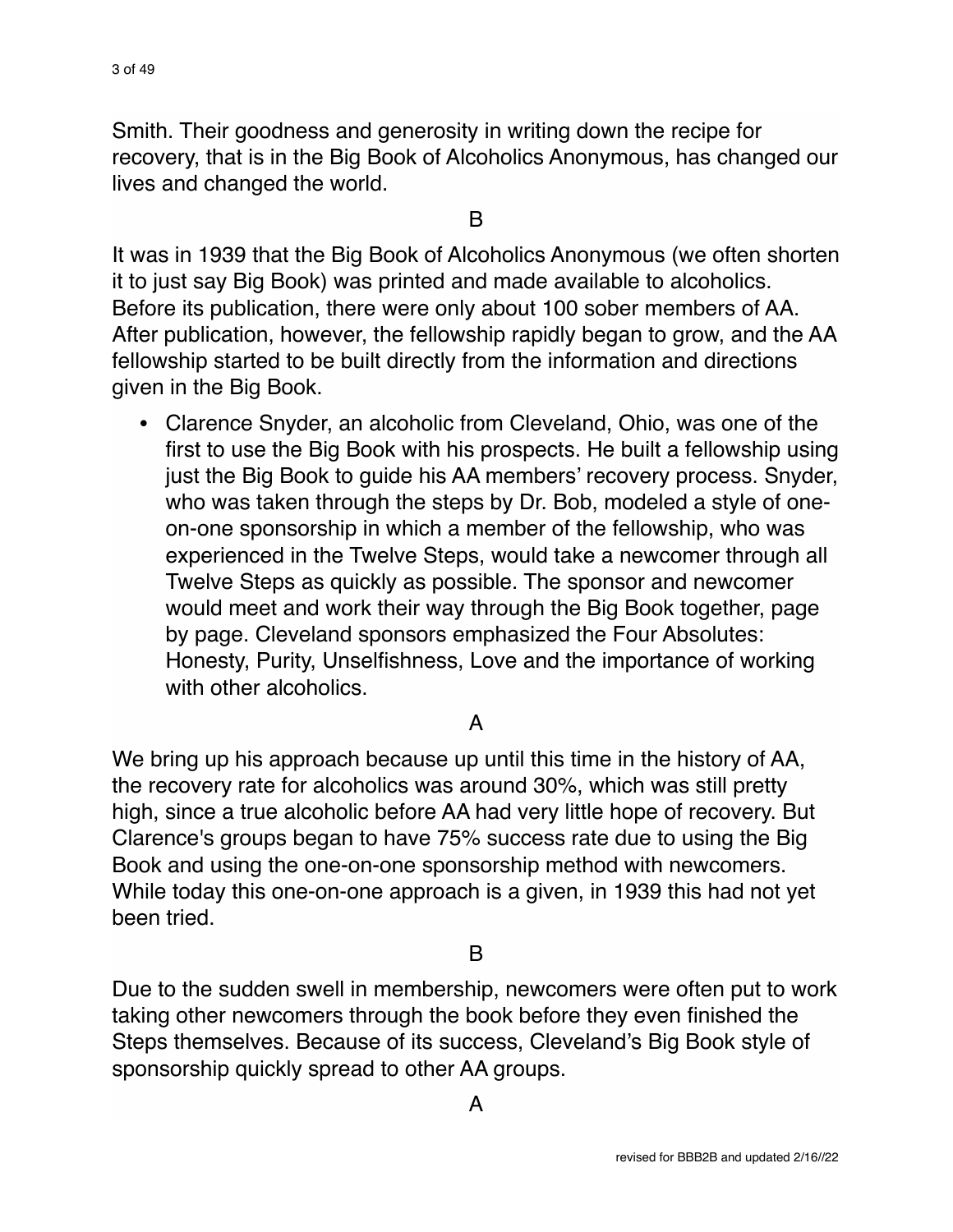Bill Wilson, AA's Cofounder, was impressed at the growth and success Cleveland was having in sobering up alcoholics. Bill wrote in the book AA Comes of Age:

• "Yes, Cleveland's results were of the best. Their results were in fact so good, and AA's membership elsewhere was so small, that many a Clevelander really thought AA's membership had started there in the first place. The Cleveland pioneers had proved three essential things: the value of personal sponsorship; the worth of AA's Big Book in indoctrinating newcomers, and finally the tremendous fact that AA, when the word really got around, could now soundly grow to great size."

B

The phenomenal success rate of the early AA members was due to a simple format that was used in those days to enable beginners to take all Twelve Steps in a short period of time. This format could be used right away. It enabled them to quickly receive the help they needed via a lifechanging spiritual awakening.

• AA's remarkable recovery rate during the 1940s was due, in large part, to these Back-to-Basics Meetings. For many thousands of alcoholics, the Beginners Meetings became "the foundation stone of their recovery. The Big Book authors tell us they have found a way out that works. In fact, they guarantee that if we follow the directions and are sincere and honest in our effort, we will recover. "Rarely have we seen a person fail who has thoroughly followed our path…"

A

If you carry any prejudice towards the Big Book, we ask you to keep an open mind, to give the Big Book method the old college try. We think if you do, you will be pleasantly surprised.

B

Our purpose for these Twelve Step Study and Sobriety groups is to provide a safe, structured environment where participants fast from all unnecessary media, take the Twelve Steps, learn the principles of recovery so we can stay ahead of the disease, and learn to live a spiritually fulfilled and useful life without our media drug.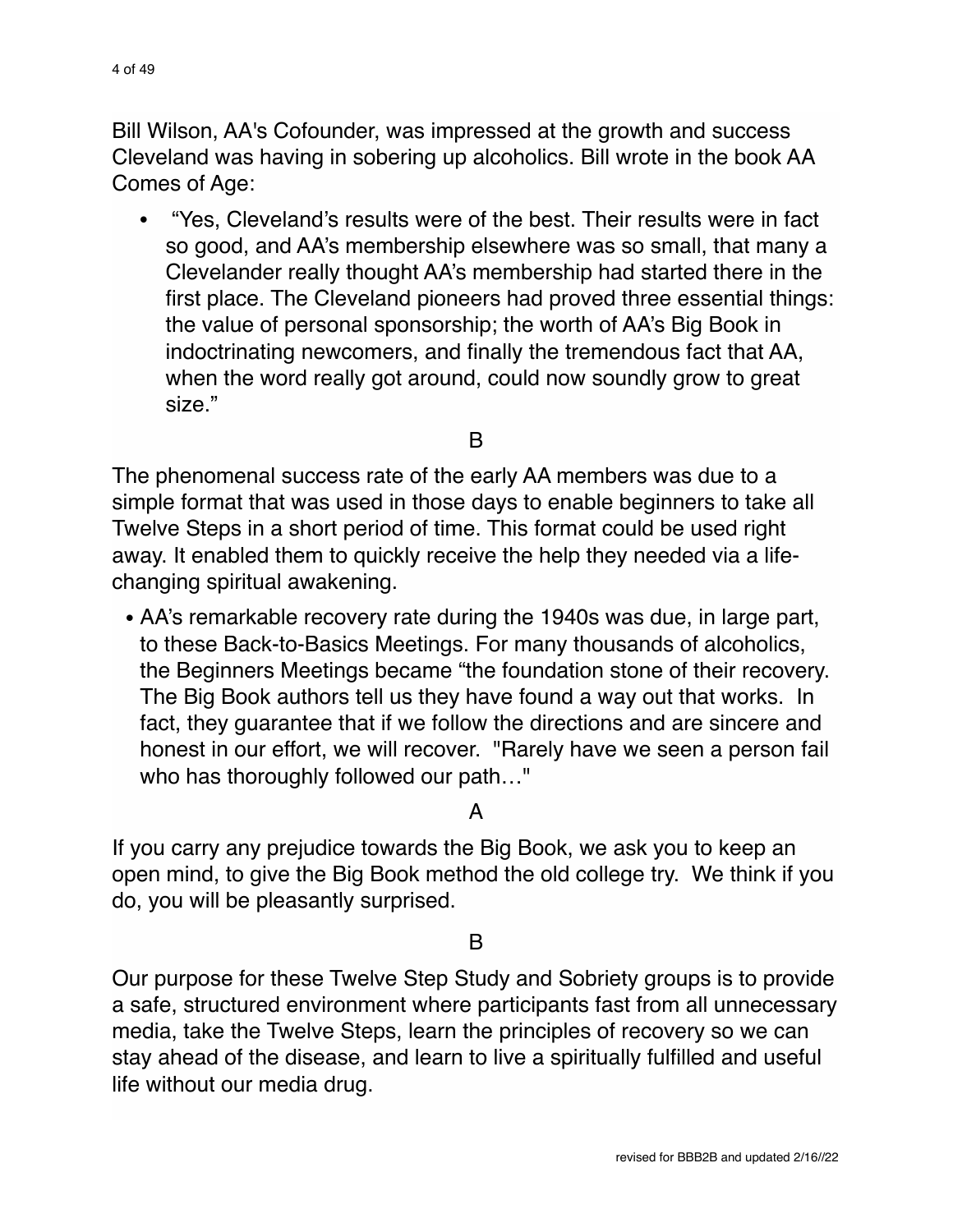In order for this process to work, each participant has been matched up with another recovering member who is willing to be their sponsor through these four-week sessions. We encourage you to use your sponsor to help you in your recovery, to appreciate them and give them the position they need to help you. When you keep your commitments to them and to this group you will be surprised how fast you will grow in this program.

#### B

This is a **WE** program. We attend the these Back to Basic Meetings together, we read the Big Book together, we stay sober together, we take the Steps together, and we recover together. To better understand what is expected of you, here are some brief reminders of guidelines for these sessions:

- We encourage you to make this your home group and attend every weekly session for this four-month series.
- We will read the appropriate parts of the Big Book to you, specifically those passages that relate to taking the Twelve Steps.
- We will guide you through all Twelve Steps as written by the Big Book authors. Please follow their directions, as we read them to you, and you will recover from media addiction.
- If you have a sponsor to contact them often to get support. If you don't have a sponsor we encourage you to get one.
- Give support to others in our Back-to-Basics group by making outreach calls. We find that daily contact is important to keep on track, especially in the beginning of recovery when people experience withdrawal.
- Plan to spend daily or weekly time with your sponsor or sobriety partner sharing your writing and step work.
- Throughout this whole month, fast from all unnecessary media or abstain from all alcoholic media. Share your media sobriety plan with your sponsor or other abstinent member of Back-to-Basics
- Call your sponsor (or group member) if you feel you are about to slip and use your alcoholic media.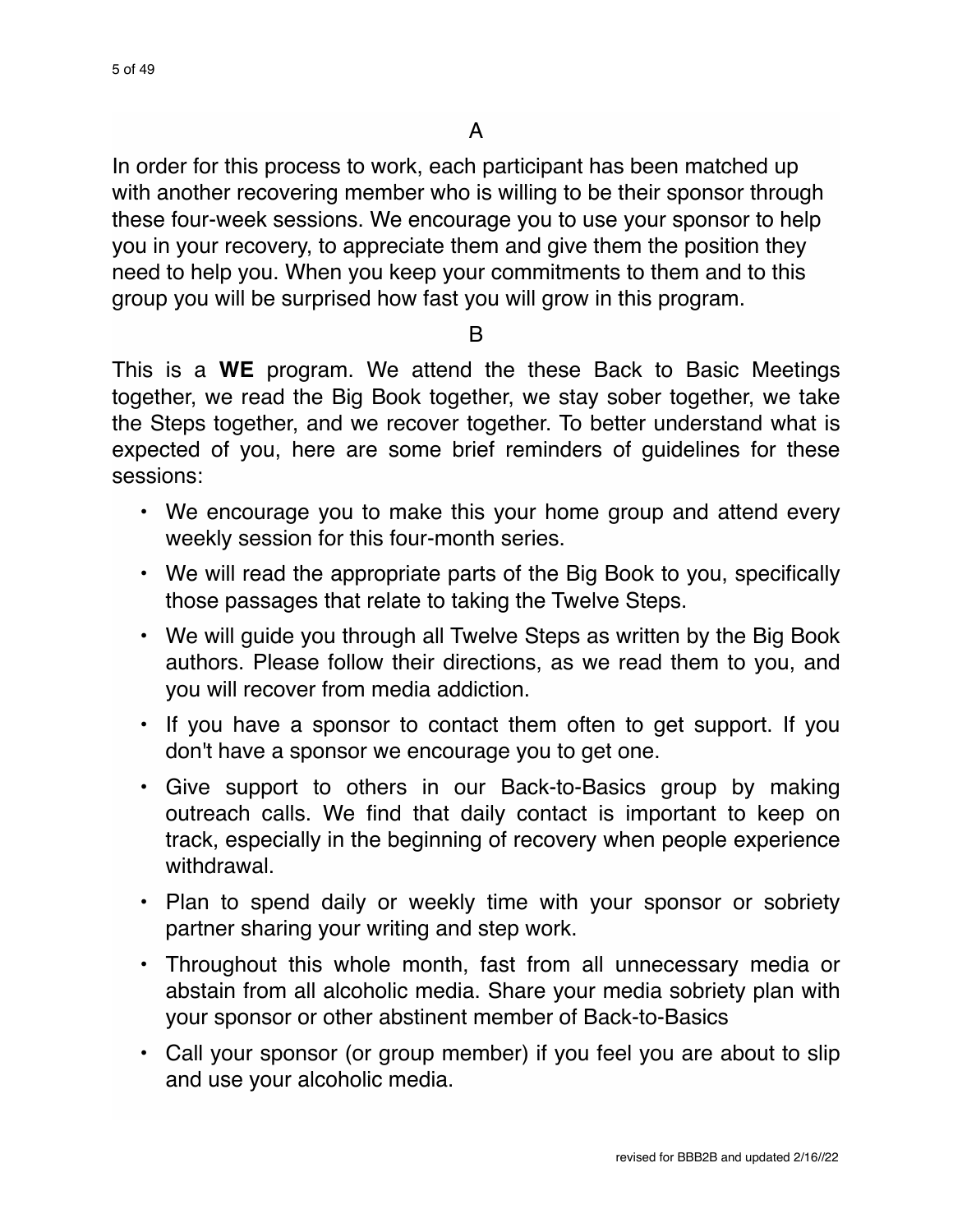- Attend other MAA meetings, share your strength and hope.
- If you are a recovered member, meaning you have completed 3 months of Back-to-Basics and have remained abstinent, volunteer to sponsor another member. Sponsorship adds to the quality of our recovery.

Our reading on Step One this week will be taken from the first 60 pages of the Big Book of Alcoholics Anonymous. We encourage you to read the Big Book on your own as well. To save time, we will not be giving the page numbers. Let's begin.

• "We, of Alcoholics Anonymous,…are [individuals] who have recovered from a seemingly hopeless state of mind and body. To show other alcoholics precisely how we have recovered is the main purpose of this book."

### A

The Big Book authors immediately tell us that the purpose of their book is to show us how to recover from alcoholism, or in our case, media addiction. This is a revolutionary statement, because until this book was written, there was no hope for alcoholics, let alone media addicts. Today, everyone who is willing to follow the directions they provided can recover.

They go on to say (and we are going to now substitute media for alcohol):

• "You may already have asked yourself why it is that all of us became so very ill from [media addiction]. Doubtless you are curious to discover how and why, in the face of expert opinion to the contrary, we have recovered from a hopeless condition of mind and body. If you are [a media addict] who wants to get over it, you may already be asking – 'What do I have to do?' It is the purpose of this book to answer such questions specifically. We shall tell you what we have done."

The Big Book authors tell us that they have found a way out that they all agree works.

• "The tremendous fact for every one of us is that we have discovered a common solution. We have a way out on which we can absolutely agree, and upon which we can join in brotherly [and sisterly]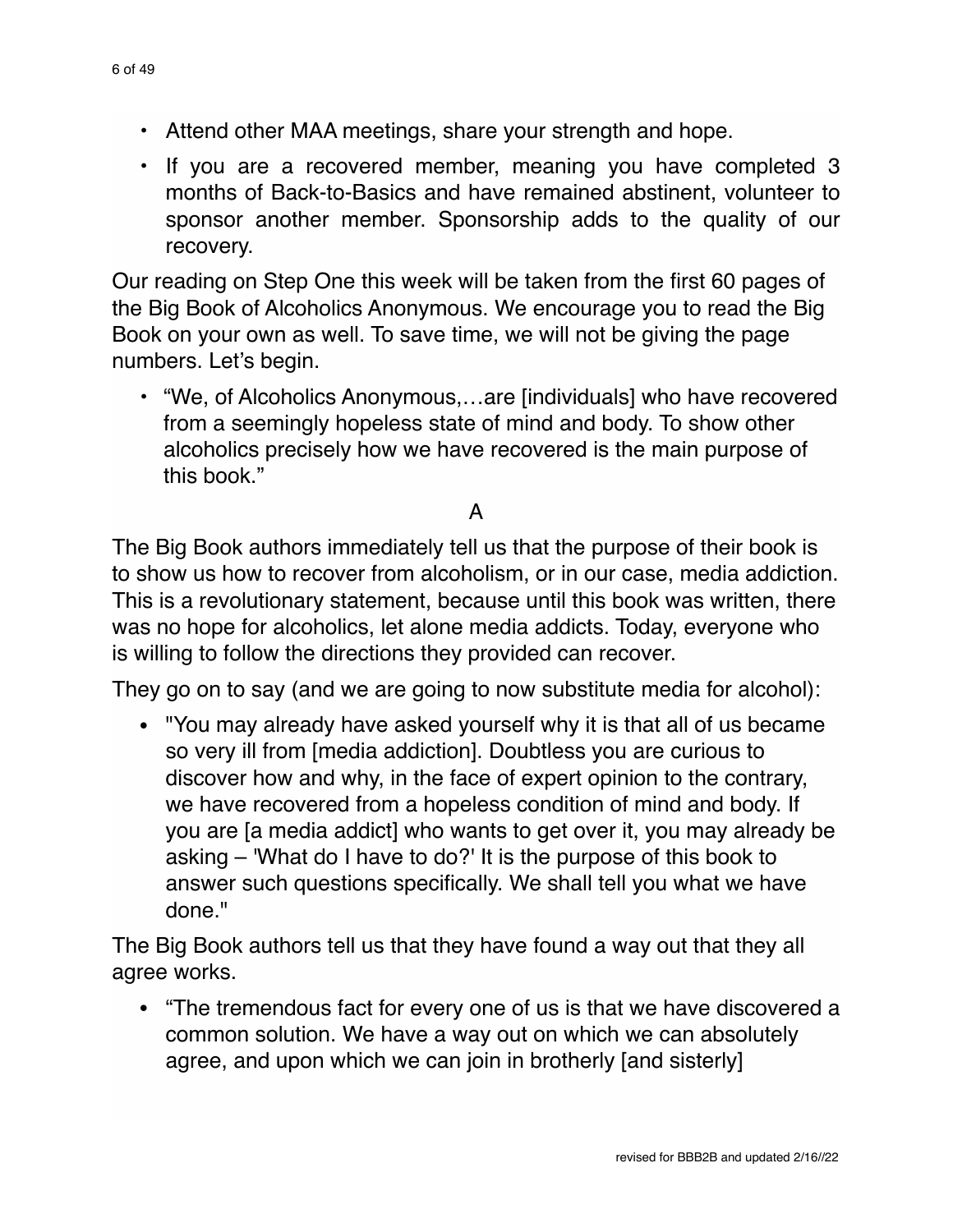harmonious action. This is the great news this book carries to those who suffer from [media addiction]."

B

They tell us that the way they recovered from alcoholism was through a deep and effective spiritual experience.

• "The great fact is just this, and nothing less: That we have had deep and effective spiritual experiences which have revolutionized our whole attitude toward life, toward our fellows, and toward God's universe. The central fact of our lives today is the absolute certainty that our Creator has entered into our hearts and lives in a way which is indeed miraculous. [God] has commenced to accomplish those things for us which we could never do by ourselves."

We of Media Addicts Anonymous have found that, much like the alcoholic, it was not drinking (or compulsively using media) that was our problem, but it was learning how to live without drinking (or the numbing effect we derived from using media) that terrified us.

A

One AA member put it this way in the Big Book:

• "AA does not teach us how to handle our drinking… It teaches us how to handle sobriety… It's no great trick to stop drinking; the trick is to stay stopped. I had come to AA to learn how to handle sobriety which is what I could not handle in the first place. That's why I drank."

He goes on to write about his struggle with alcohol, but we are going to substitute media so that we might relate his story to our compulsive media behaviors:

• "I had to use [media]…to live, to cope with the demands of everyday existence. When I encountered disappointments or frustrations…my solution was [to binge on my electronic devices]. I had always been oversensitive to criticism… When I was criticized or reprimanded, [electronic screens were] my refuge and comfort. When I was faced with a special challenge or social event…I had to fortify myself with a couple of [videos, games, social media posts or shopping.] Too often, I would overdo it…Above all, I was suffering inner pain because my performance and my accomplishments in life failed to live up to my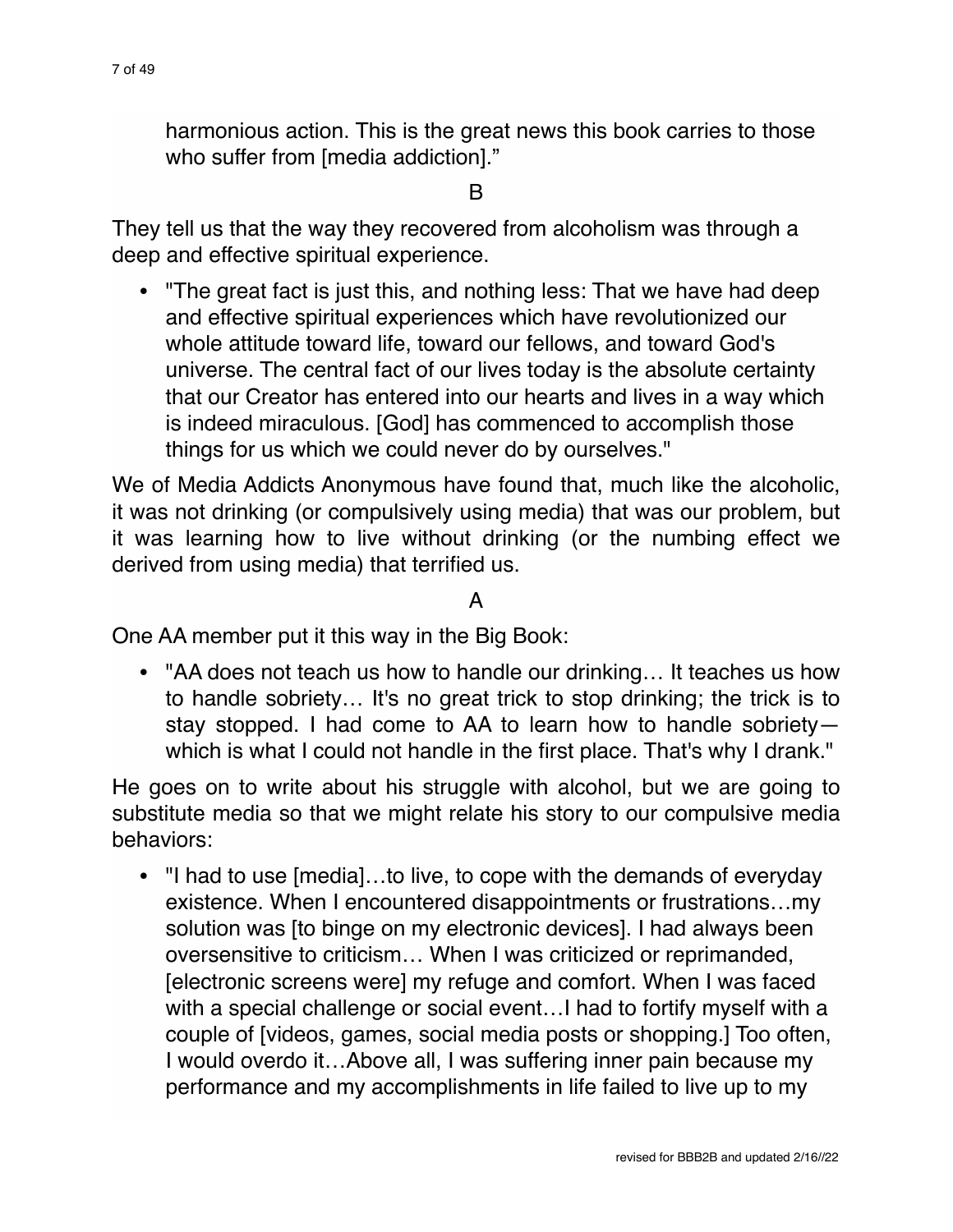own expectations of myself. I had to anesthetize that pain with [electronic media]. Of course, the more I [binged on media], the more unrealistic my expectations became and the poorer my performance…so the need to get [drunk on media] grew still greater."

B

The ultimate goal for these Back to Basic sessions is to provide you with "a design for living," an effective solution to relieve your media addiction and a proven method to create a happy, useful and satisfying life. One early AA member wrote:

• "The moment I made up my mind to go through with [this] process, I had the curious feeling that my [media addiction] was relieved, as in fact it proved to be. Quite as important was the discovery that spiritual principles would solve all my problems. I have since been brought into a way of living infinitely more satisfying and…more useful than the life I lived before. My old manner of life was by no means a bad one, but I would not exchange its best moments for the worst I have now. I would not go back to it even if I could."

A

By using the methods described in the Big Book of Alcoholics Anonymous, we are going to give you the way to recover from compulsively using media and acquire the time-tested principles that will give you a life second to none. If that is something you are looking for you have come to the right place.

B

Next the authors explain that, for us, there is no middle ground. We will either find a "new way of living" or else succumb to the ravages of compulsive media addiction.

• "If you are as seriously [addicted to media] as we were, we believe there is no middle-of-the-road solution. We were in a position where life was becoming impossible, and if we had passed into the region from which there is no return through human aid, we had but two alternatives: one was to go on to the bitter end, blotting out the consciousness of our intolerable situation as best as we could; and the other, to accept spiritual help."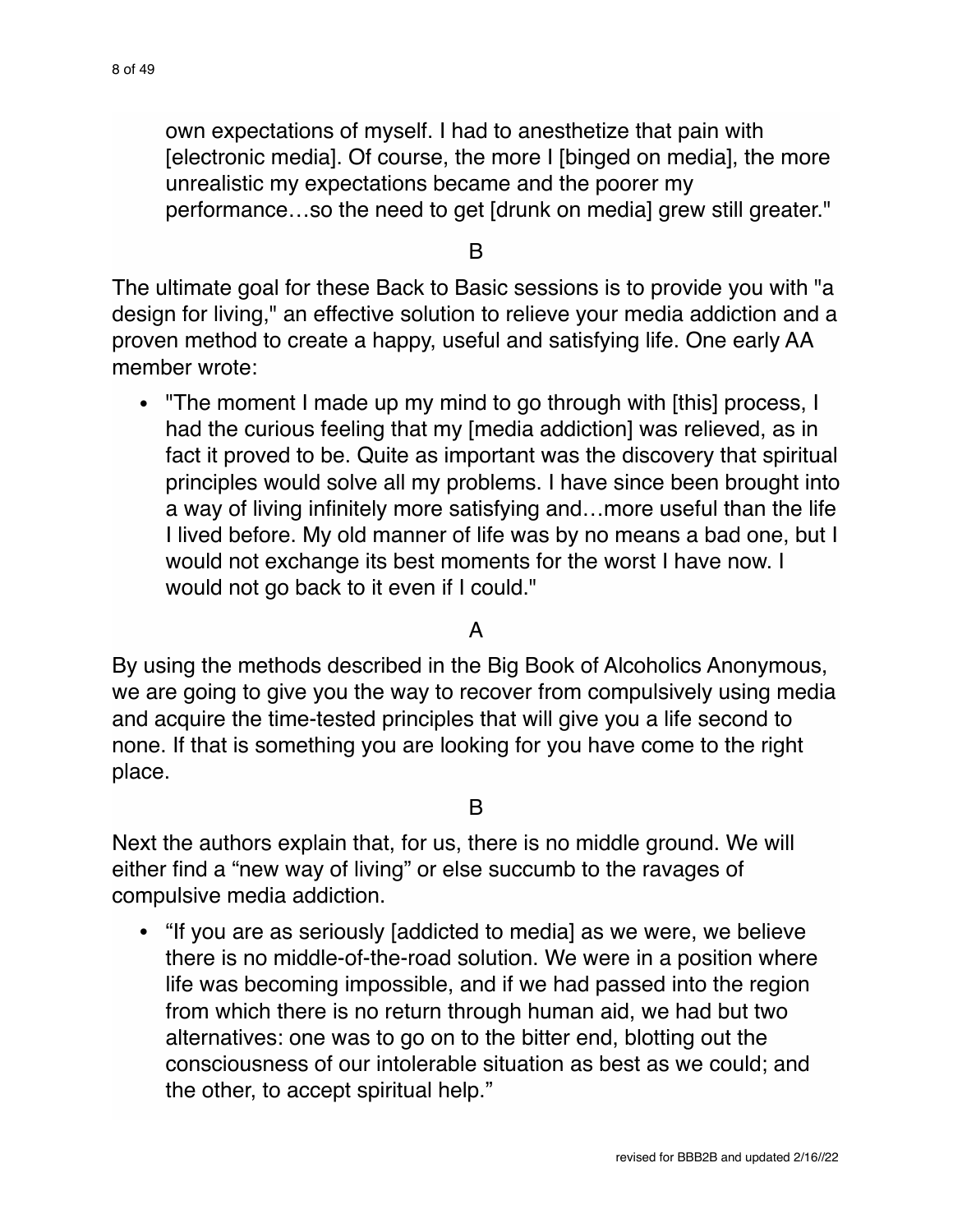Then they describe the [media addict], and tell us what it is going to take to recover:

• "If, when you honestly want to, you find you cannot quit your [compulsive media behaviors] entirely, or if when [using media] you have little control over [how long you indulge in your activity], you are probably a [media addict]. If that be the case, you may be suffering from an illness which only a spiritual experience will conquer."

B

To make sure everyone understands what we just read, I am going to read the last line again: "If that be the case, you may be suffering from an illness which ONLY a spiritual experience will conquer." We now know what we have to do in order to recover from our media addiction. We must undergo a life-changing, spiritual transformation.

A

Since this is our first Back-to-Basics session, we would like to take a few minutes to create an intention for ourselves and for this group as we work together this month. Please have a notebook or something you can write on, for we are going to ask you to write down your vision and intention for this month.

## **Meditation**

Now everyone, please close your eyes. Take a deep breath and relax. For the next few minutes have no problems or worries. Just breathe and be present in this very moment.

## (pause 5 seconds)

Feel what it is like to be here with other people who understand you, who understand how desperate you are to stop hurting yourself with media. Notice that you belong here. Notice that you are not alone. Notice that you have hope for yourself and everyone in this group.

(pause 5 seconds)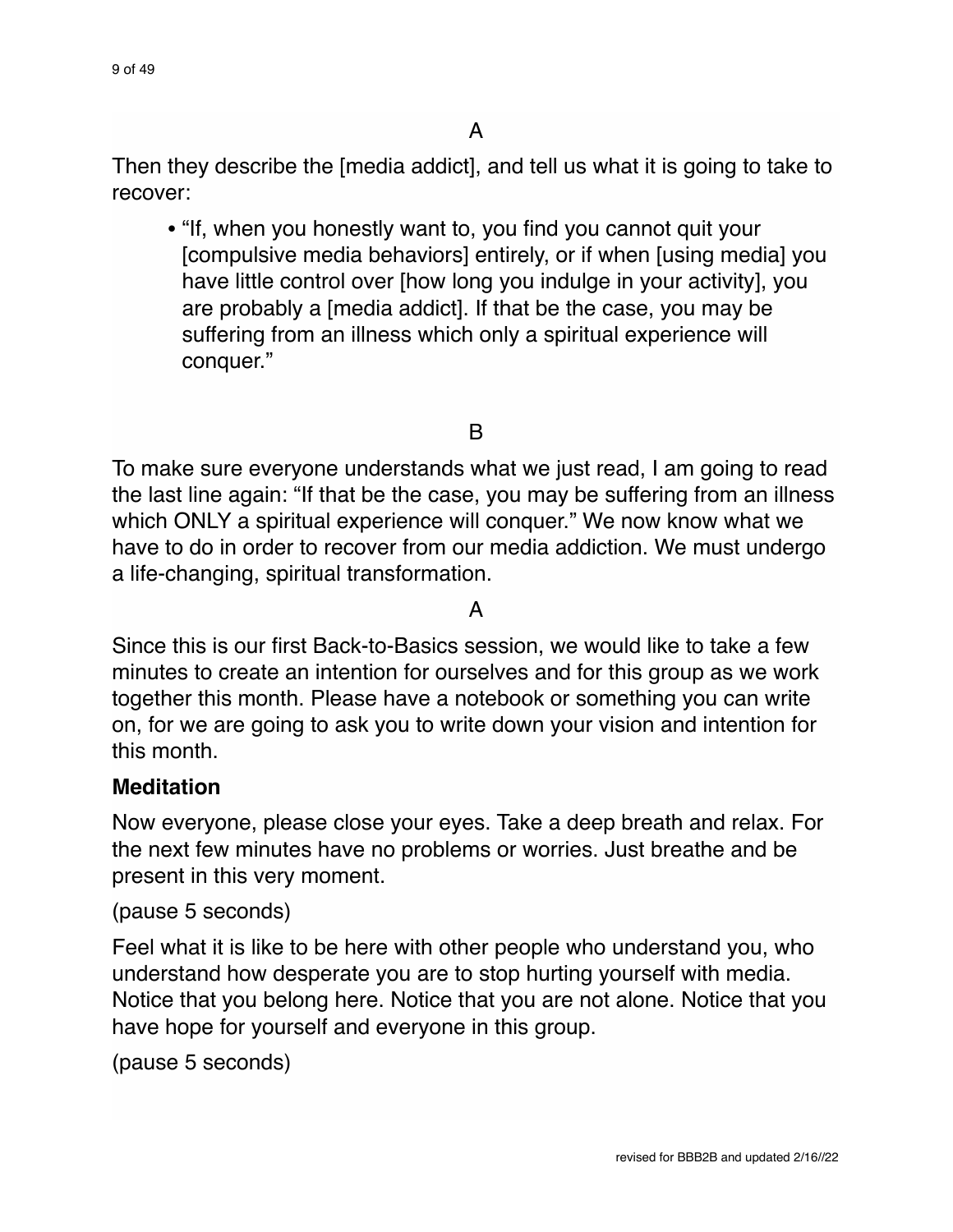Think about why you are here. Think about what you wish to get from these sessions.

(pause 5 seconds)

Think about what your ideal day would look like without the use of media. See yourself going throughout your day without struggle.

Feel yourself safe and protected.

Feel yourself connected to a Higher Power.

Feel yourself connected to others.

Feel yourself connected to your true nature.

(pause 5 seconds)

Now make an intention for yourself. What do you want to get out of Backto-Basics? Where do you want to be at the end of this month?

(pause for 5 seconds)

See yourself showing up the way you want to show up. See yourself achieving sobriety. Feel yourself growing the way you wish to grow. Let your spirit take you to your highest intention.

(pause for 10 seconds)

Now open your eyes and we will take 1 minute to write down what intention you have given yourself for this month.

(Time for 1 minute)

[After 1 minute]

**Sharing**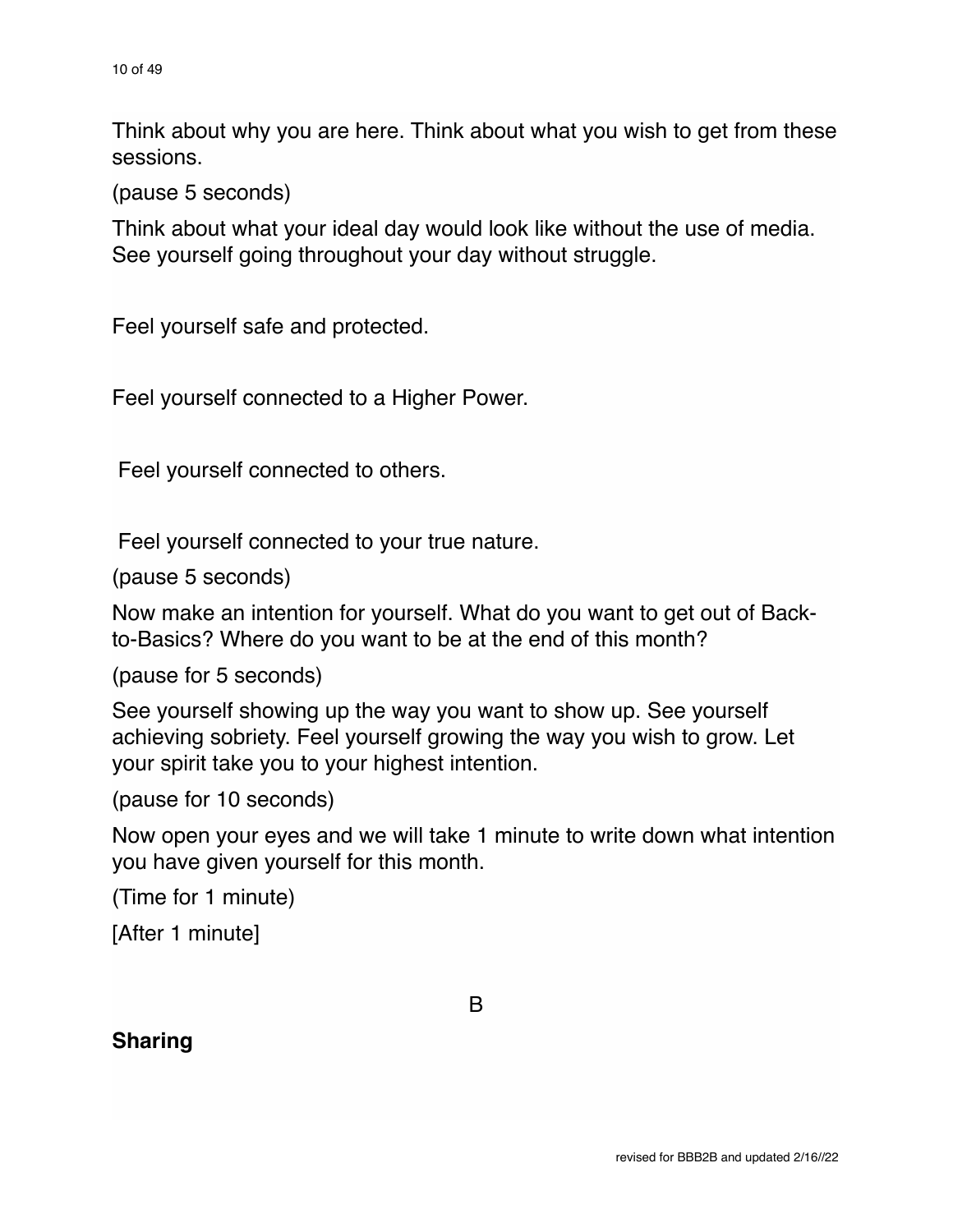We will now open up the room for sharing for 3 minutes each. We will begin with our three readers in the order they read and then I will take more names. (A will keep time or get a volunteer to time keep)

Reader 1 \_\_\_\_\_\_ Reader 2 \_\_\_\_\_\_\_ Reader 3

(Share until 8:35 AM)

A

That is all the time for sharing we have today.

### **Announcements**

MAA has no dues or fees. We are self-supporting through our own contributions, which are for the development of MAA literature, costs incurred by the MAA General Service Board, phone and video meeting services and the maintenance of the MAA website at mediaaddictsanonymous.org.

Contributions can be made via PayPal on the MAA website. Please consider donating as we are a new group and need your support. (Repeat website)

Before we close the meeting, we encourage you to exchange names for outreach. If you want to contact someone you heard on today's meeting or are looking for a sponsor or media sobriety partner, please use the chat room to connect with other members.

## **Closing:**

In closing, the opinions expressed here today are strictly those of the individuals who gave them. The things we have heard here are spoken in confidence and should be treated as confidential. We do not take outside the meeting whom we hear at the meeting. If we try to absorb what we have heard, we are bound to gain a better understanding of the way to handle our problems and begin to change our lives. Let us talk to each other, reason things out with someone else, and let there be no gossip or criticism of one another, but only Love, Understanding, and Fellowship.

B

This ends our session of Before & Beyond Back-to-Basics. To close, please join us in the WE VERSION of the "Serenity Prayer."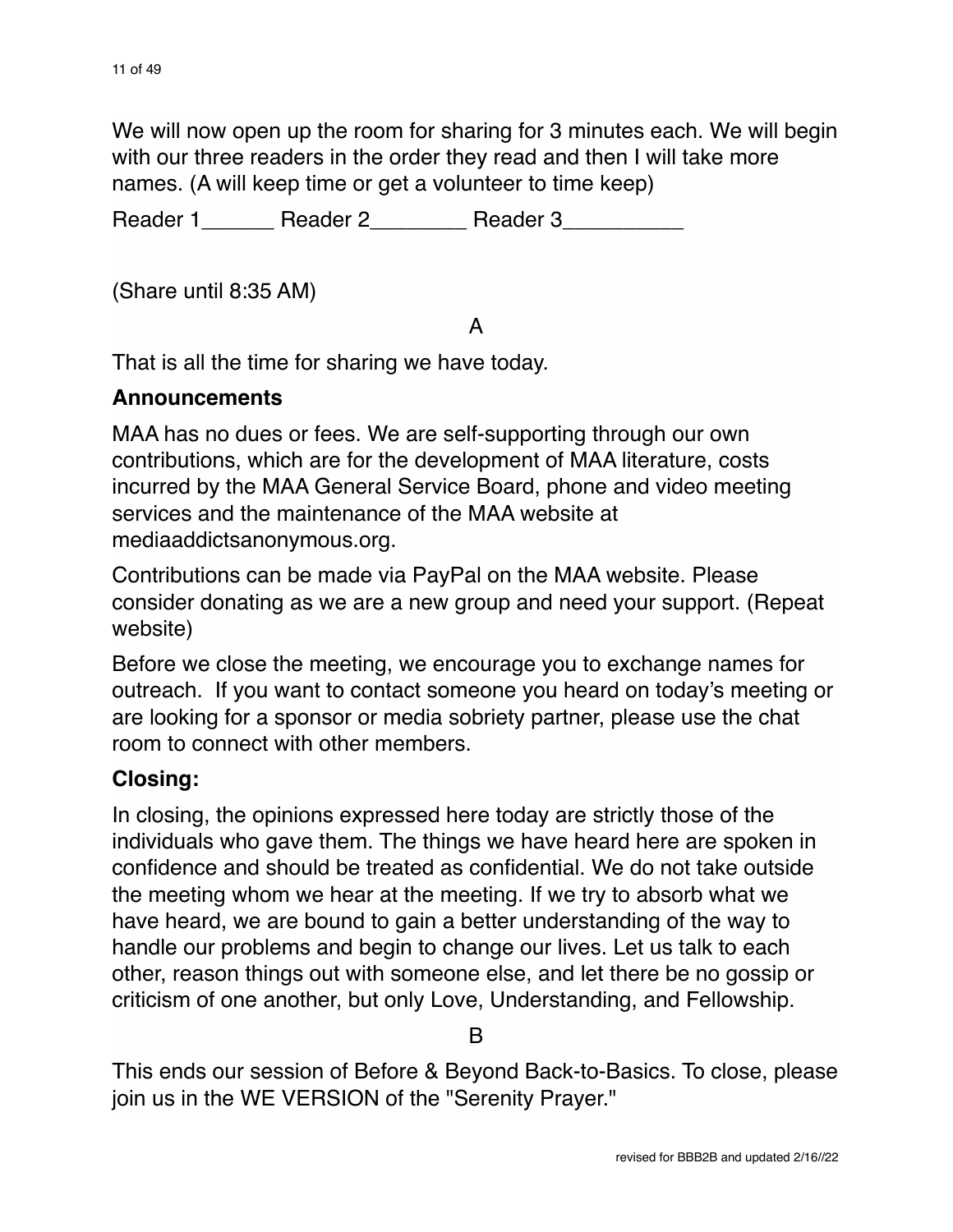*God grant us the serenity to accept the things we cannot change, courage to change the things we can, and wisdom to know the difference.*

### **Questions**

Are there any questions about Before & Beyond Back-to-Basics or MAA?

(A & B field questions)

## END OF MEETING 1

\*\*\*\*\*\*\*\*\*\*\*\*\*\*\*\*\*\*\*\*\*\*\*\*\*\*\*\*\*\*\*\*\*\*\*\*\*\*\*\*\*\*\*\*\*\*\*\*\*\*\*\*\*\*\*\*\*\*\*\*\*\*\*\*\*\*\*\*\*

MEETING 2

## A

Welcome to the second session of "Before & Beyond Back to Basics—A Design for Living" meetings for media addicts. Please put down all nonessential electronic media while participating in these sessions. By focusing on this meeting without distractions you will be able to access the recovery power of what these Back-to-Basics meetings offer. We ask that if you are speaking or reading that you allow us to see you in Zoom.

My name is  $A$ , and I am  $B$ . We are recovered members of Media Addicts Anonymous and we are your Group Sponsors.

Please join us in saying the WE VERSION of the Serenity Prayer:

*God grant us the serenity to accept the things we cannot change, courage to change the things we can, and wisdom to know the difference.*

B

Most of what we will be reading in this Back-to-Basics group will be taken directly from the Big Book of Alcoholics Anonymous. In MAA we respect AA's request to read the Big Book as is, changing nothing. Back-to-Basics is a sponsored group. If you were reading the Big Book one-on-one with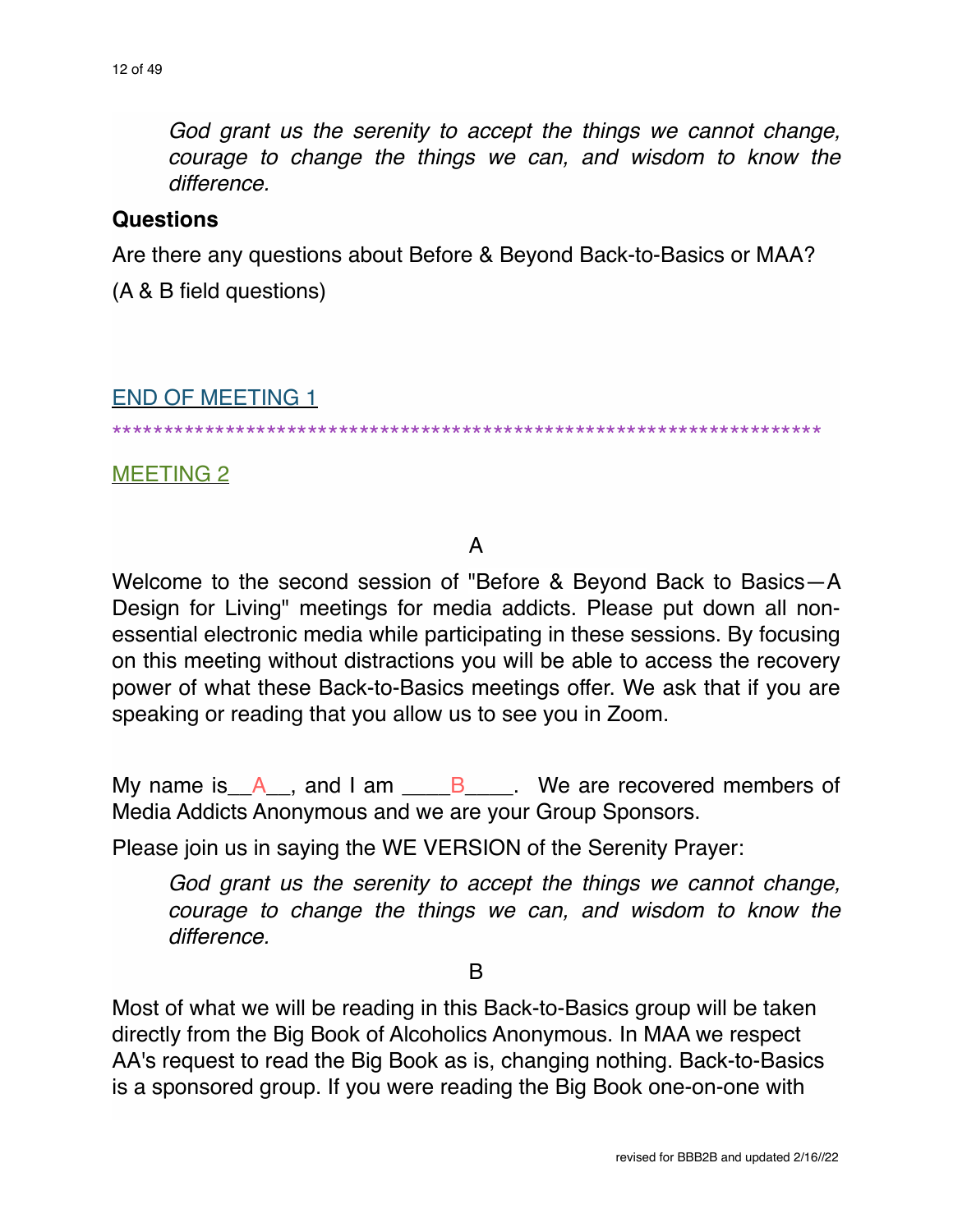your sponsor, you probably would be asked to changed alcohol to media so you could understand the full impact of how media is just like alcohol. Therefore, as your Group Sponsors, when reading, wherever it mentions terms related to alcoholism, we will often substitute or add media addiction concepts to help us understand how media addiction is similar to alcohol addiction and why our solution is to be found in the Big Book of AA. To make this format more inclusive, we have also changed the pronouns from third-person singular to third-person plural. These two adjustments are made to serve each individual being sponsored both personally and in this sponsored group as a whole, to obtain as much benefit from the Big Book as possible.

A

Last week we learned that in order to recover from media addiction we must undergo a life-changing, spiritual transformation.

Chapter 5 of the Big Book tells us exactly what this commitment to a transformational recovery process will look like:

HOW IT WORKS:

- "Rarely have we seen a person fail who has thoroughly followed our path. Those who do not recover are people who cannot or will not completely give themselves to this simple program, usually men and women who are constitutionally incapable of being honest with themselves. There are such unfortunates. They are not at fault; they seem to have been born that way. They are naturally incapable of grasping and developing a manner of living which demands rigorous honesty. Their chances are less that average. There are those too who suffer from grave emotional and mental disorders, but many of them do recover if they have the capacity to be honest."
- "Our stories disclose in a general way what we used to be like, what happened, and what we are like now. If you have decided you want what we have and are willing to go to any length to get it—then you are ready to take certain steps. At some of these we balked. We thought we could find an easier, softer way. But we could not. With all the earnestness at our command, we beg of you to be fearless and thorough from the very start. Some of us have tried to hold on to our old ideas and the result was nil until we let go absolutely.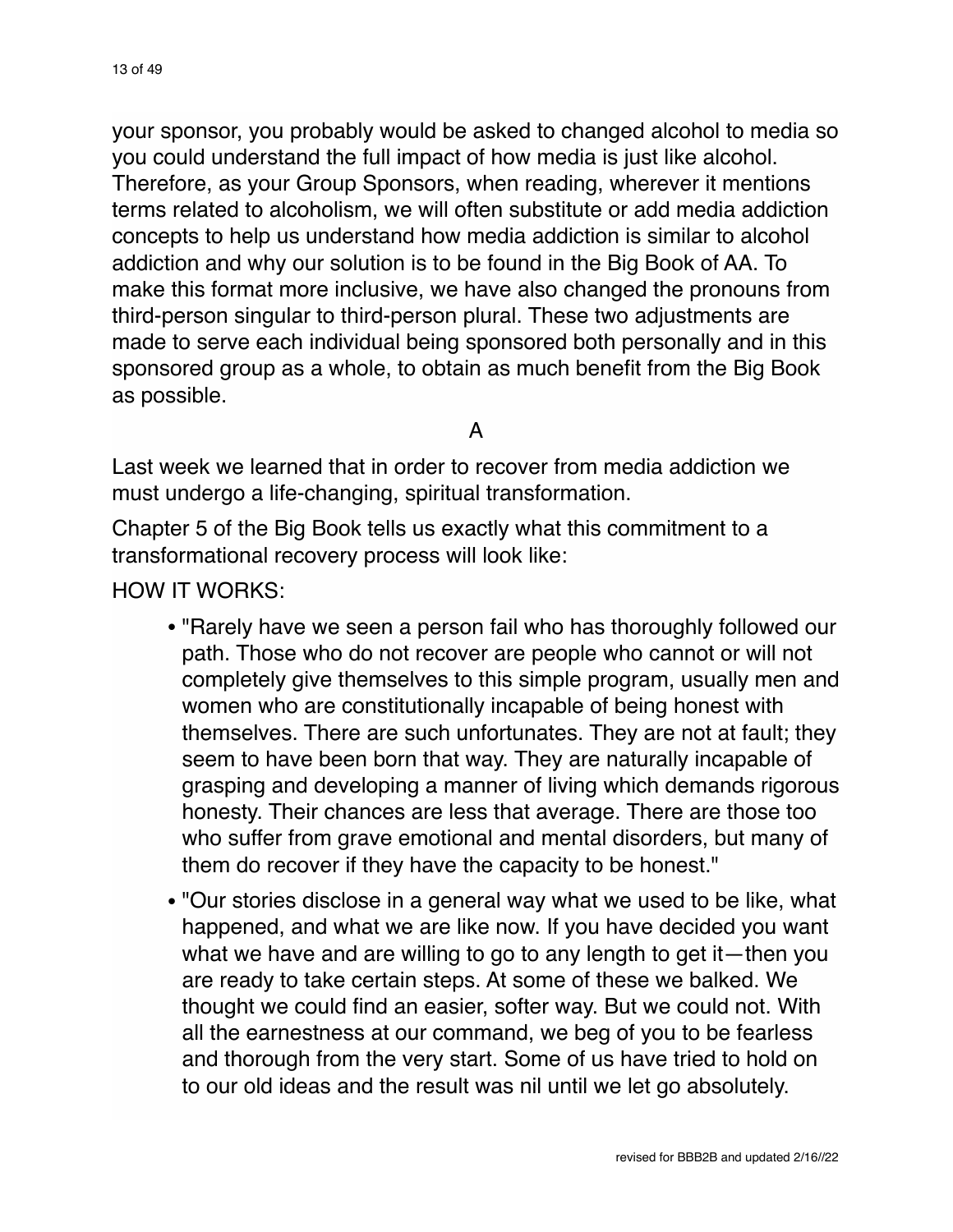Remember that we deal with [media addiction]—cunning, baffling, powerful! Without help it is too much for us. But there is One who has all power—that One is God. May you find [God] now!"

B

Before we venture on, let us pause and take a moment to answer this call to action from the Big Book authors. *May you find God now!* The authors want us to find God right now. What an impossible demand, right? Why would we need to find a Higher Power with such immediate urgency? Because every action we are going to take as we move forward, needs the help and support of the God of our understanding. The authors are telling us that this is do or die.

• "Half measures availed us nothing. We stood at the turning point. We asked [God's] protection and care with complete abandon."

A

The authors make it very clear that in order to recover, we must "completely give ourselves to this simple program," be honest with ourselves, and seek help from the "One who has all power."

B

They also tell us that, although we would like to find easier and softer ways to try to conquer our media addiction, the result is nil until we surrender completely. This is a reminder that we are dealing with an addiction which is cunning, baffling, and powerful.

#### A

Only a spiritual transformation will relieve us from the obsession of compulsive media usage and the devastation that follows when we feel totally out of control.

#### B

Now let's see why we are really going to need a higher power. "Here are the steps we took, which are suggested as a program of recovery:

- Step 1: We admitted we were powerless over [media]—that our lives had become unmanageable.
- Step 2: Came to believe that a Power greater than ourselves could restore us to sanity.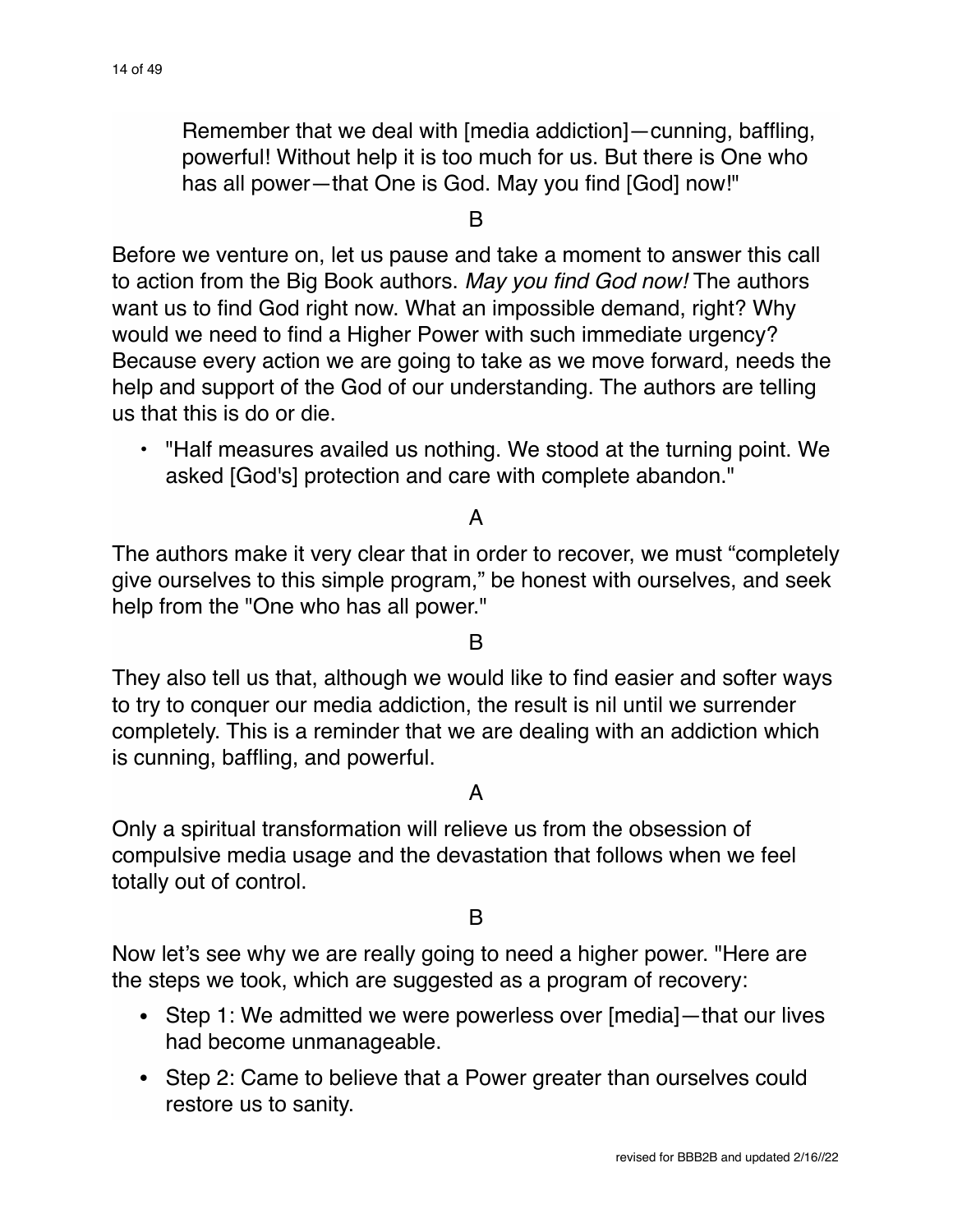- Step 3: Made a decision to turn our will and our lives over to the care of God as we understood [God].
- Step 4: Made a searching and fearless moral inventory of ourselves.
- Step 5: Admitted to God, to ourselves, and to another human being the exact nature of our wrongs.
- Step 6: Were entirely ready to have God remove all these defects of character.
- Step 7: Humbly asked [God] to remove our shortcomings.
- Step 8: Made a list of all persons we had harmed, and became willing to make amends to them all.
- Step 9: Made direct amends to such people wherever possible, except when to do so would injure them or others.
- Step 10: Continued to take personal inventory and when we were wrong promptly admitted it.
- Step 11: Sought through prayer and meditation to improve our conscious contact with God as we understood [God], praying only for knowledge of [God's] will for us and the power to carry that out.
- Step 12: Having had a spiritual awakening as the result of these steps, we tried to carry this message to [media addicts], and to practice these principles in all our affairs."
- "Many of us exclaimed, 'What an order! I can't go through with it.' Do not be discouraged. No one among us has been able to maintain anything like perfect adherence to these principles. We are not saints. The point is, that we are willing to grow along spiritual lines. The principles we have set down are guides for progress. We claim spiritual progress rather than spiritual perfection."

As you can see, every step takes us on a spiritual journey, a journey which we don't take alone. A journey in which we are accompanied by other recovering members and a Higher Power.

## A

The authors also reassure us that our journey through the Twelve Steps is not about being perfect. The only requirement asked of us is the *willingness*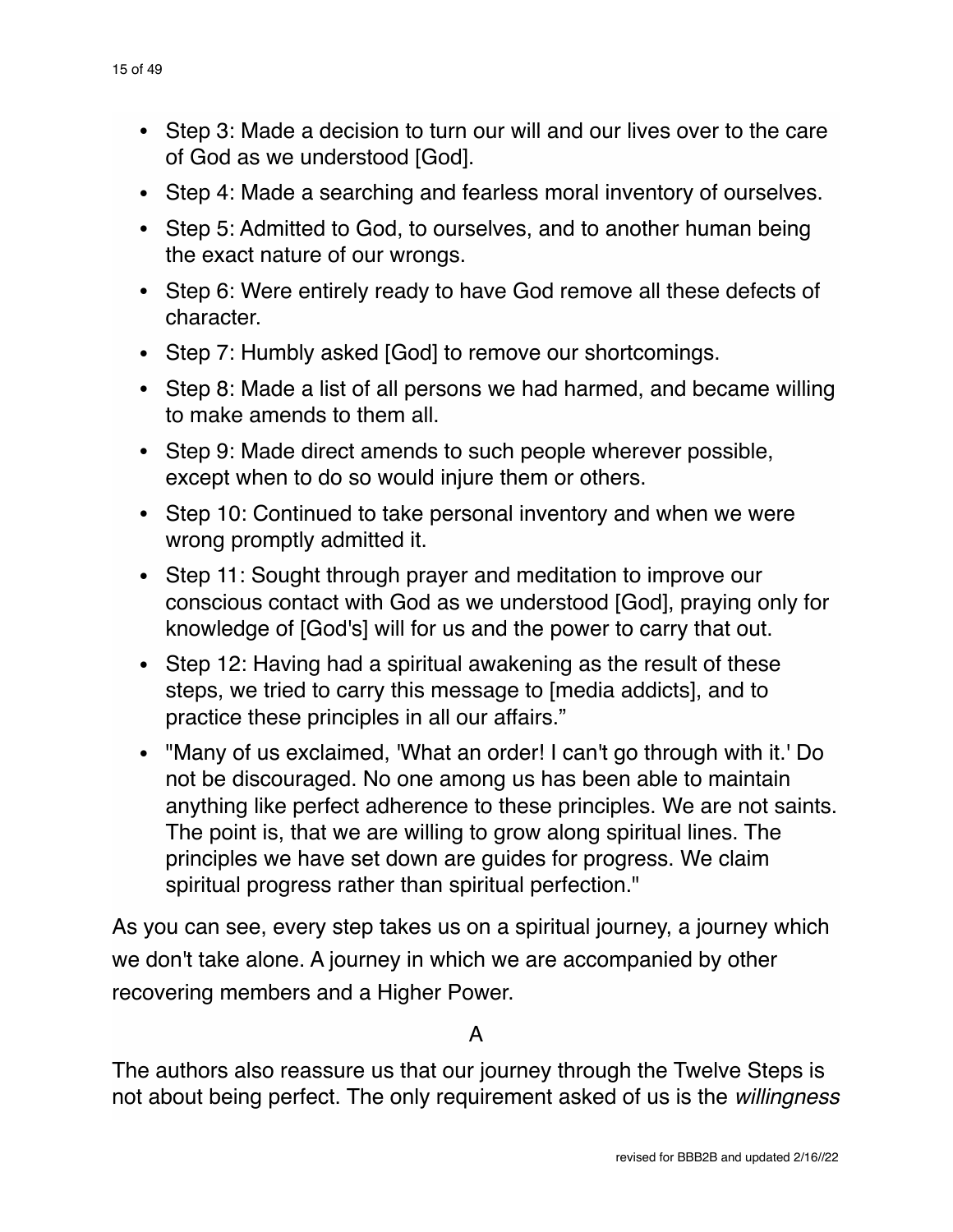to grow along spiritual lines. The steps are merely guideposts for progress, not hammers to beat ourselves with. Spiritual progress is our only goal, not spiritual perfection.

B

An early AA member says, "Steps 1, 2, and 3 get you right with God. Steps 4, 5, and 6 get you right with yourself. Steps 8 and 9 get you right with others, and Steps 10, 11, and 12 keep you right with God, yourself and others." Please keep this vision in mind as we move through these steps together. The Big Book goes on to say:

- "Our description of the alcoholic, the chapter to the agnostic, and our personal adventures before and after make clear three pertinent ideas:
	- a)That we were [media addicts] and could not manage our own lives.
	- b)That probably no human power could have relieved our [media addiction].
	- c) That God could and would if [God] were sought."

A

These Steps are the solution to media addiction. The Big Book authors admit that working the Steps is not easy, but when they picked up the spiritual tools laid at their feet, something extraordinary happened.

• "Almost none of us liked the self-searching, the leveling of our pride, the confession of shortcomings which the process requires for its successful consummation. But we saw that it really worked in others, and we had come to believe in the hopelessness and futility of life as we had been living it. When, therefore, we were approached by those in whom the problem had been solved, there was nothing left for us but to pick up the simple kit of spiritual tools laid at our feet. We have found much of heaven and we have been rocketed into a fourth dimension of existence of which we had not even dreamed."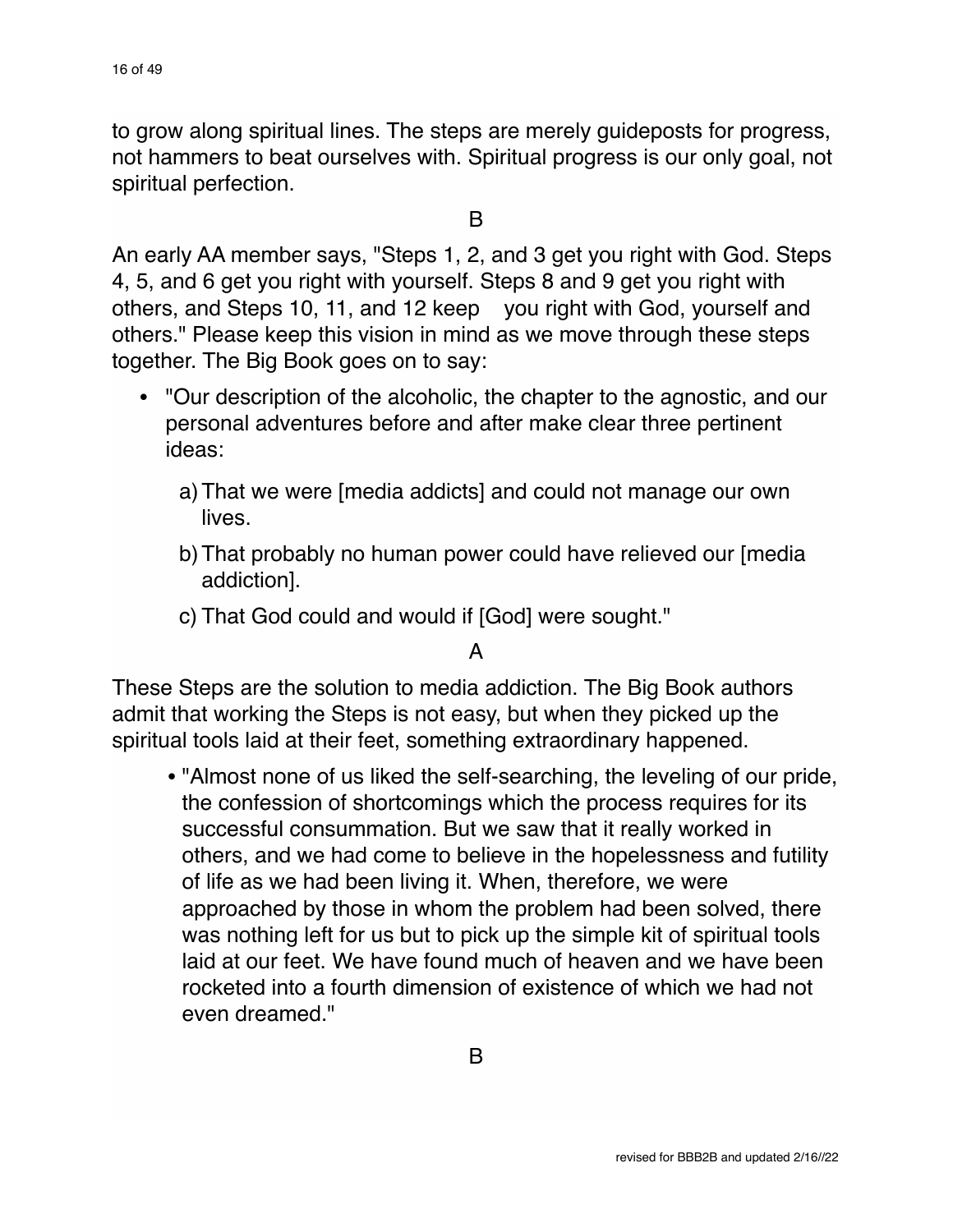For those who are agnostic or atheist, these ideas may seem unacceptable to your sensibilities. But the authors tell us this need not stand in the way of your recovery:

• "To [those who feel they are atheists or agnostics] such an experience seems impossible, but to continue as [they are] means disaster, especially if [they are media addicts] of the hopeless variety. To be doomed to a [media addict's] death or to live on a spiritual basis are not always easy alternatives to face."

### A

Not only is a spiritual experience possible, it is a guarantee as long as you keep an open mind and work the Steps as described in the Big Book. They tell us we "need not be disconcerted" or too concerned if we can't see how spiritual living will be achieved when we don't believe in God.

• "But it isn't so difficult. About half our original fellowship were of exactly that type. At first some of us tried to avoid the issue, hoping against hope we were not true [media addicts]. But after a while we had to face the fact that we must find a spiritual basis of life—or else. Perhaps it is going to be that way with you. But cheer up, something like half of us thought we were atheists or agnostics. Our experience shows that you need not be disconcerted."

B

We find it amazing that the newcomer can start the media recovery program without any specific beliefs or, for that matter, without any beliefs whatsoever. All a person needs is "willingness, honesty and openmindedness" to believe that others have recovered from media addiction by following the guidelines spelled out in the Twelve Steps. If they can do it, so can you.

#### A

Let us assure you, we do believe a Power greater than ourselves has restored us to sanity. The Twelve Steps have changed our lives and the lives of countless other alcoholics and addicts. This program will change your life, too, if you honestly want to recover from this baffling affliction of media addiction.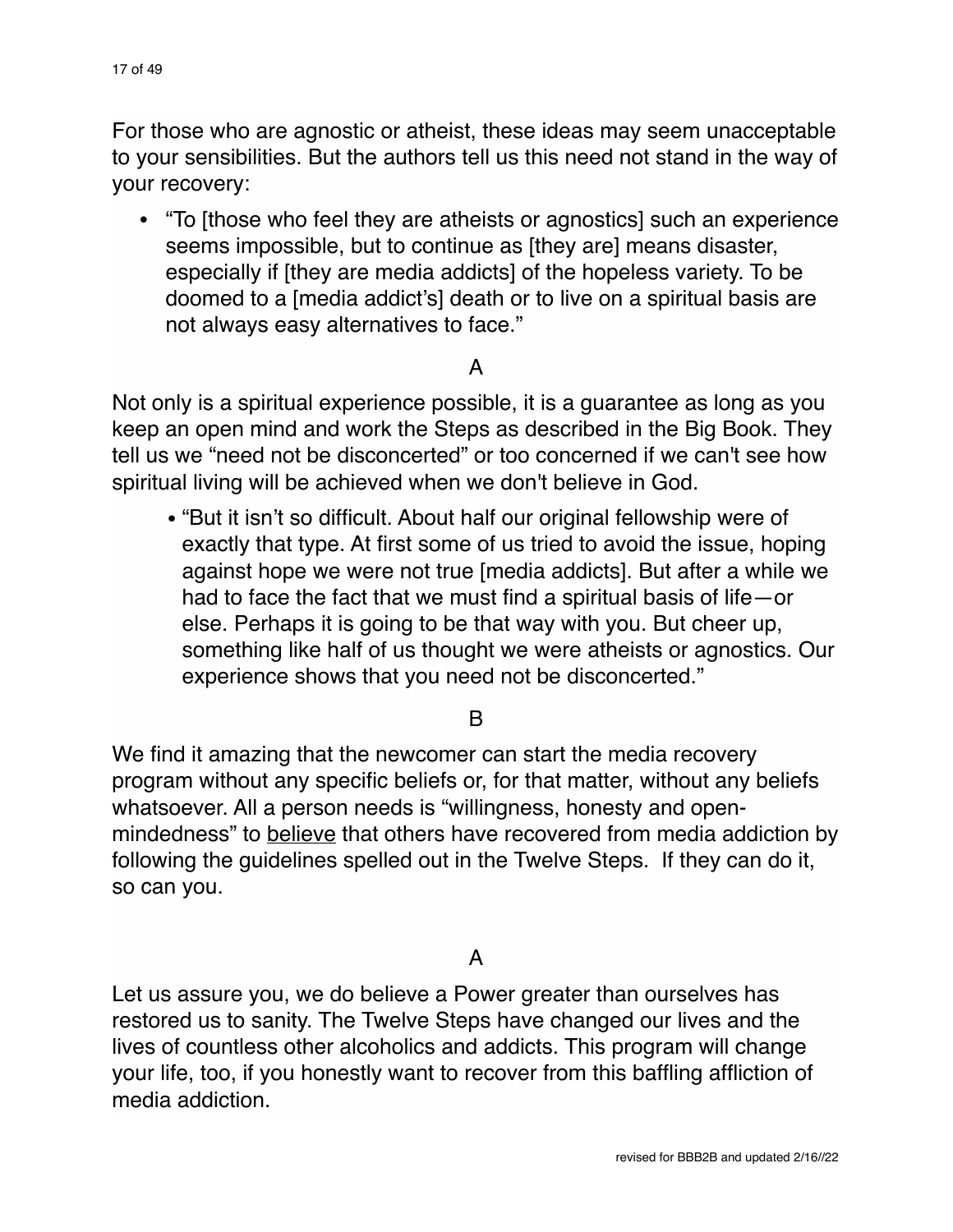Our own lack of willpower in curbing our media usage had thrown us into despair. The Big Book was written specifically to give us all the opportunity to partake in a spiritual solution to all our problems.

• "Lack of power, that was our dilemma. We had to find a power by which we could live, and it had to be a *Power greater than ourselves.* Obviously. But where and how were we to find this Power? Well, that's exactly what this book is about. Its main object is to enable you to find a Power greater than yourself which will solve your problem. That means we have written a book which we believe to be spiritual as well as moral. And it means, of course, that we are going to talk about God."

## A

The authors ask us to develop our own concept of God. In other words, they want us to find a God of our own understanding.

• "Much to our relief, we discovered we did not need to consider another's conception of God. Our own conception, however inadequate, was sufficient to make the approach and to effect a contact with [God]. As soon as we admitted the possible existence of a Creative Intelligence, a Spirit of the Universe underlying the totality of things, we began to be possessed of a new sense of power and direction, provided we took other simple steps."

Many of us felt unsure of trying to connect with a God we had rejected or denied earlier. Some of us don't know the first thing about making contact into the spiritual realms. But the Big Book authors assure us that the spiritual realm is easier to reach and closer than you think. It is only waiting for you to open your mind to its reality.

• "We found that God does not make too hard terms with those who seek [God]. To us, the Realm of Spirit is broad, roomy, all inclusive; never exclusive or forbidding to those who earnestly seek. It is open, we believe, to all [people]."

#### B

To recap what we have just learned thus far; the Big Book authors have just told us that we are going to take actions that will lead us into the "realm of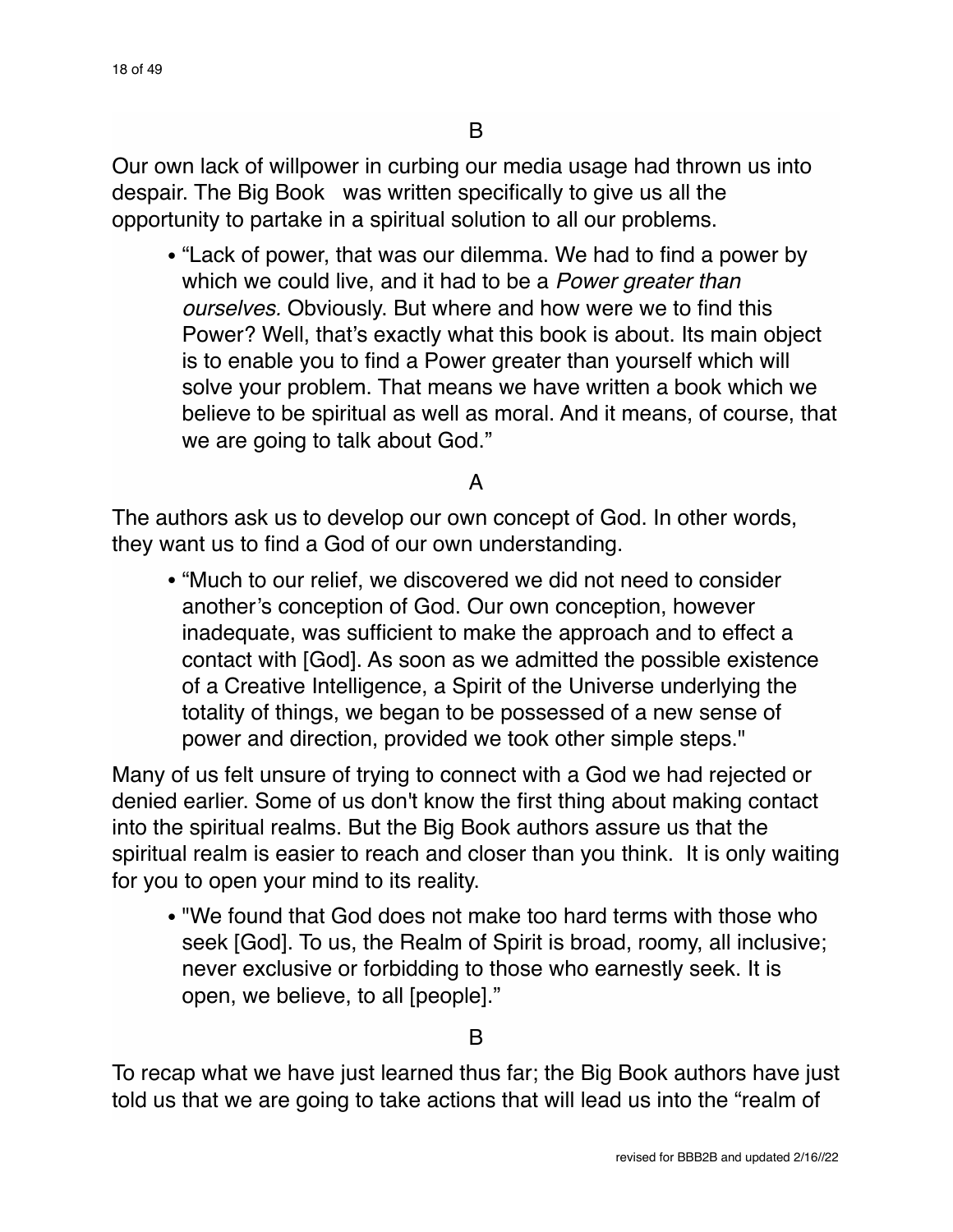the spirit." Our personalities will change from self-directed to God-directed. Our "attitude and outlook upon life will change" from "self-sufficiency" to "God-sufficiency."

A

Neither AA, nor MAA, is a religious program. We're free to call this Power by any name we wish, as long as it is a "Power greater than ourselves." The Big Book authors use many different names for this Power including "Creative Intelligence," "Universal Mind," "Spirit of the Universe," "Creator," and "Great Reality". Quite a few times they call this Power, "God," but they use the word God merely for convenience rather than for any religious purpose. Please refer to this Power by any name you believe in or feel comfortable with.

B

In order to recover from media addiction, we have to find a "Power greater than ourselves." But where are we going to find this Power? The authors answer this question:

• "Actually we were fooling ourselves, for deep down in every man, woman, and child is the fundamental idea of God. It may be obscured by calamity, by pomp, by worship of other things, but in some form or other it is there. For faith in a Power greater than ourselves, and miraculous demonstrations of that power in human lives, are facts as old as [humans themselves]. We finally saw that faith in some kind of God was a part of our make-up, just as much as the feeling we have for a friend. Sometimes we had to search fearlessly, but [God] was there. [God] was as much a fact as we were. We found the Great Reality deep down within us. In the last analysis it is only there that [God] may be found. It was so with us."

## A

These are dramatic and, for some of us, revolutionary concepts. Let us summarize them for you. First, the authors of the Big Book announce that they have found a way to free us from the bondage of media addiction.

#### B

Next, they describe the solution as a "Power greater than ourselves."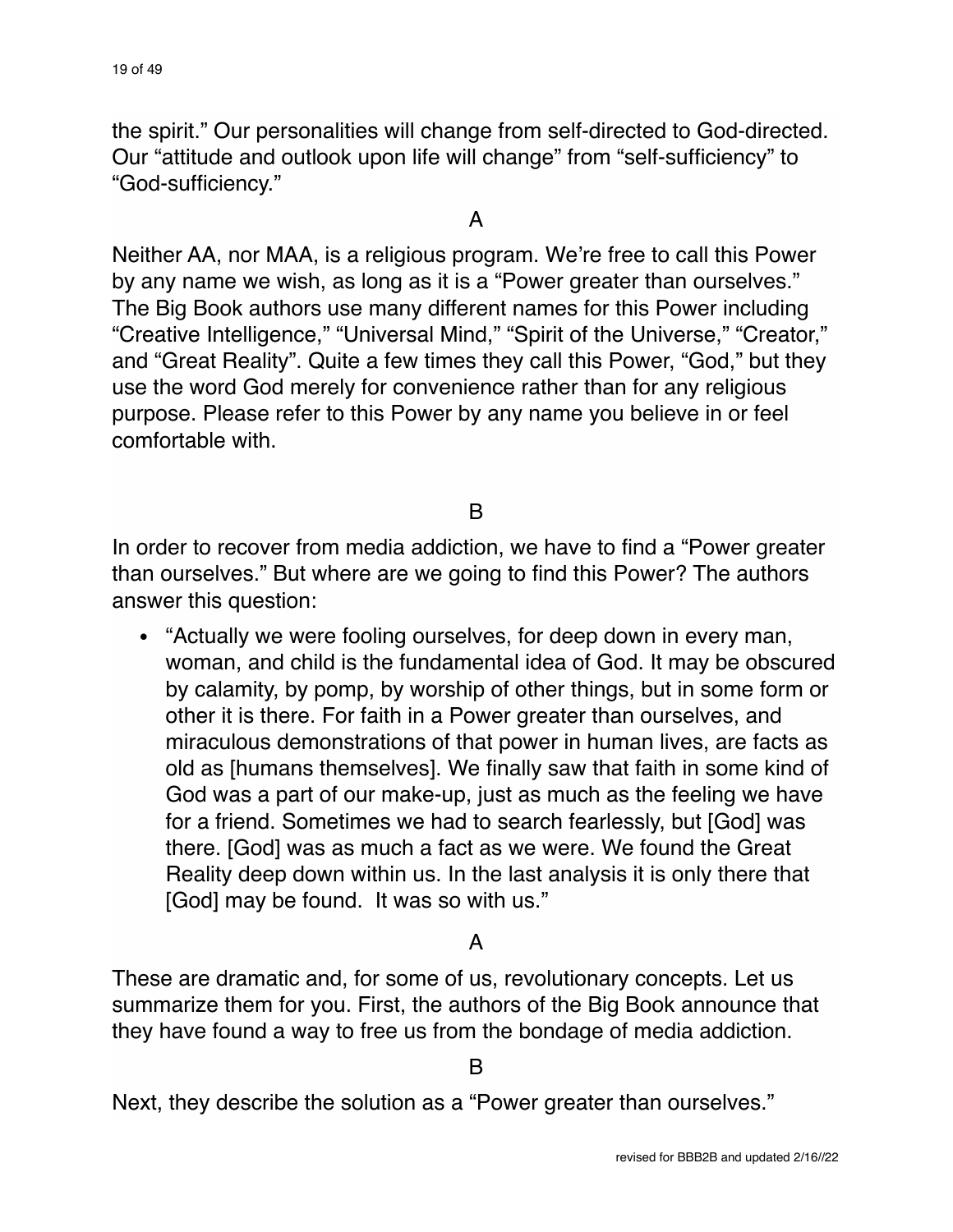Then, they tell us where to find this Power: right inside each and every one of us. Sometimes this is the last place we ever think to look.

B

We would give you a simple prayer to start your journey towards conscious contact with a Higher Power or to deepen the spiritual journey you are already on. This is often referred to as the First Step Prayer. It goes like this: *God, Creative Intelligence, Universal Mind, Spirit of Nature, Spirit of the Universe, my name is (fill in your name) and I am a real media addict ... and I need your help today.* 

Let's take a moment and say this prayer together.

*God, Creative Intelligence, Universal Mind, Spirit of Nature, Spirit of the Universe, my name is (your name) and I am a real media addict ... and I need your help today.*

This is our first step today in contacting our personal Higher Power.

## A

Our next step is to find this Higher Power. Open your heart and see if you can connect with a power greater than yourself. Look into your heart and see if you can feel the subtle energy of a God of your own understanding. I will time for 1 minute. Please close your eyes and look and listen within. (Time 1 minute)

Thank you. Even if you didn't feel anything or get anything, don't worry. We all have to start somewhere. Making the attempt is what counts.

B

Now that we know **where** to find this Power, much of the rest of the Big Book is devoted to the question of **how** to find this Power.

A

Basically, we find this Power by taking the Twelve Steps. In the next session we will focus on Step One.B

B

## **Sharing**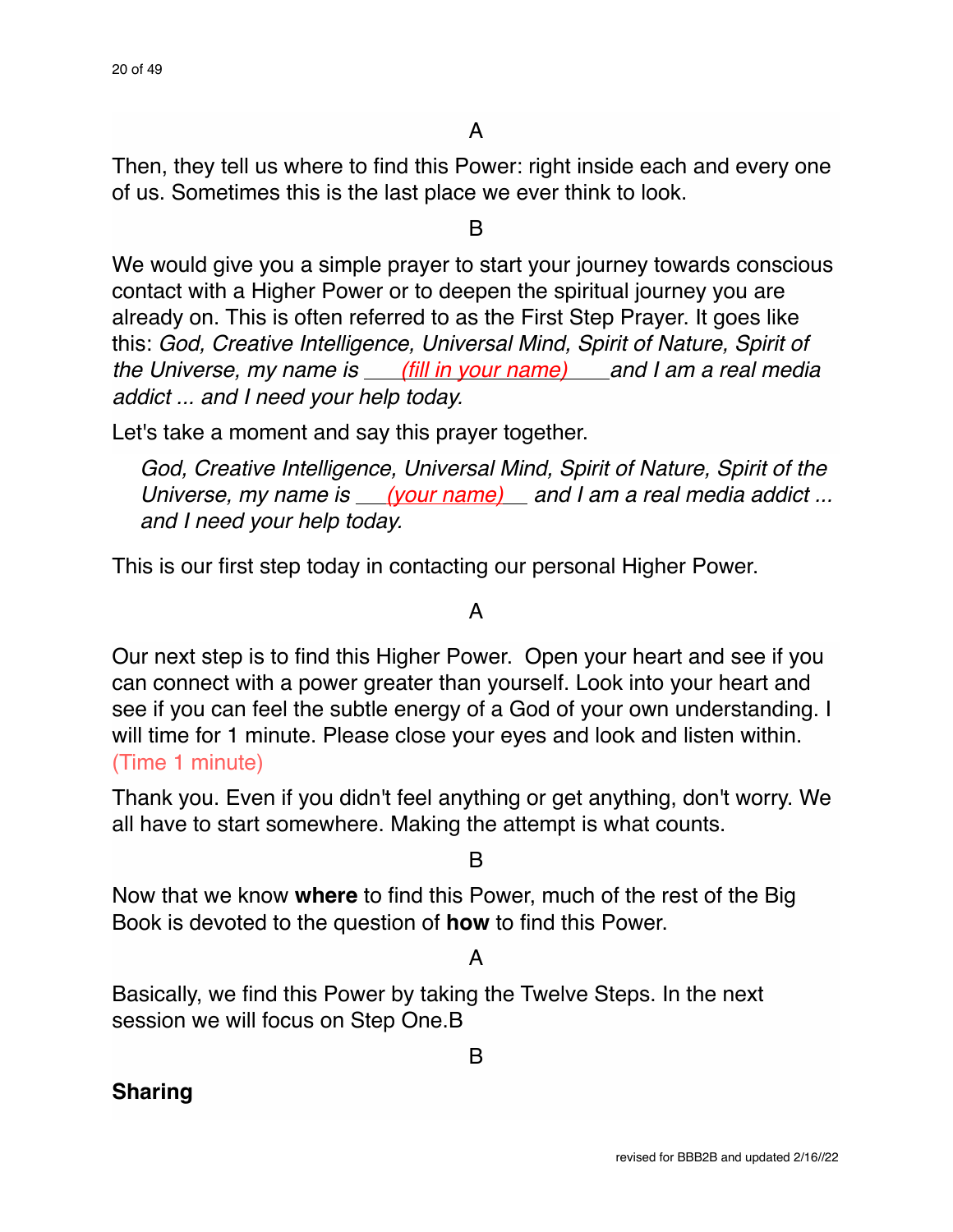We will now open up the room for sharing for 3 minutes each. We will begin with our three readers in the order they read and then I will take more names. (A will keep time or get a volunteer to time keep)

Reader 1 \_\_\_\_\_\_ Reader 2 \_\_\_\_\_\_\_ Reader 3

(Share until 8:35 AM)

A

That is all the time for sharing we have today.

## **Announcements**

MAA has no dues or fees. We are self-supporting through our own contributions, which are for the development of MAA literature, costs incurred by the MAA General Service Board, phone and video meeting services and the maintenance of the MAA website at mediaaddictsanonymous.org.

Contributions can be made via PayPal on the MAA website. Please consider donating as we are a new group and need your support. (Repeat website)

Before we close the meeting, we encourage you to exchange names for outreach. If you want to contact someone you heard on today's meeting or are looking for a sponsor or media sobriety partner, please use the chat room to connect with other members.

## **Closing:**

In closing, the opinions expressed here today are strictly those of the individuals who gave them. The things we have heard here are spoken in confidence and should be treated as confidential. We do not take outside the meeting whom we hear at the meeting. If we try to absorb what we have heard, we are bound to gain a better understanding of the way to handle our problems and begin to change our lives. Let us talk to each other, reason things out with someone else, and let there be no gossip or criticism of one another, but only Love, Understanding, and Fellowship.

B

This ends our session of Before & Beyond Back-to-Basics. To close, please join us in the WE VERSION of the "Serenity Prayer."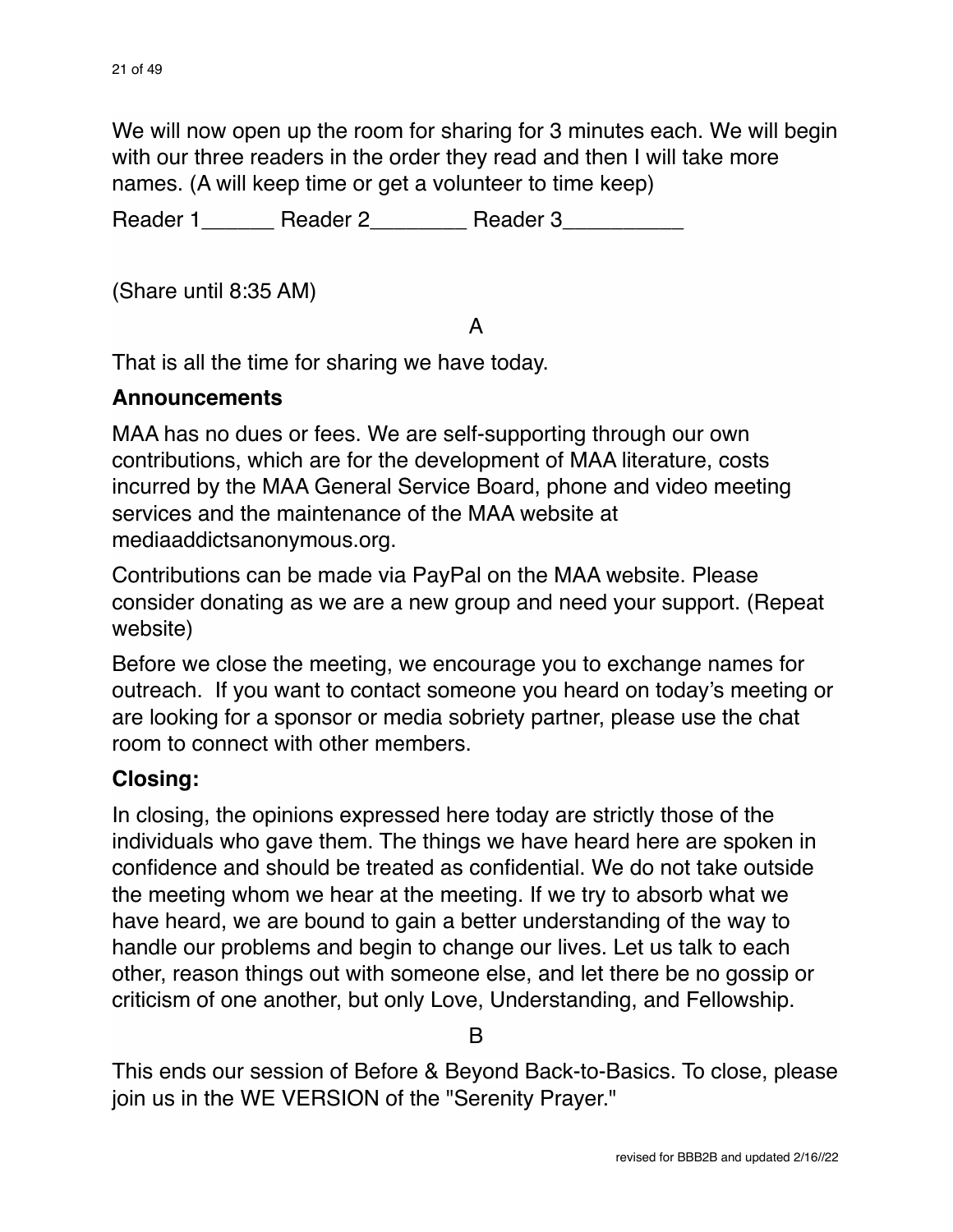*God grant us the serenity to accept the things we cannot change, courage to change the things we can, and wisdom to know the difference.*

#### **Questions**

Are there any questions about Before & Beyond Back-to-Basics or MAA?

(A & B field questions)

END OF MEETING 2

\*\*\*\*\*\*\*\*\*\*\*\*\*\*\*\*\*\*\*\*\*\*\*\*\*\*\*\*\*\*\*\*\*\*\*\*\*\*\*\*\*\*\*\*\*\*\*\*\*\*\*\*\*\*\*\*\*\*\*\*\*\*\*\*\*\*\*\*\*\*\*\*\*

#### WEEK 1 MEETING 3

Please ask a new member to lead the group in the First Step Prayer.

#### A

Welcome to the third session of "Before and Beyond Back to Basics—A Design for Living" meetings for media addicts. Please put down all nonessential electronic media while participating in these sessions. By focusing on this meeting without distractions you will be able to access the recovery power of what these Back-to-Basics meetings offer. We ask that if you are speaking or reading that you allow us to see you in Zoom.

My name is  $A$ , and I am  $B$ . We are recovered members of Media Addicts Anonymous and we are your Group Sponsors.

We have asked *\_\_\_\_\_(member)* to lead us in the First Step Prayer.

*God, Creative Intelligence, Universal Mind, Spirit of Nature, Spirit of the Universe, my name is (your name) and I am a real media addict ... and I need your help today.*

Thank you \_\_(*member)*\_\_\_.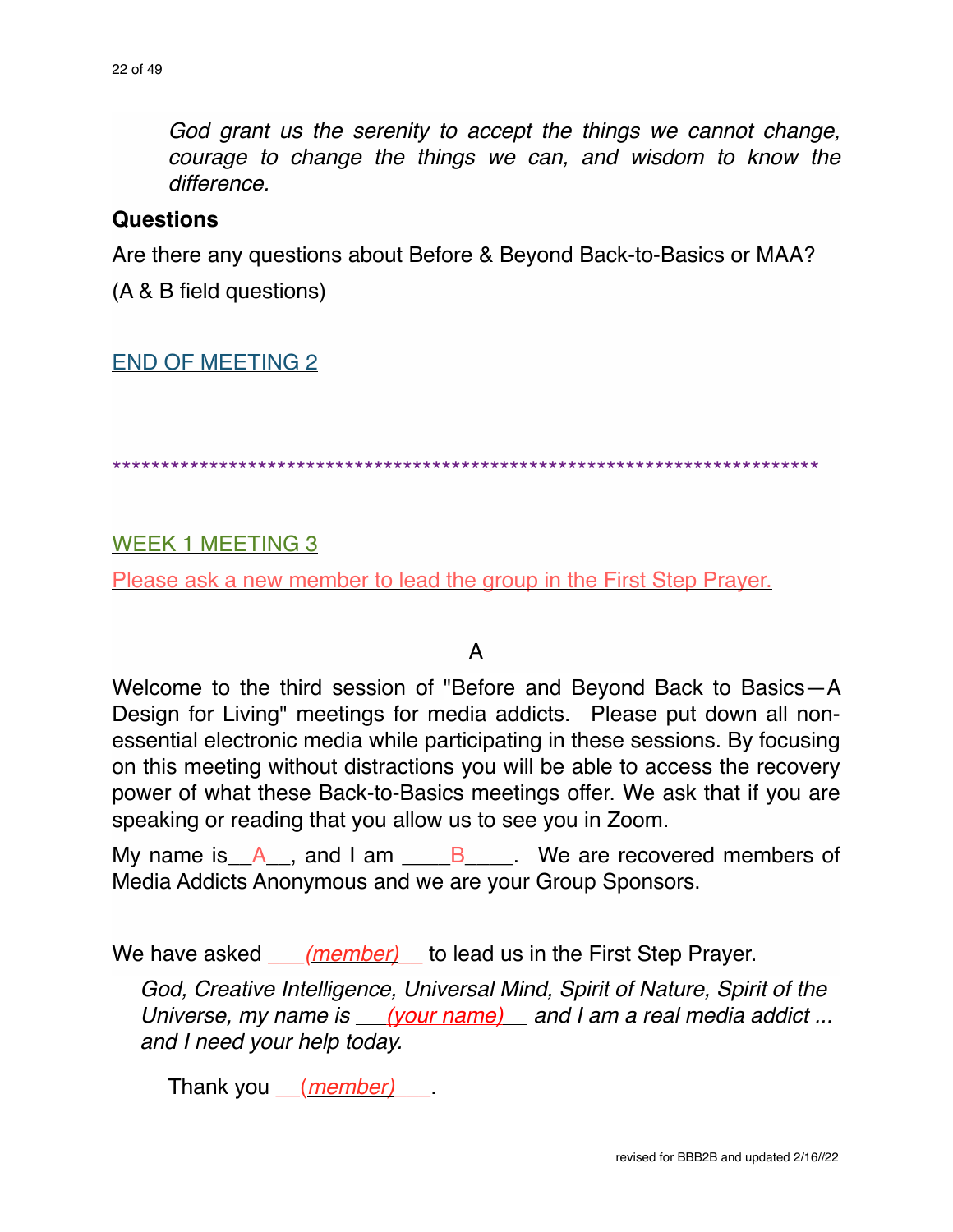*Most of what we will be reading in this Back-to-Basics group will be taken directly from the Big Book of Alcoholics Anonymous. In MAA we respect AA's request to read the Big Book as is, changing nothing. Back-to-Basics is a sponsored group. If you were reading the Big Book one-on-one with your sponsor, you probably would be asked to changed alcohol to media so you could understand the full impact of how media is just like alcohol. Therefore, as your Group Sponsors, when reading, wherever it mentions terms related to alcoholism, we will often substitute or add media addiction concepts to help us understand how media addiction is similar to alcohol addiction and why our solution is to be found in the Big Book of AA. To make this format more inclusive, we have also changed the pronouns from third-person singular to third-person plural. These two adjustments are made to serve each individual being sponsored both personally and in this sponsored group as a whole, to obtain as much benefit from the Big Book as possible.*

## A

Today we are going to study the first step.

## **Step 1 -** *We admitted we* **were** *powerless over media – that our lives had become unmanageable.*

#### B

Admission is essential in order to recover from our compulsive media behaviors. The Big Book authors devote 51 pages of the book to the first part of this process, which is to be honest enough to admit we have a problem. We won't be able to accept our addiction if we can't see the problem and admit it.

## A

The authors help us to see our addiction by describing the physical and mental symptoms of alcoholism, much of which can also be applied to media addicts. Later they ask us to acknowledge that we have an addiction, or in our case that we are drunk due to the compulsive use of media. Before we can do this, we need to know what "media addiction" is.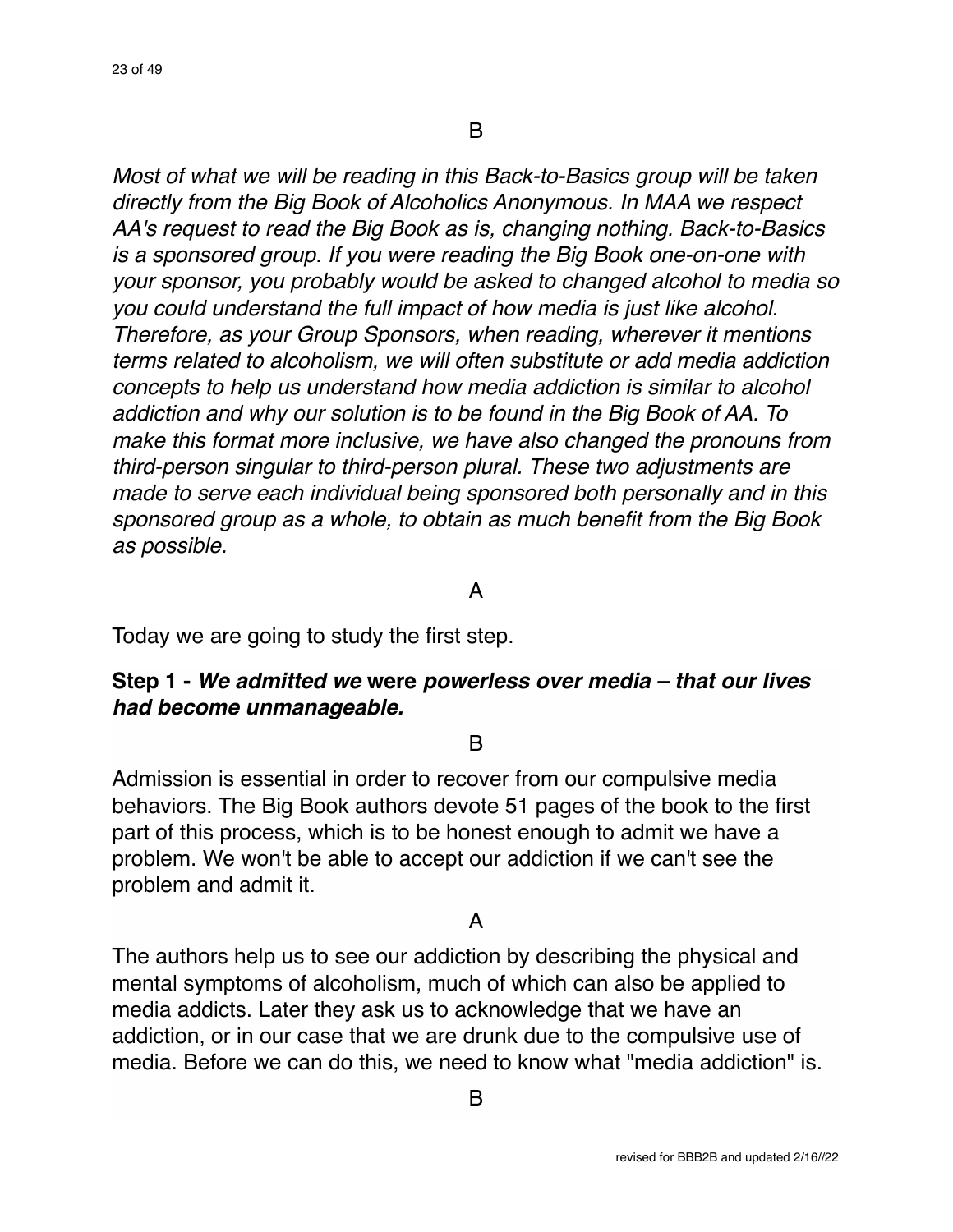The first chapter in the Big Book is titled "The Doctor's Opinion." Much of it is based on two letters written by Dr. William D. Silkworth, a physician in New York City. In the late 1930s, very little was known about alcoholism, but much of what Dr. Silkworth wrote then is still relevant today.

• "Men and women drink essentially because they like the effect produced by alcohol. The sensation is so elusive that, while they admit it is injurious, they cannot after a time differentiate the true from the false. To them, their alcoholic life seems the only normal one. They are restless, irritable and discontented, unless they can again experience the sense of ease and comfort which comes at once by taking a few drinks, drinks which they see others taking with impunity. After they have succumbed to the desire again, as so many do, and the phenomenon of craving develops, they pass through the well-known stages of a spree, emerging remorseful, with a firm resolution not to drink again. This is repeated over and over, and unless this person can experience an entire psychic change there is very little hope of [their] recovery."

A

What Dr. Silkworth says about alcoholics also accurately describes the media addict. Please listen carefully and we will re-read his statement again and substitute media for alcohol.

• "Men and women [use electronic media] essentially because they like the effect produced by [electronic media]. The sensation is so elusive that, while they admit it is injurious, they cannot after a time differentiate the true from the false. To them, their [electronic media addicted] life seems the normal one. They are restless, irritable and discontented, unless they can again experience the sense of ease and comfort which comes at once by [watching a few videos or playing a few games or shopping online or surfing the net or losing themselves on social media, activities] which they see others taking with impunity. After they have succumbed to the desire again, as so many do, and the phenomenon of craving develops, they pass through the well-known stages of a spree, emerging remorseful, with a firm resolution not to [become drunk on media] again. This is repeated over and over, and unless this person can experience an entire psychic change there is very little hope of [their] recovery."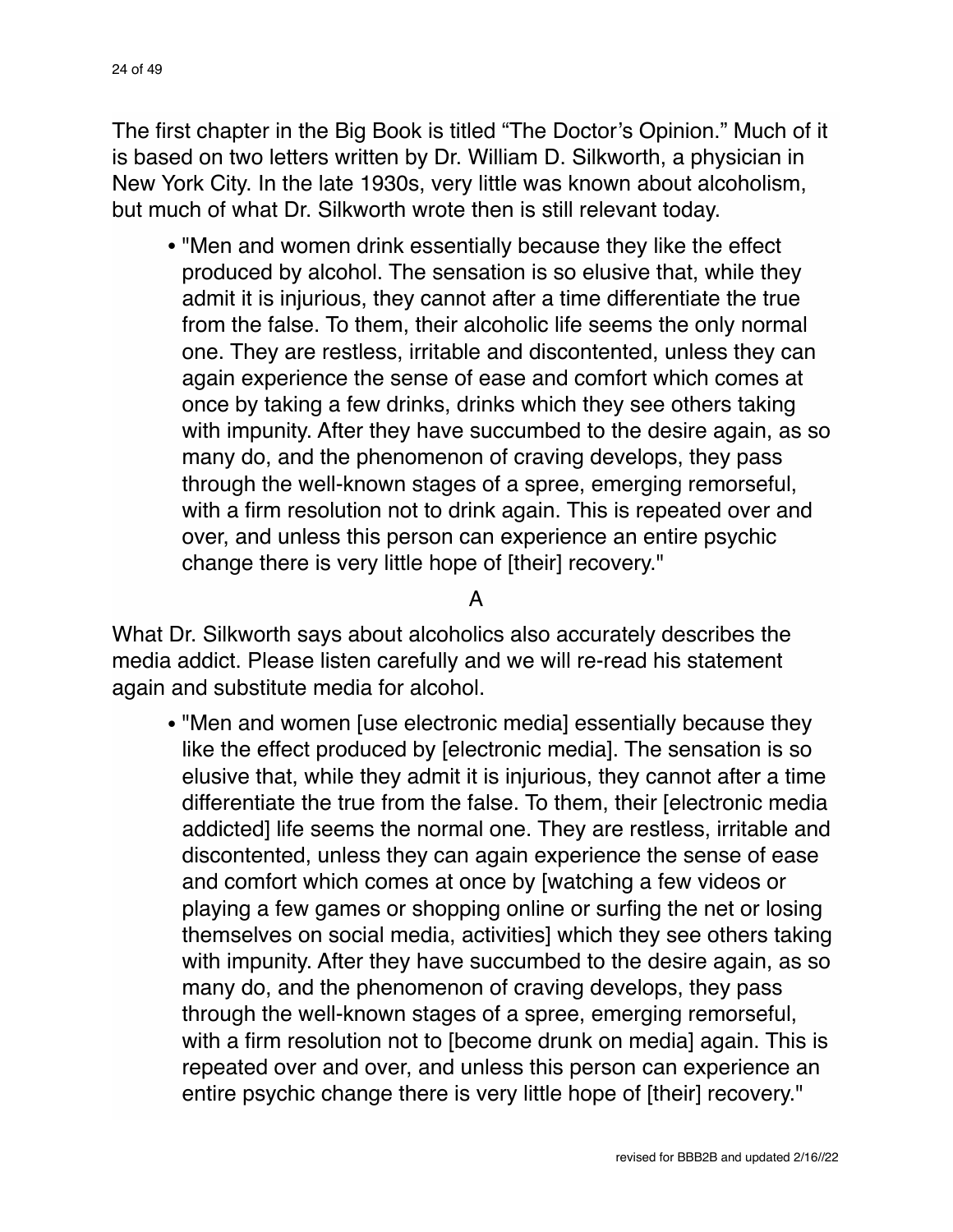Media addiction or "internet disorders" has been researched now for over 10 years. What medical professionals have discovered is that media addiction is very similar to alcoholism. Let's read what one modern professional found in her research into compulsive media usage. The following is an excerpt from an article written by Christina Gregory, PhD on [the signs and symptoms of internet disorders. \(https://www.psycom.net/](https://www.psycom.net/iadcriteria.html) iadcriteria.html)

- "Some evidence suggests that if you are suffering from [media addiction], your brain makeup is similar to those [who] suffer from a chemical dependency, such as drugs or alcohol. Interestingly, some studies link [media addiction] to physically changing the brain structure – specifically affecting the amount of gray and white matter in regions of the prefrontal brain. This area of the brain is associated with remembering details, attention, planning, and prioritizing tasks. …One of the causes of [media addiction] is structural changes to the prefrontal region of the brain...rendering you unable to prioritize your life, i.e., the Internet takes precedence to necessary life tasks."
- "[Media addiction], in addition to other dependency disorders, [seems] to affect the pleasure center of the brain. The addictive behavior triggers a release of dopamine to promote the pleasurable experience activating the release of this chemical. Over time, more and more of the activity is needed to induce the same pleasurable response, creating a dependency. [For instance] if you find online gaming or online shopping a pleasurable activity and you suffer from an addiction to the Internet, you will need to engage in more and more of the behavior to institute the same pleasurable feeling prior to your dependency."

## A

What we learn from this article by Dr. Gregory is that a media addict's brain is similar to that of an alcoholic. We see that media changes the structure of the brain. This structural change makes it so that we can't prioritize and manage our lives well. Like alcohol, there is also a physical component to media addiction: a release of dopamine that creates a pleasurable state in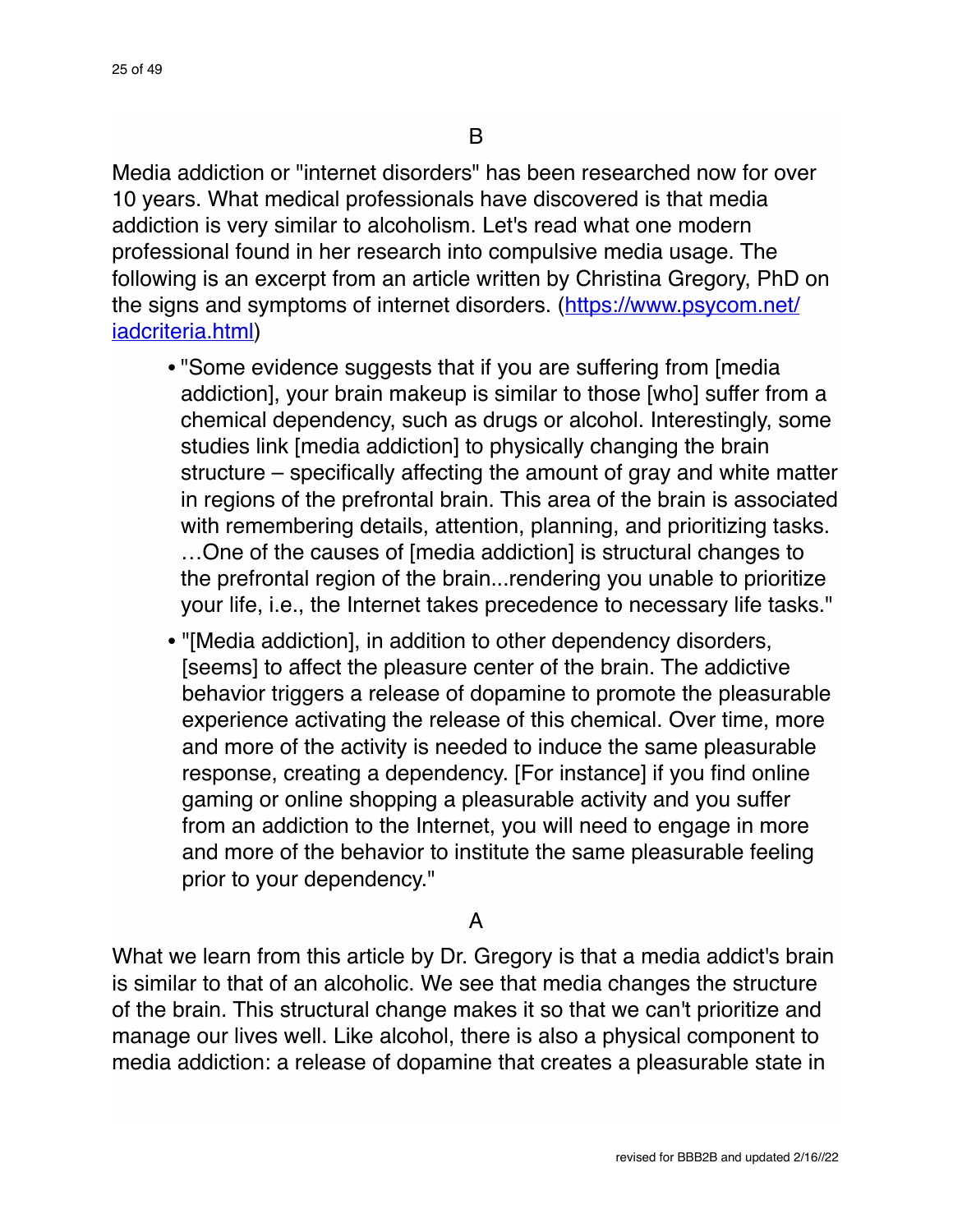26 of 49

the media addict's body which then triggers a compulsion for more and more media to gain the same initial dopamine hit.

B

As you can see, the same cycle of compulsive behavior Dr. Silkworth writes about when describing the downward cycle of an alcoholic, parallels the media addict's obsessive need to use media in a similar way. Silkworth witnessed that if an alcoholic could undergo a psychic change, recovery, even for the most doomed alcoholic, was possible.

• "On the other hand—and strange as this may seem to those who do not understand—once a psychic change has occurred, the very same person who seemed doomed, who had so many problems [they] despaired of ever solving them, suddenly finds [themselves] easily able to control [their] desire for alcohol, the only effort necessary being that required to follow a few simple rules."

## A

We of Media Addicts Anonymous let Dr. Silkworth's statement guide us to a solution to media addiction. His understanding of compulsive disease tells us that once an addict gets triggered into their compulsion and succumbs to the desire to binge again, there is very little hope of recovery without a **psychic change**.

## B

It's important to acknowledge that people will differ in the types of media they are addicted to. One person may be addicted to social media; another to online movies and videos; another spends hours a day playing video games, someone else may get drunk on on-line research.

## A

For the alcoholic, it doesn't matter what brand or type of alcohol you drink, it still gets you drunk. The same is true for the media addict.

Let's explore what the Big Book says about the different types of alcoholics. Again, we will be replacing the word alcohol with media.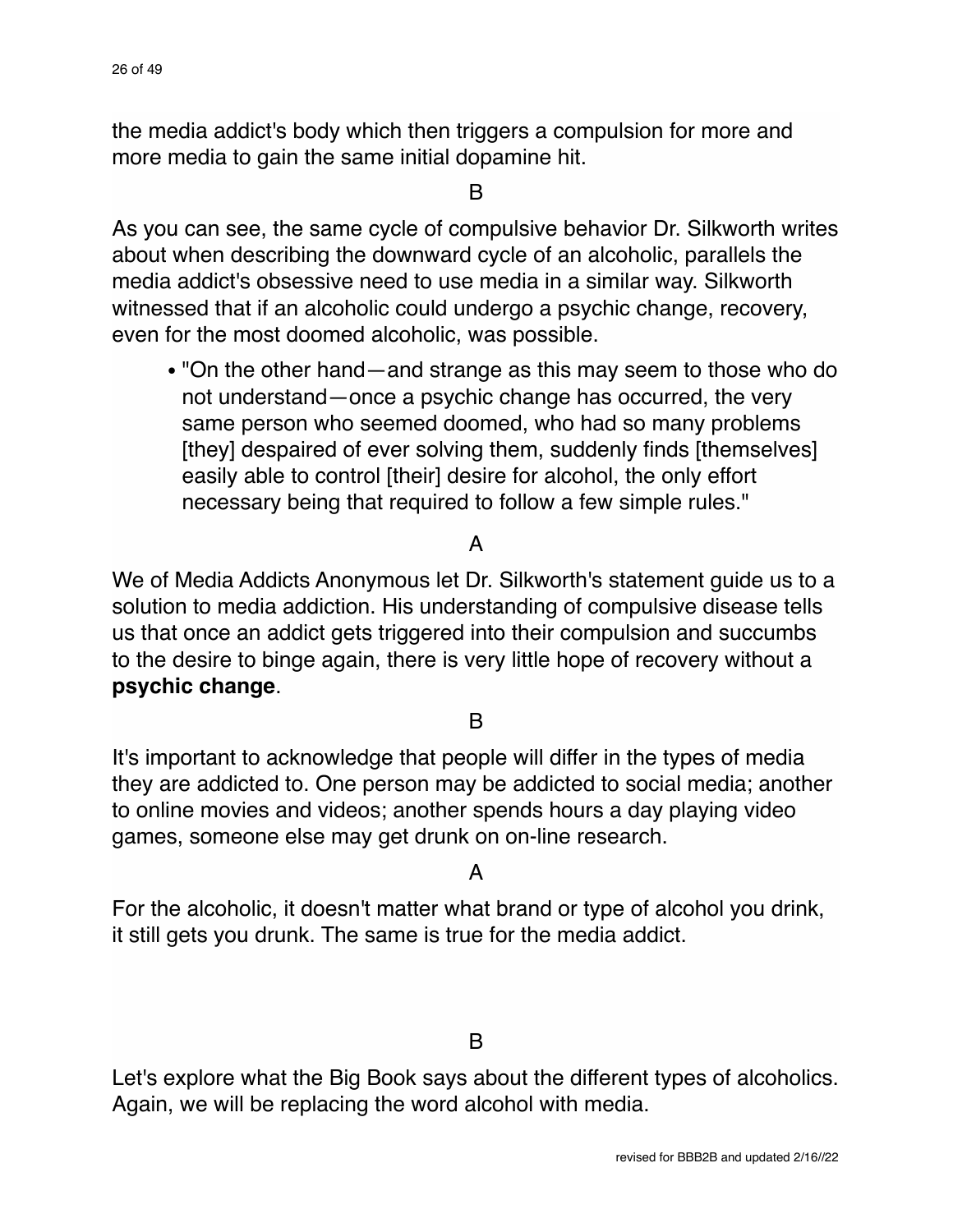- "**Moderate [users]** have little trouble in giving up [media] entirely if they have good reason for it. They can take it or leave it alone. Then we have a **certain type of [compulsive media user.** They] may have the habit badly enough to gradually impair [them] physically and mentally...If a sufficiently strong reason...or the warning of a doctor becomes operative, this [individual] can also stop or moderate...But what about the **real [media addict]**? [They] may start off as a moderate [user; they] may or may not become a continuous [compulsive user]; but at some stage [in their media usage] career [they begin] to lose all control of [their media use], once [they] start to [binge on it]."
- "Here is [the person] who has been puzzling you, especially in [their] lack of control... [They are] seldom mildly [drunk with media]. [They are] always more or less insanely drunk. [Their] disposition while using [media] resembles [their] normal nature but little. [They] may be one of the finest [people] in the world. Yet let [them binge watch] for a day, and [they] frequently become disgustingly, and even dangerously anti-social. [They] have a positive genius for getting [media drunk] at exactly the wrong moment, particularly when some important decision must be made or engagement kept. [They are] often perfectly sensible and well-balanced concerning everything except [media], but in that respect [they are] incredibly dishonest and selfish.
- [They] often possess special abilities, skills, and aptitudes, and [have] a promising career ahead of [them]. [They use their] gifts to build up a bright outlook for [their] family and [themselves], and then [pull] the structure down on [their heads] by a senseless series of sprees. [They are individuals] who [go] to bed so intoxicated [on media they] ought to sleep the clock around. Yet early next morning [they search] madly for [their smart phone they] misplaced the night before. This is by no means a comprehensive picture of the true [media addict], as our behavior patterns vary. But this description should identify [them] roughly."

A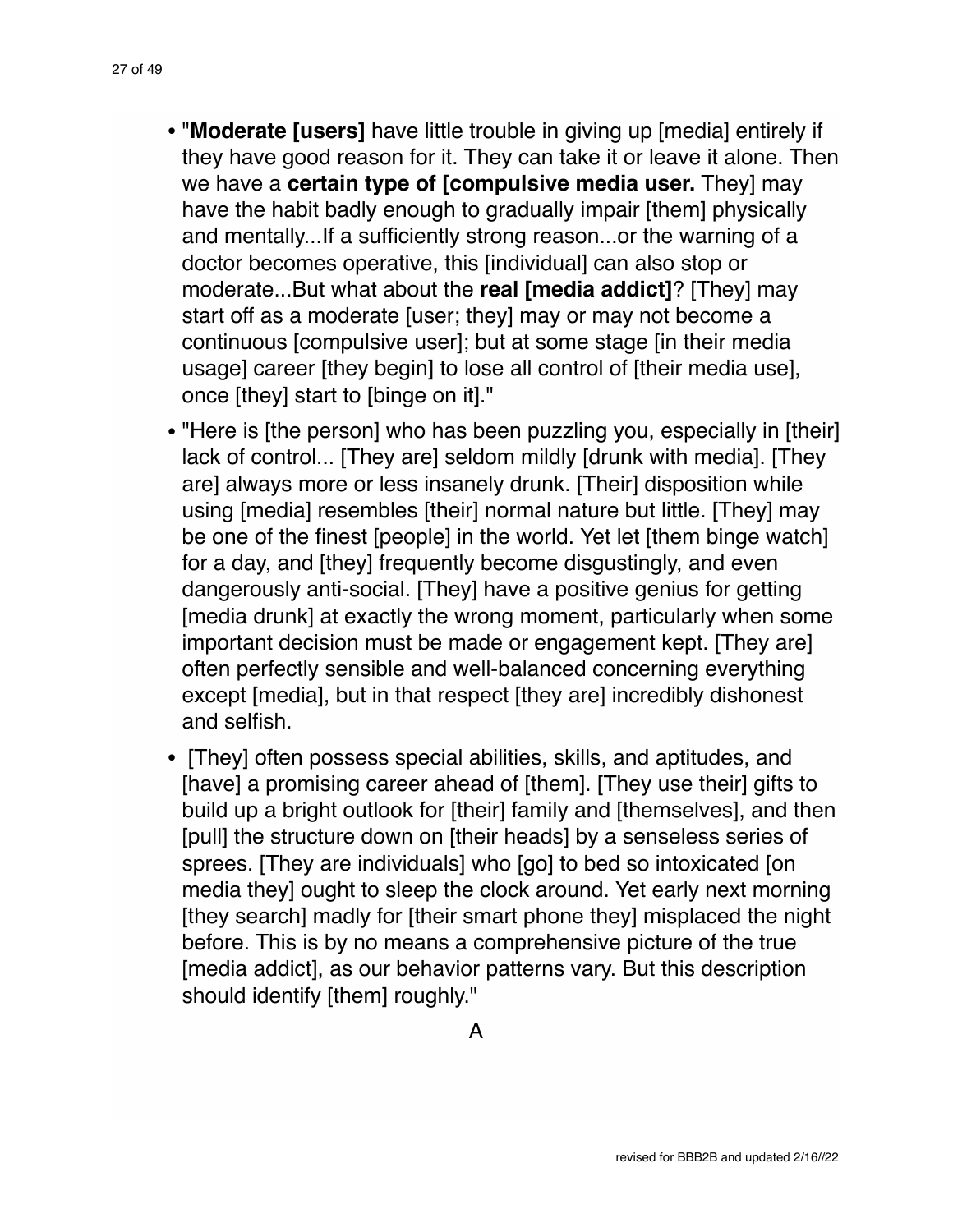Why does a media addict compulsively use? Let's see what the Big Book authors say about this third type of media drunk, the one of the hopeless variety:

• "Why [do so many media drunks] behave like this? If hundreds of experiences have shown [them] that one [click] means another debacle with all its attendant suffering and humiliation, why is it [they click that first click?] Why can't [they] stay on the [sobriety] wagon? What has become of the common sense and will power that [they] still sometimes [display] with respect to other matters? Perhaps there never will be a full answer to these questions. Opinions vary considerably as to why the [media addict] reacts differently from normal people. We are not sure why, once a certain point is reached, little can be done for [them]. We cannot answer the riddle. We know that while the [media addict] keeps away from [their alcoholic and triggering media], as [they] may do for months or years [at a time], [they react] much like other [people]. We are equally positive that once [a media addict] takes any [alcoholic media whatsoever] into [their] system, something happens, both in the bodily and mental sense, which makes it virtually impossible for [them] to stop. The experience of any [media addict] will abundantly confirm this."

B

The Big Book authors explain that the main reason we media addicts can't stay sober from our alcoholic media is because our minds have no defense against the first click:

• "These observations would be academic and pointless if our friend never [clicked] the first [click], thereby setting the terrible cycle in motion. Therefore, the main problem of the [media addict] centers in [their] MIND, rather than in [their] body. If you ask [them] why [they] started on that last bender, the chances are [they] will offer you any one of a hundred alibis. Sometimes these excuses have a certain plausibility, but none of them really makes sense in the light of the havoc [a media addict's binge] creates...If you draw this fallacious reasoning to the attention of [a media addict, they] will laugh it off, or become irritated and refuse to talk. Once in a while [they] may tell the truth. And the truth, strange to say, is usually that [they have] no more idea why [they clicked that first click] than you have. Some [media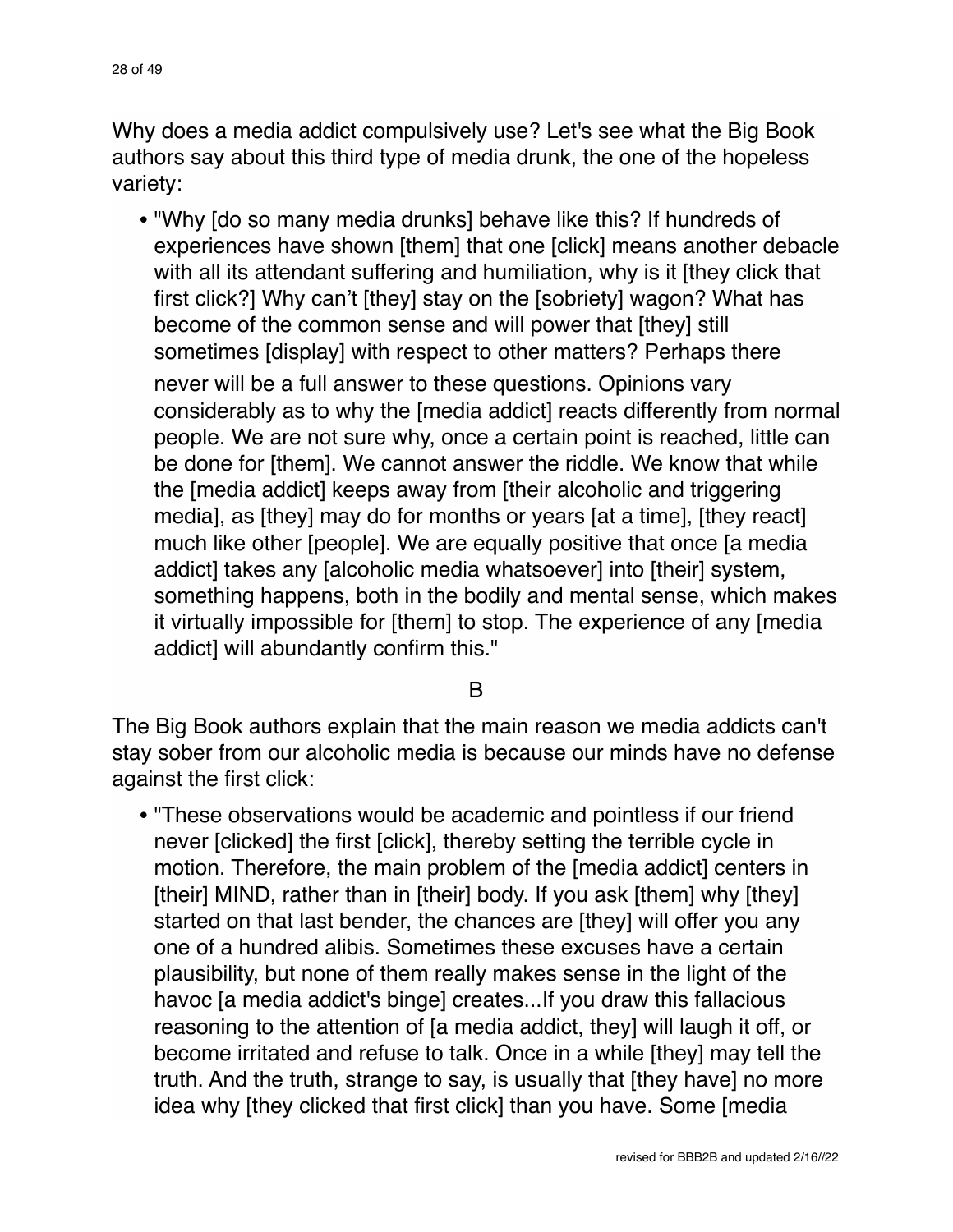addicts] have excuses with which they are satisfied part of the time. But in their hearts, they really do not know why they do it."

A

Because our minds go "off-line" when we consider clicking that first compulsive click, we are a baffled lot. We obsessively try to hold on to the possibly that we can still control our media usage:

• "Once this malady has a real hold, they are a baffled lot. There is the obsession that somehow, someday, they will beat the game. But they often suspect they are down for the count...The tragic truth is that if [this person be a real media addict], the happy day may not arrive. [They have] lost control. At a certain point in the [bingeing of every media addict, they pass] into a state where the most powerful desire to stop [getting drunk on media] is of absolutely no avail. The fact is that most [media addicts], for reasons yet obscure, have lost the power of choice in [media]. Our so-called will power becomes practically nonexistent. We are unable, at certain times, to **bring into our consciousness with sufficient force, the memory of the suffering and humiliation of even a week or a month ago.** We are without defense against the first [click]."

B

Let me read this last statement once more, for if we are ever to recover from media addiction permanently, we must understand this truth clearly: "We are unable, at certain times, to **bring into our consciousness with sufficient force, the memory of the suffering and humiliation of even a week or a month ago.** We are without defense against the first [click]."

A

Here is an excellent example from the Big Book of a drinker named Jim. See if you can identify your media habits with his behavior.

B

Jim was a World War hero, with a charming wife and family. He had inherited a lucrative automobile company and he was a good salesman. By all accounts he had everything in life he needed to be happy and succeed. Jim was normal except for a **nervous disposition** and at age thirty-five became a violent drunk. He was sent to an asylum and was introduced to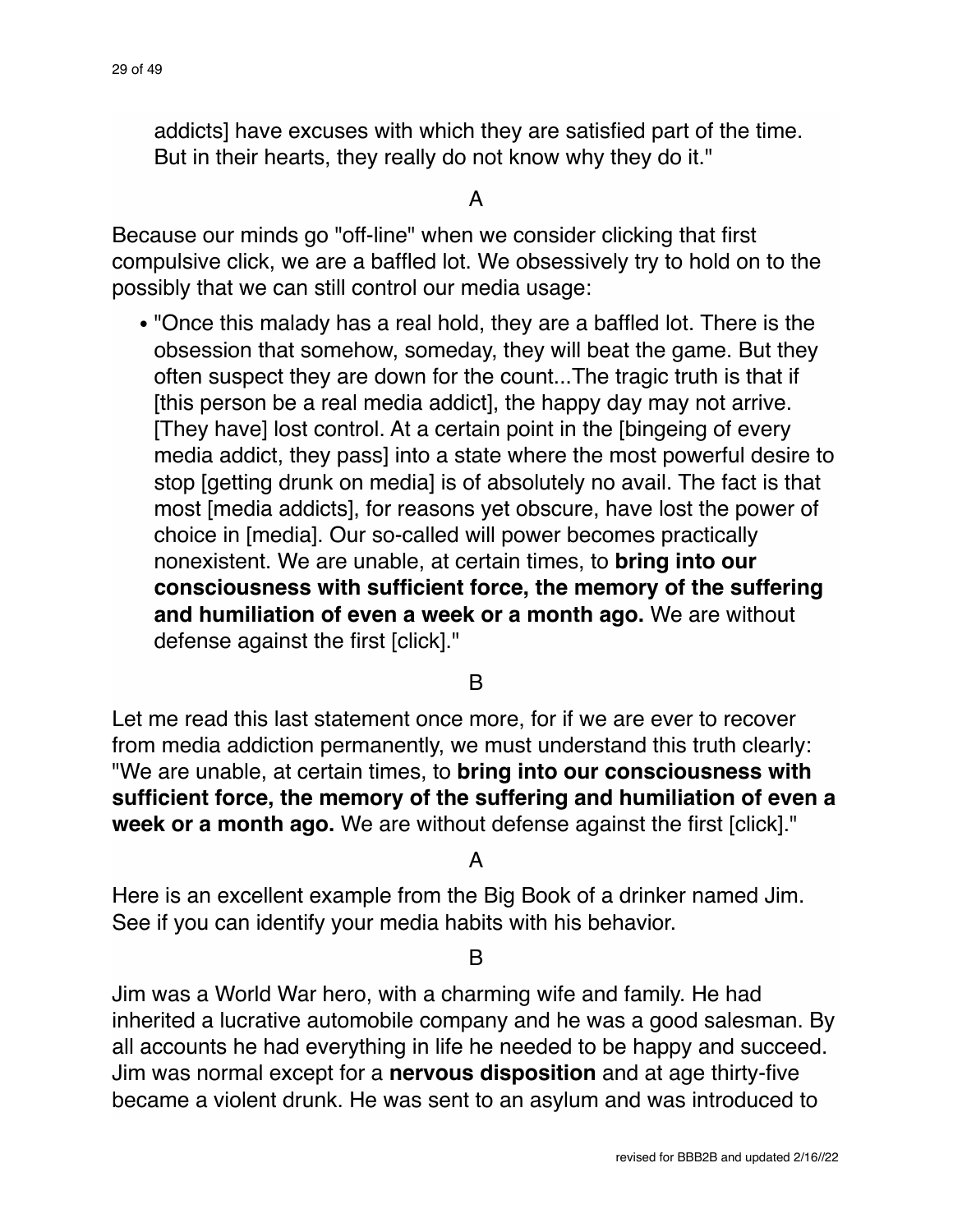the AA principles by early AA members. When he started to apply the principles of AA to his life everything began to improve.

A

But there was one problem: he failed to enlarge his spiritual life. To his consternation, he found himself drunk half a dozen times in rapid succession. In spite of the knowledge that he would lose his family and job he ended up back in the asylum. His A.A. friends questioned him on how it happened. This is his story:

- "I came to work on Tuesday morning. I remember I felt irritated that I had to be a salesman for a concern I once owned. I had a few words with the boss, but nothing serious. Then I decided to drive to the country and see one of my prospects for a car. On the way I felt hungry so I stopped at a roadside place where they have a bar. I had no intention of drinking. I just thought I would get a sandwich. I sat down at a table and ordered a sandwich and a glass of milk. Still no thought of drinking. I ordered another sandwich and decided to have another glass of milk. **Suddenly the thought crossed my mind that if I were to put an ounce of whiskey in my milk it couldn't hurt me on a full stomach.** I ordered a whiskey and poured it into the milk. I vaguely sensed I was not being any too smart, but felt reassured as I was taking the whiskey on a full stomach. The experiment went so well that I ordered another whiskey and poured it into more milk. That didn't seem to bother me so I tried another."
- "Thus started one more journey to the asylum for Jim. Here was the threat of commitment, the loss of family and position, to say nothing of that intense mental and physical suffering which drinking always caused him. He had much knowledge about himself as an alcoholic. Yet all reasons for not drinking were easily pushed aside in favor of the foolish idea that he could take whiskey if only he mixed it with milk!"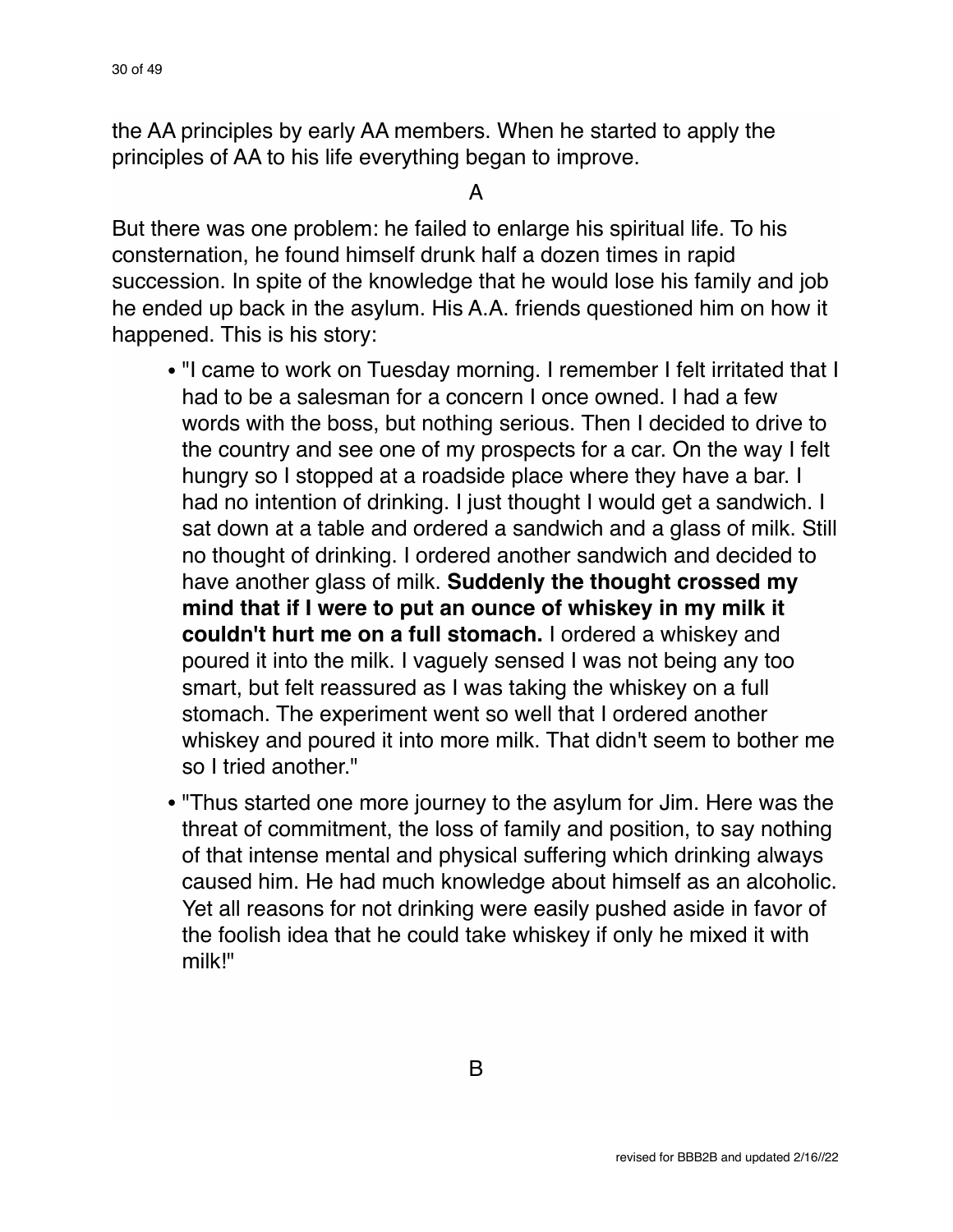Do you relate to Jim's type of thinking when it comes to your alcoholic media? Media addicts can, in many places of their lives, be rational and logical. But when it comes to their compulsive need to use media, they lose all sense of reality. The Big Book authors call this "plain insanity."

• "Whatever the precise definition of the word may be, we call this plain insanity. How can such a lack of proportion, of the ability to think straight, be called anything else?"

## A

They ask us to be careful if we think we can't relate to this extreme case of misjudgment.

• "You may think this an extreme case. To us it is not far-fetched, for this kind of thinking has been characteristic of every single one of us...Our sound reasoning failed to hold us in check. The insane idea won out. Next day we would ask ourselves, in all earnestness and sincerity, how it could have happened."

#### B

Reflect back on your last binge and see if it isn't true that your sound reasoning went out the window right before you decided to use media. Notice how your frontal lobe went "off-line" and you were without defense against the first click.

## A

Sometimes we may feel justified to get on our media because we are lonely, tired, worried, or angry. But the Big Book authors tell us that even this justification is part of the addict's insanity when faced with the eventual negative consequences of a media binge.

• "In some circumstances we have gone out deliberately to get drunk, feeling ourselves justified by nervousness, anger, worry, depression, jealousy or the like. But even in this type of beginning we are obliged to admit that our justification for a spree was insanely insufficient in the light of what always happened. We now see that when we began to [use media] deliberately, instead of casually, there was little serious or effective thought during the period of premeditation of what the terrific consequences might be."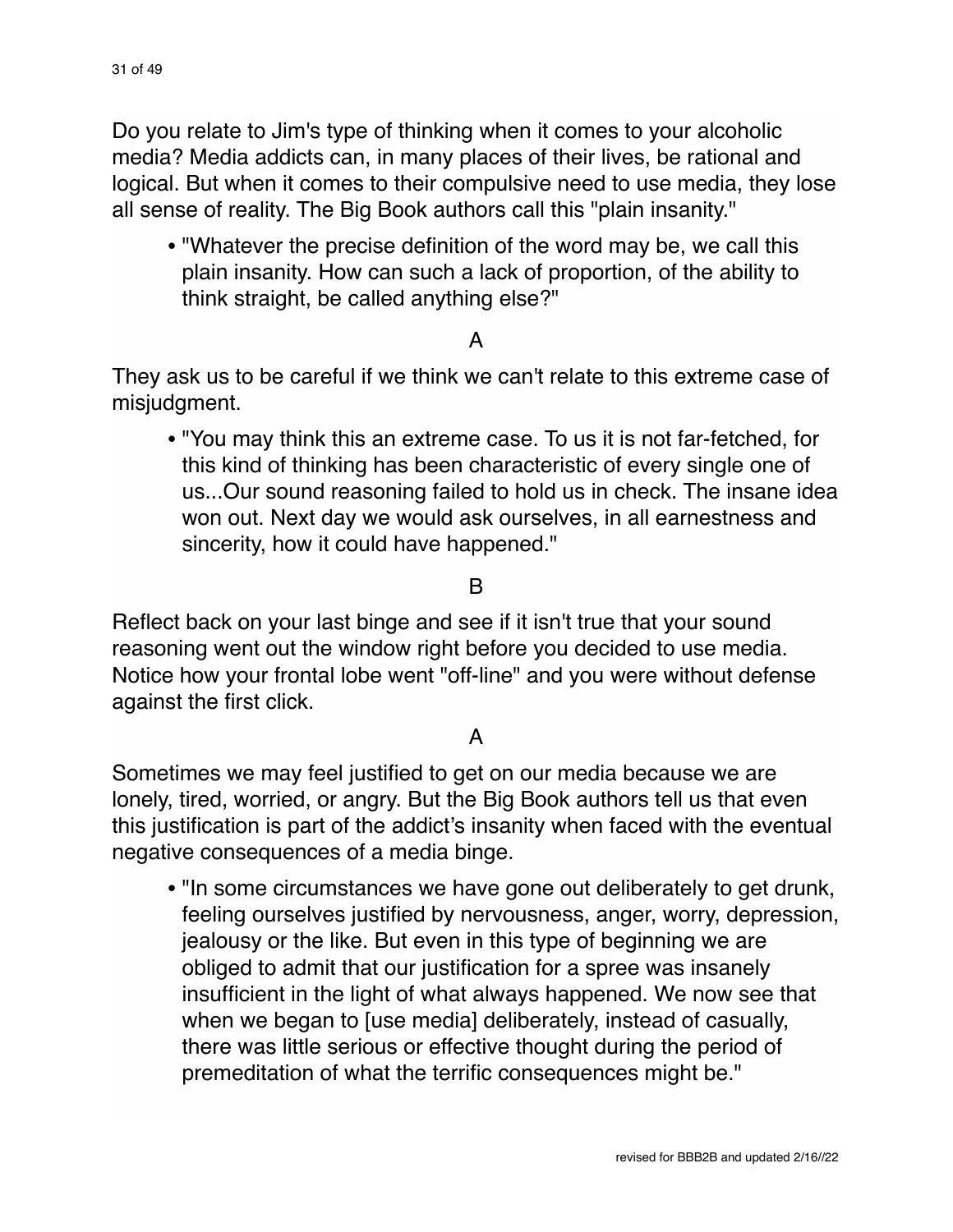To again help us understand the pure insanity of the media addict and alcoholic, the Big Book authors give us an extreme example of a compulsive jay-walker.

• "Our behavior is as absurd and incomprehensible with respect to the first drink as that of an individual with a passion, say, for jaywalking. He gets a thrill out of skipping in front of fast-moving vehicles. He enjoys himself for a few years in spite of friendly warnings. Up to this point you would label him as a foolish [person] having queer ideas of fun. Luck then deserts him and he is slightly injured several times in succession. You would expect him, if he were normal, to cut it out. Presently he is hit again and this time has a fractured skull. Within a week after leaving the hospital a fastmoving trolley car breaks his arm. He tells you he has decided to stop jay-walking for good, but in a few weeks he breaks both legs. On through the years this conduct continues, accompanied by...continual promises to be careful or to keep off the streets altogether. Finally, he can no longer work, his wife gets a divorce and he is held up to ridicule. He tries every known means to get the jay-walking idea out of his head. He shuts himself up in an asylum, hoping to mend his ways. But the day he comes out he races in front of a fire engine, which breaks his back. Such an [individual] would be crazy, wouldn't he?"

A

While you may wonder how this analogy could apply to you, the authors ask that you consider where your addictions may eventually lead you. For instance, when media addicts use their devices while driving, they are willfully putting themselves and others at risk.

• "You may think our illustration is too ridiculous. But is it? We, who have been through the wringer, have to admit if we substituted [media addiction] for jay-walking, the illustration would fit exactly. However intelligent we may have been in other respects, where [media] has been involved, we have been strangely insane. It's strong language--but isn't it true? Some of you are thinking: Yes, what you tell us is true, but it doesn't fully apply. We admit we have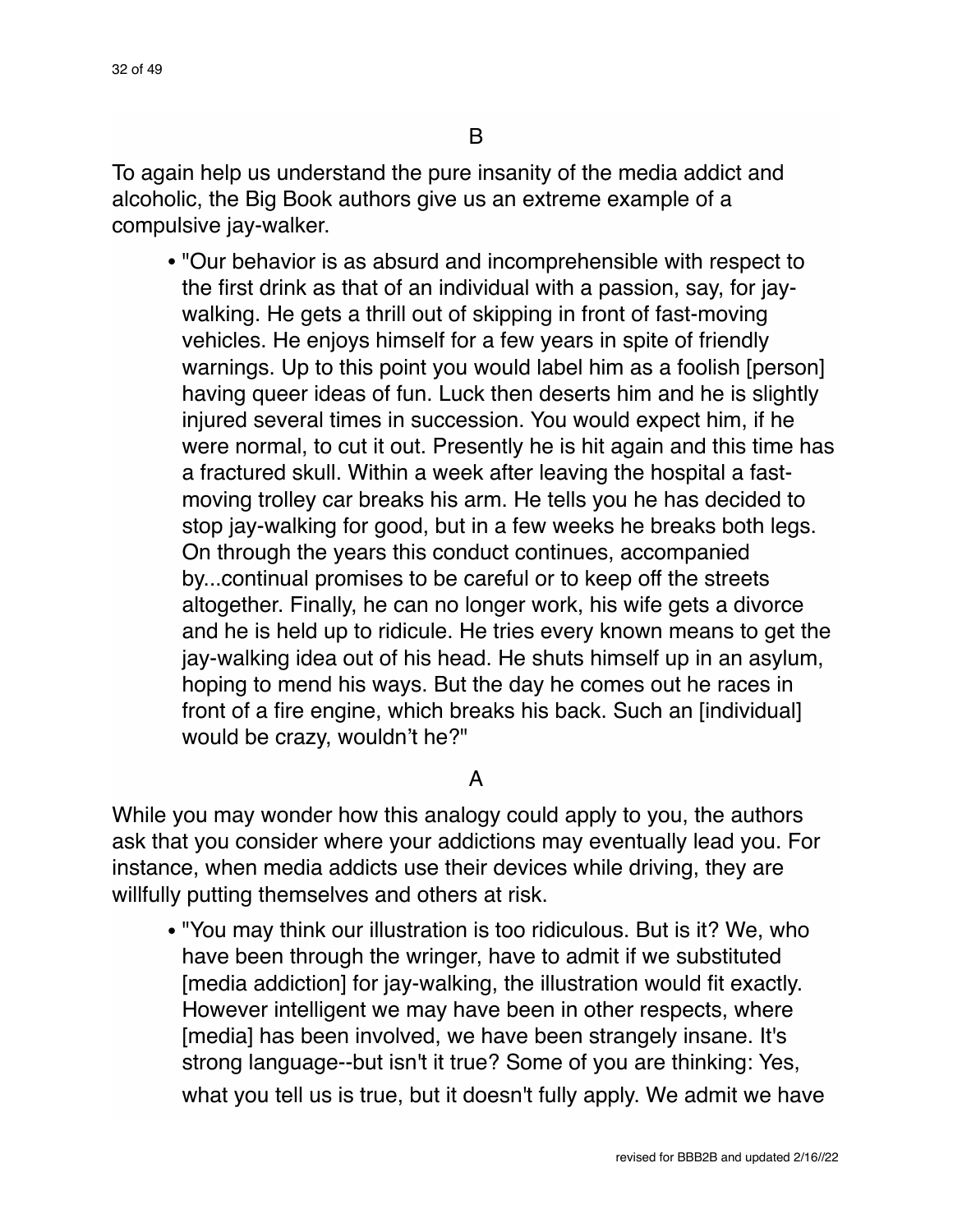some of these symptoms, but we have not gone to the extremes you [people] did, nor are we likely to, for we understand ourselves so well after what you have told us that such things cannot happen again. We have not lost everything in life through [compulsive media usage] and we certainly do not intend to. Thanks for the information. That may be true of certain [non-media addictive] people who, though [bingeing] foolishly and heavily at the present time, are able to stop or moderate, because their brains and bodies have not been damaged as ours were. But the actual or potential [media addict], with hardly any exception, will be ABSOLUTELY UNABLE TO STOP [BINGEING] ON THE BASIS OF SELF-KNOWLEDGE. This is a point we wish to emphasize and re-emphasize, to **smash home** upon our [media addict] readers as it has been revealed to us out of bitter experience."

## B

This point today is our basic message. That the real media addict will be unable to stop bingeing on media on the basis of knowledge and will power alone. Many of us had lots of knowledge about the seductive and addictive qualities of media, but we still could not stop.

## A

We hope that we have been able to reach you and to smash home the reality of what media addiction is. If you cannot admit to this part of the disease, it will be difficult for you to accept it. And if we can't accept our addiction we will not go to the lengths needed to recover using the 12 Steps.

#### B

Having studied the fist Step, we now have the first two principles of the MAA program taken from Step One. "We admitted that we were powerless over media — that our lives had become unmanageable." The first two principles are HONESTY and ACCEPTANCE.

• The first step begins with HONESTY; HONESTY about our compulsive use of media. Unless we truthfully see how we are acting out with media, we cannot hope to find solutions. HONESTY is a precursor to ACCEPTING we are powerless over media, powerless over our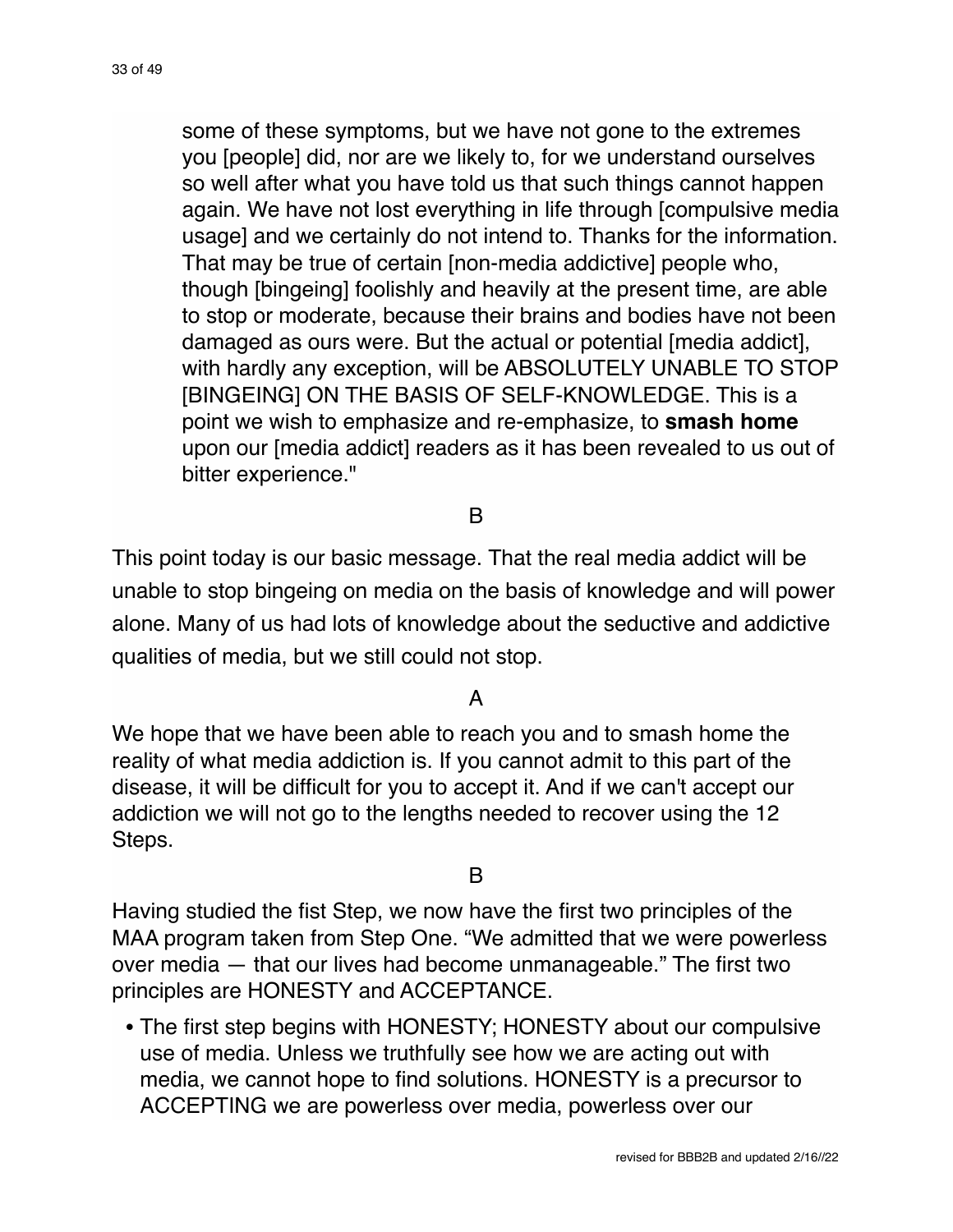emotions and powerless over people. This ACCEPTANCE is the beginning of our surrender process. This ACCEPTANCE allows us to be authentic with ourselves and others. We can stop judging ourselves. You are the only one who can say if you are a media addict. Recovery begins only when we genuinely admit. While we were under the spell of our addiction, we believed that it was not that bad or that we could stop at any time. ACCEPTANCE is the key to admitting that when it comes to media, we are powerless and our life is unmanageable.

#### A

Honesty about our media addiction leads to acceptance of ourselves and acceptance of the solution. Thank you all for reading. Next week we will read how the co-founder of AA recovered from his hopeless addiction to alcohol. His story will give us hope that we can recover too. We will also take the first step together.

#### B

## **Sharing**

We will now open up the room for sharing for 3 minutes each. We will begin with our three readers in the order they read and then I will take more names. (A will keep time)

Reader 1\_\_\_\_\_\_\_ Reader 2\_\_\_\_\_\_\_\_ Reader 3\_\_\_\_\_\_

(Share until 7:35 AM)

#### A

That is all the time for sharing we have today.

MAA has no dues or fees. We are self-supporting through our own contributions, which are for the development of MAA literature, costs incurred by the MAA General Service Board, phone and video meeting services and the maintenance of the MAA website at mediaaddictsanonymous.org.

Contributions can be made via PayPal on the MAA website. Please consider donating as we are a new group and need your support. (Repeat website)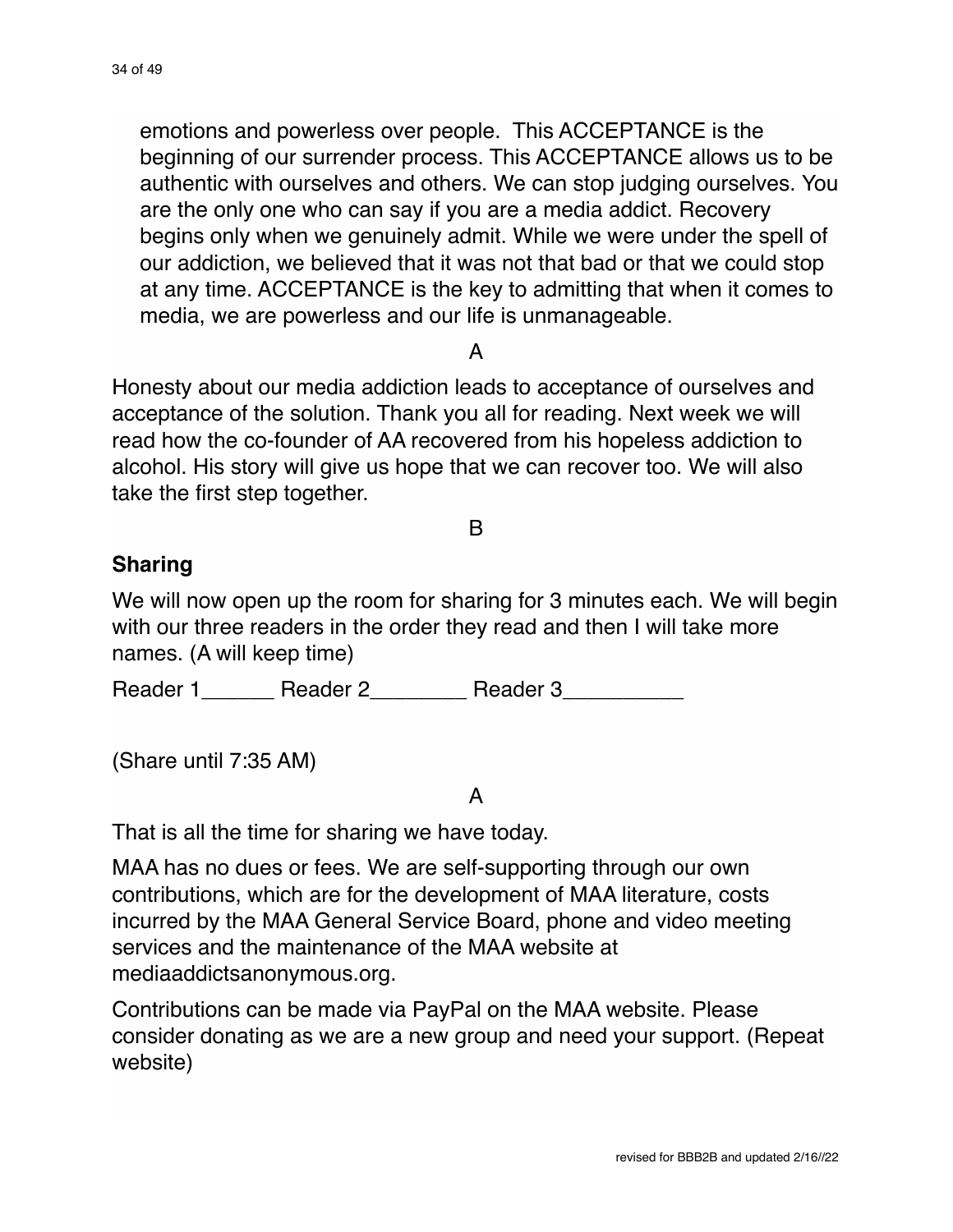Before we close the meeting, we encourage you to exchange names for outreach. If you want to contact someone you heard on today's meeting or are looking for a sponsor or media sobriety partner, please use the chat room to connect with other members.

### **Closing:**

In closing, the opinions expressed here today are strictly those of the individuals who gave them. The things we have heard here are spoken in confidence and should be treated as confidential. We do not take outside the meeting whom we hear at the meeting. If we try to absorb what we have heard, we are bound to gain a better understanding of the way to handle our problems and begin to change our lives. Let us talk to each other, reason things out with someone else, and let there be no gossip or criticism of one another, but only Love, Understanding, and Fellowship.

B

This ends our session of Before & Beyond Back-to-Basics. To close, please join us in the WE VERSION of the "Serenity Prayer."

*God grant us the serenity to accept the things we cannot change, courage to change the things we can, and wisdom to know the difference.*

Are there any questions about Before & Beyond Back-to-Basics or MAA?

(A & B field questions)

END SESSION 3

\*\*\*\*\*\*\*\*\*\*\*\*\*\*\*\*\*\*\*\*\*\*\*\*\*\*\*\*\*\*\*\*\*\*\*\*\*\*\*\*\*\*\*\*\*\*\*\*\*\*\*\*\*\*\*\*\*\*\*\*\*\*\*\*\*\*\*\*\*\*\*\*\*\*

MONTH 1 WEEK 4

Please ask a new member to lead the group in the First Step Prayer.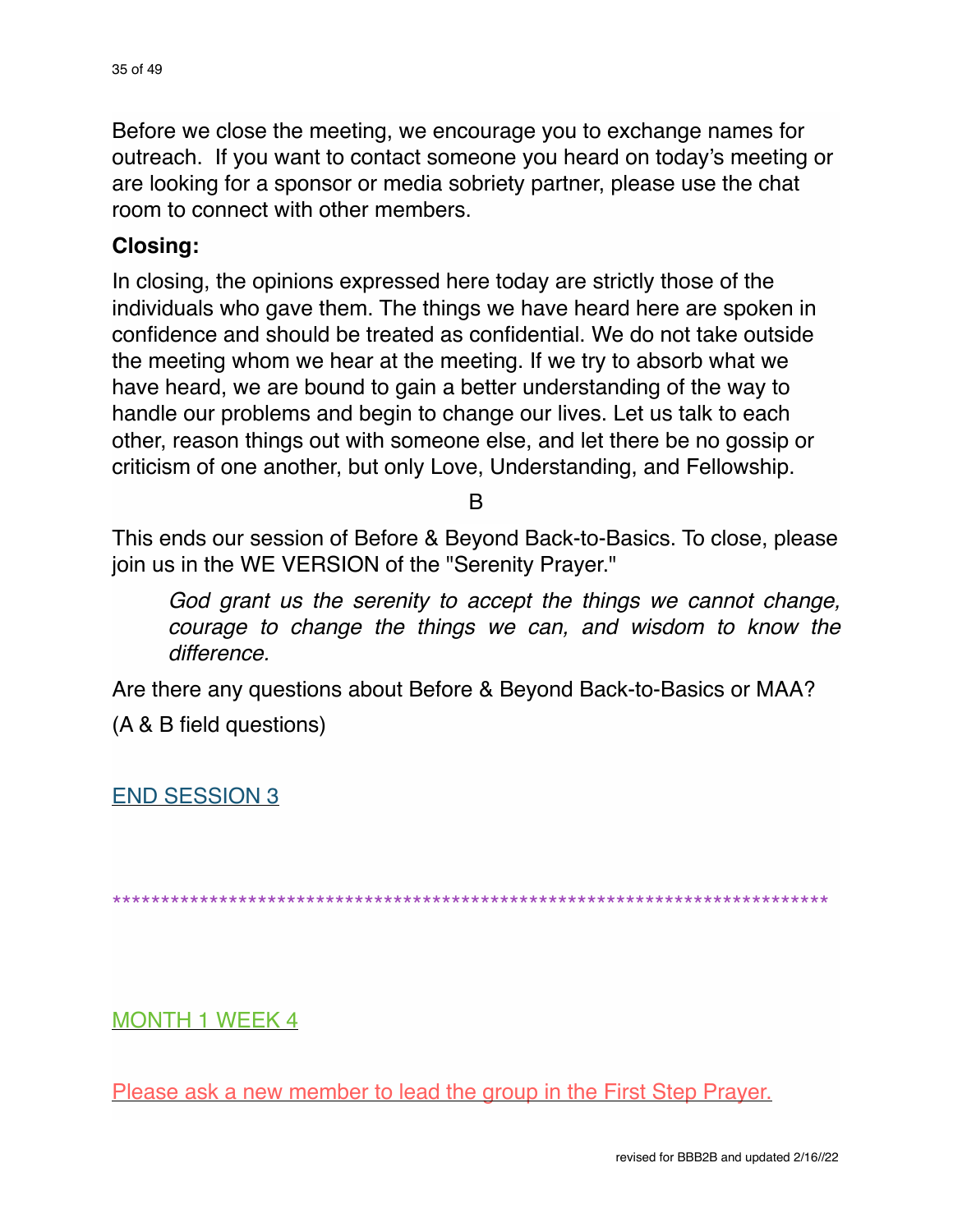Welcome to the fourth session of "Before & Beyond Back-to-Basics—A Design for Living" meetings for media addicts. Please put down all nonessential electronic media while participating in these sessions. By focusing on this meeting without distractions you will be able to access the recovery power of what these Back-to-Basics meetings offer. We ask that if you are speaking or reading that you allow us to see you in Zoom.

My name is  $A_{-}$ , and I am  $B_{-}$ . We are recovered members of Media Addicts Anonymous and we are your Group Sponsors.

We have asked *<u>(member)*</u> to lead us in the First Step Prayer.

*God, Creative Intelligence, Universal Mind, Spirit of Nature, Spirit of the Universe, my name is (your name) and I am a real media addict ... and I need your help today.*

Thank you \_\_*(member)*\_\_\_.

B

Most of what we will be reading in this Back-to-Basics group will be taken directly from the Big Book of Alcoholics Anonymous. In MAA we respect AA's request to read the Big Book as is, changing nothing. Back-to-Basics is a sponsored group. If you were reading the Big Book one-on-one with your sponsor, you probably would be asked to changed alcohol to media so you could understand the full impact of how media is just like alcohol. Therefore, as your Group Sponsors, when reading, wherever it mentions terms related to alcoholism, we will often substitute or add media addiction concepts to help us understand how media addiction is similar to alcohol addiction and why our solution is to be found in the Big Book of AA. To make this format more inclusive, we have also changed the pronouns from third-person singular to third-person plural. These two adjustments are made to serve each individual being sponsored both personally and in this sponsored group as a whole, to obtain as much benefit from the Big Book as possible.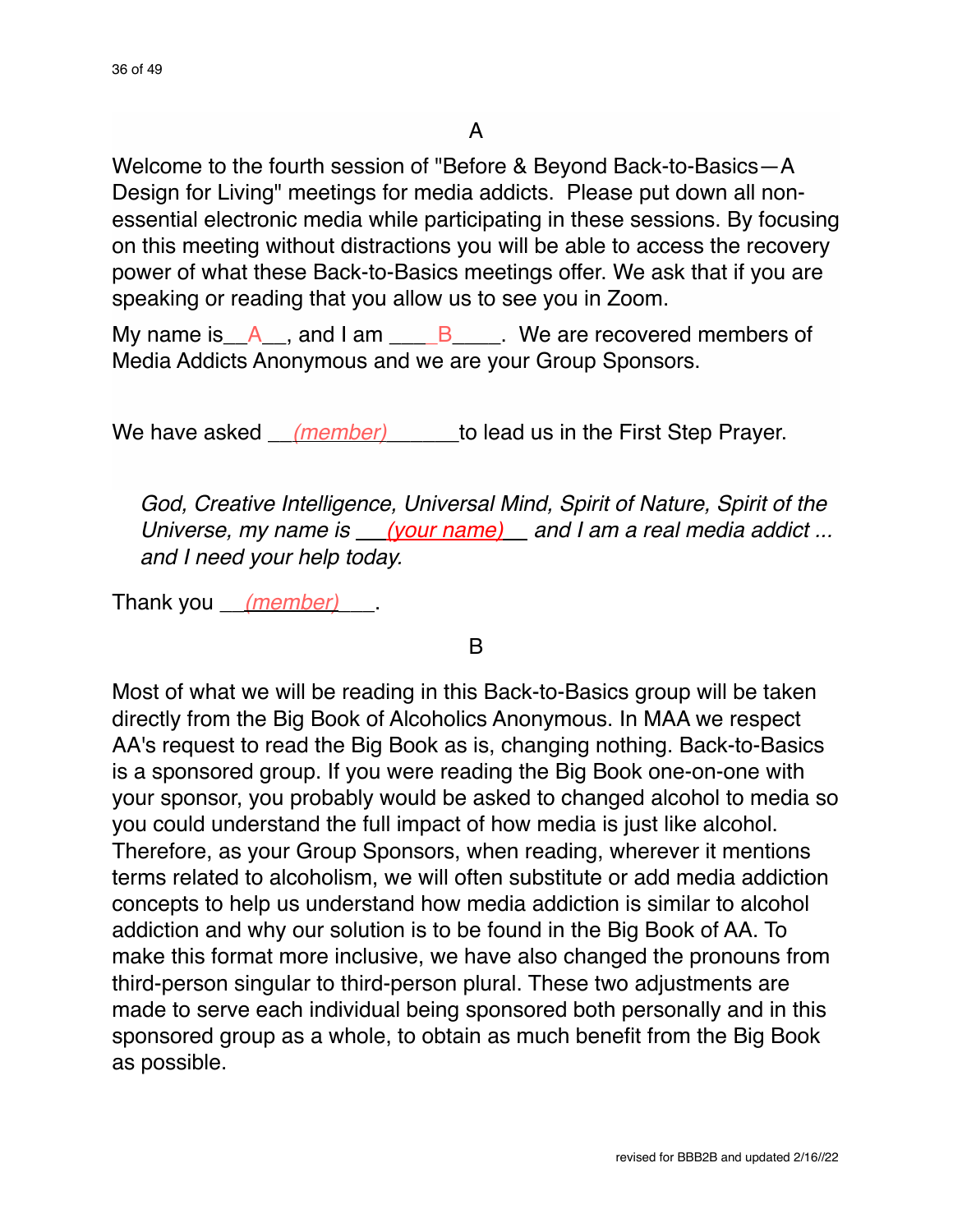We will now review what we have learned about media addiction so far: Media is a mind-altering and mood-altering drug. It is our dope or a dopamine high, as we learned from medical professionals. We have a physical allergy to media because of its mood-altering effect on the body. Because we have overused media in the past, this has affected our minds and we have lost the ability to use media with impunity.

## B

In addition to this physical allergy, we have a mental obsession which means we may be able to be media sober for a period of time, but because of our obsession, we will always get drunk again. We turn to media for relief, reward, recreation, and relaxation, but then end up with deep regret and remorse. We have a mental block and were unable to remember how bad the last binge or media black-out was, so we picked up media again without any thought of the consequences to our lives or others. Our minds minimized the severity of our addiction and we reverted back into the cycle of compulsive behavior.

#### A

Media addiction, like alcoholism, is a disease. It is not a moral issue. We are not bad people or weak-willed. When we ingest media, we have an allergic response to it, which triggers the obsessive need to use more and more media.

## B

The solution is a spiritual one. Unless we have an entire psychic change, we cannot hope to become sober and stay sober with media.

## A

The Twelve Steps of AA and MAA are the solution to having this psychic change and if we want to be truly free of our compulsion to get drunk on media, and live our lives without medicating ourselves with media, we have to be all in. We have to be willing to go to any length to achieve this recovery.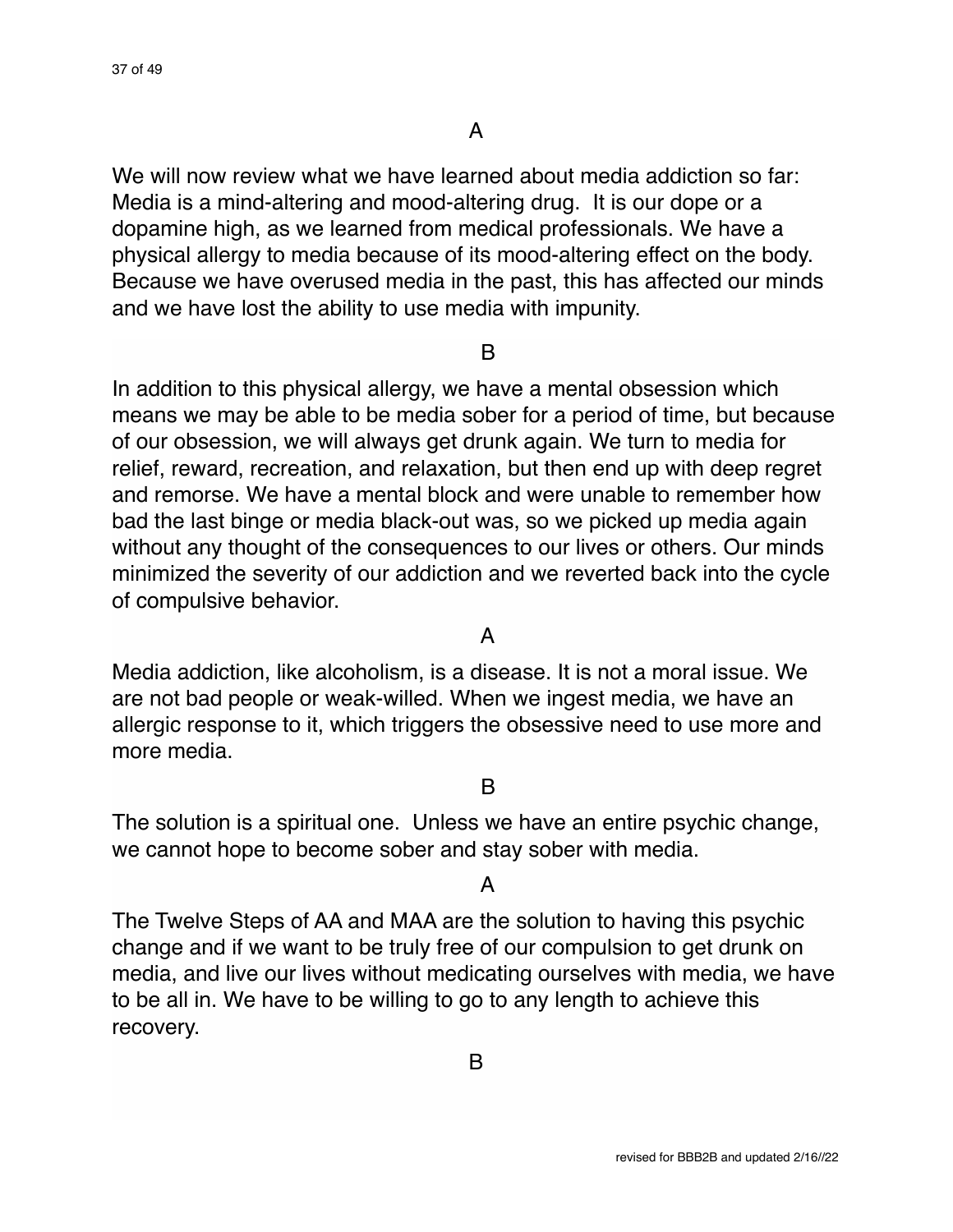Lastly, lack of power is our dilemma so we must find a God of our understanding. It doesn't matter who or what we call this Higher Power, but we must have a power greater than ourselves who will relieve our obsession of the mind so we can transform the brain back to its original nature.

A

In the early years of A.A. it was difficult for many alcoholics to admit that they were powerless over alcohol. For those of us who are media addicts this admission can be just as distressing. But there is hope. We will now relate the story of how one of the co-founders of AA, Bill W., an alcoholic of the hopeless variety, overcame his alcoholism.

B

In the 1920s, Bill had a dream of becoming a successful Wall Street stock analyst and making millions in the Stock Market. When his story begins, Bill is twenty-two years old and returning home from World War I. He believes he is a leader in the making and has high hopes for himself. He says, "My talent for leadership, I imagined, would place me at the head of vast enterprises which I would manage with the utmost assurance."

A

He took courses in law, business, and economics, but almost didn't pass his courses because of his drinking. He quits school to become a Wall Street tycoon. Some of his ideas get the attention of Wall Street brokers and he has some early success. The more successful he becomes the more he drinks. But he isn't worried. He writes:

• "For the next few years fortune threw money and applause my way. I had arrived. My judgment and ideas were followed by many to the tune of paper millions. The great boom of the late twenties was seething and swelling. Drink was taking an important and exhilarating part in my life...Everyone spent in thousands and chattered in millions...I made a host of fair-weather friends."

#### B

After a while his drinking begins to affect his performance and those around him. When his co-workers confront him, he gets defensive. Bill starts to isolate. He says: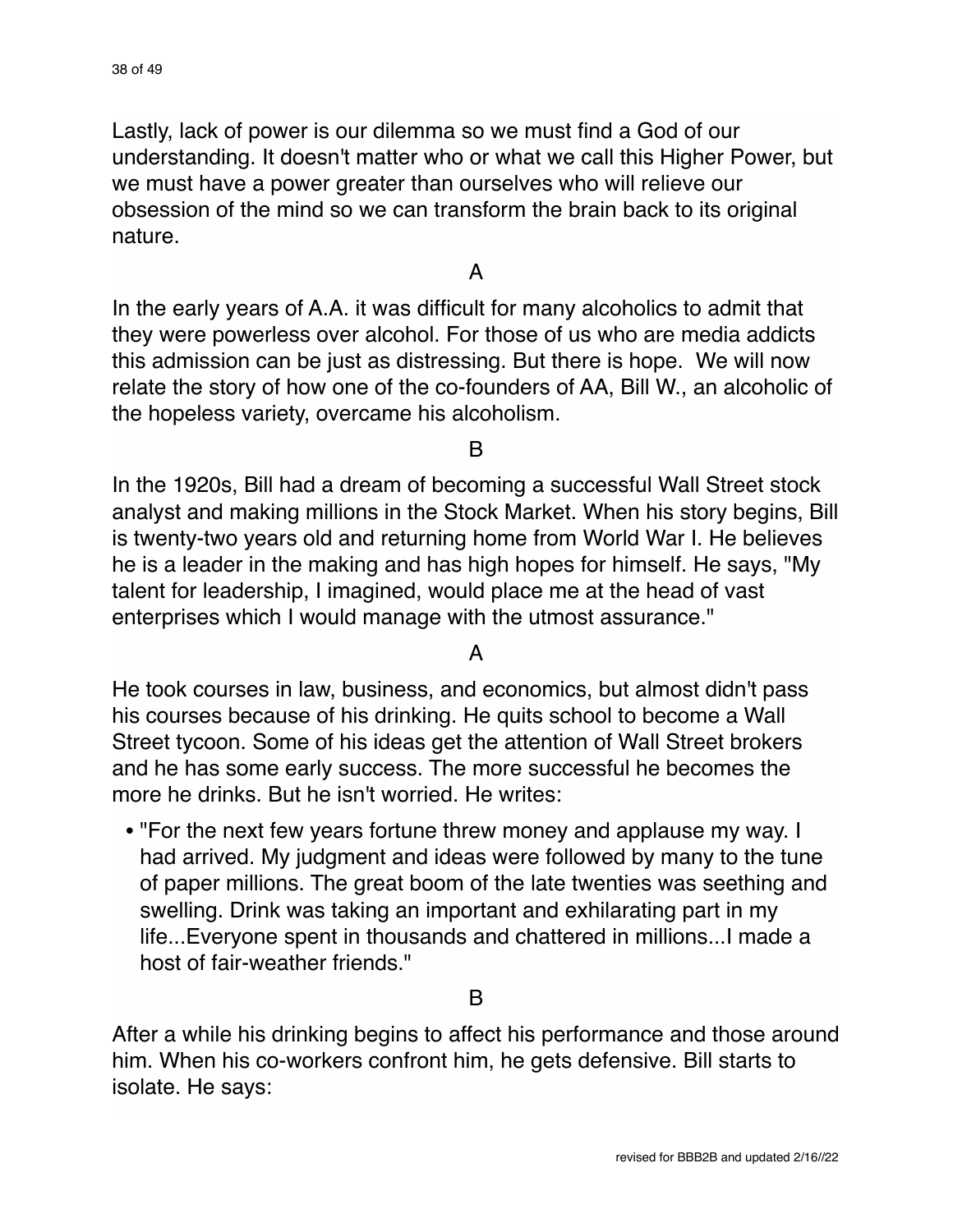• "My drinking assumed more serious proportions, continuing all day and almost every night. The remonstrances of my friends terminated in a row and I became a lone wolf...The local banker watched me whirl fat checks in and out of his till with amused skepticism."

A

Then the unthinkable happens. On October 1929 the stock market crashes and the rug is pulled out from under Bill's dreams. With his fortune lost, he does what he always does when he has a problem. He turns to booze for strength and relief.

• "I was finished and so were many friends. The papers reported men jumping to death from the towers of High Finance. That disgusted me. I would not jump. I went back to the bar...Tomorrow was another day. As I drank, the old fierce determination to win came back."

B

Bills reaches out to a rich friend in Canada and he invites Bill and his wife, Lois, to come live with him. By the next spring he and his wife are living in their accustomed style again. But his drinking eventually catches up with him and his friend tells him he has to leave. He and his wife go to live at her parent's house.

A

Bill was not to have any employment nor draw a sober breath for the next five years. His wife has to go to work to provide for them. Not only that, Bill's behavior ostracizes him from his friends and co-workers. His ability to manage his life is becoming harder and harder, but he still believes he can control things.

• "Liquor ceased to be a luxury; it became a necessity…I began to waken very early in the morning shaking violently…Nevertheless, I still thought I could control the situation…"

#### B

Things looked hopeless for a long time, but then a promising business opportunity came his way.

• "Stocks were at the low point of 1932, and I had somehow formed a group to buy. I was to share generously in the profits."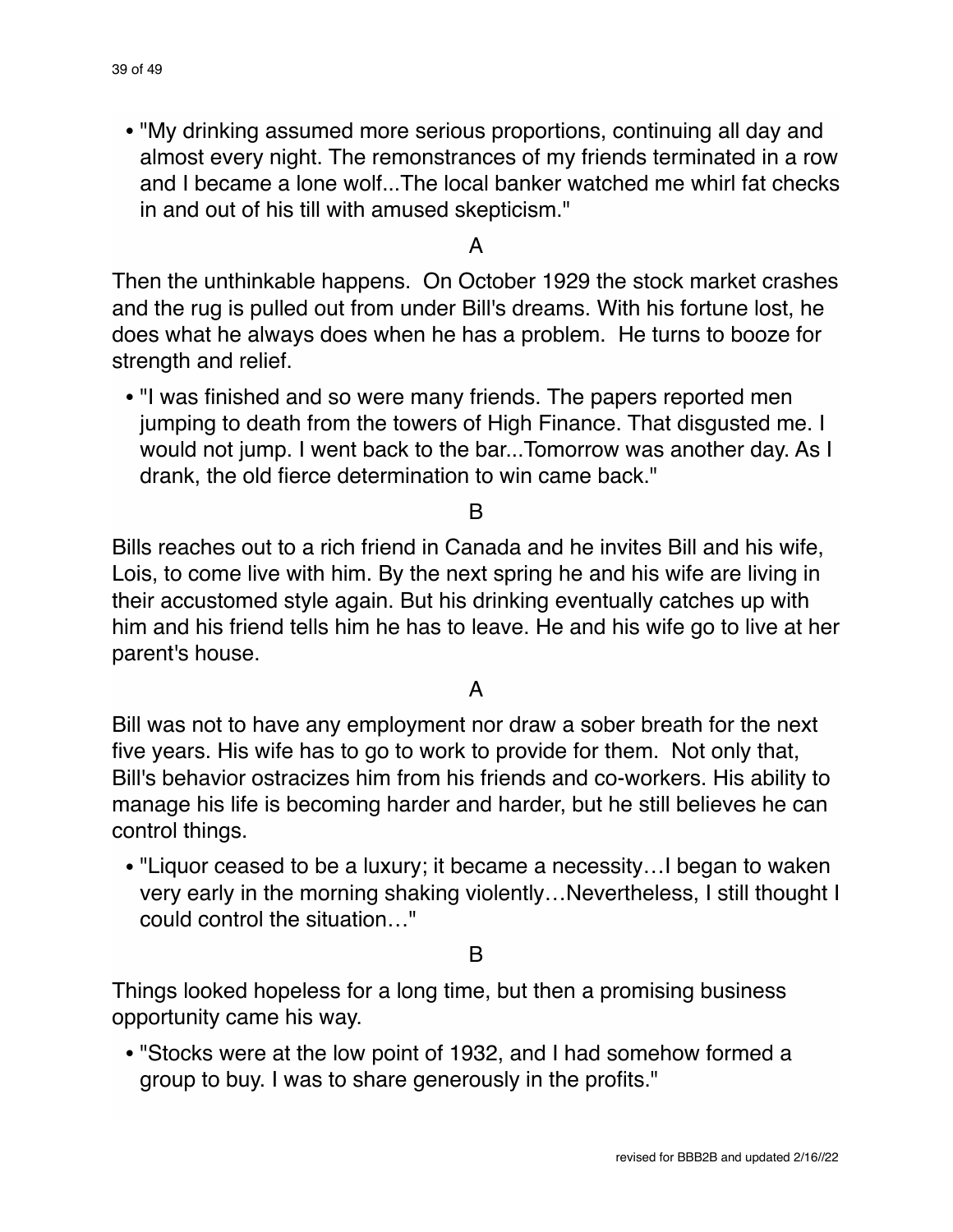But before the deal could go through, Bill went on a bender, and the deal dried up. Finally, Bill was beginning to see that something was very wrong:

• "This had to be stopped. I saw I could not take so much as one drink. I was through forever…my wife happily observed that this time I meant business. And so I did."

#### B

Nonetheless, he soon got drunk again with zero thought to what the consequences were. He says:

• "There had been no fight. Where had been my high resolve? I simply didn't know. It hadn't even come to mind. Someone had pushed a drink my way, and I had taken it. Was I crazy?"

Bill tried many more times, sometimes with more success, but each time he ended up falling back off the wagon.

• "The remorse, horror, and hopelessness of the next morning are unforgettable. The courage to do battle was not there. My brain raced uncontrollably and there was a terrible sense of impending calamity."

## A

He began stealing from his wife to get booze and even became suicidal. Forty pounds under weight, he was placed in a hospital to clear his brain. A doctor told him that in alcoholics, the will is weak when it comes to alcohol, though it might remain strong in other aspects of his life.

B

With this information, Bill believed he now understood himself and his problem. He left the hospital with high hopes and stayed sober for four months. "Surely," he thought, "this was the answer—self-knowledge."

## A

But the day came when he drank once more. He returned to the hospital and his wife was told that he would die of heart failure during delirium tremens or develop a wet brain by year's end. They had no more hope for him.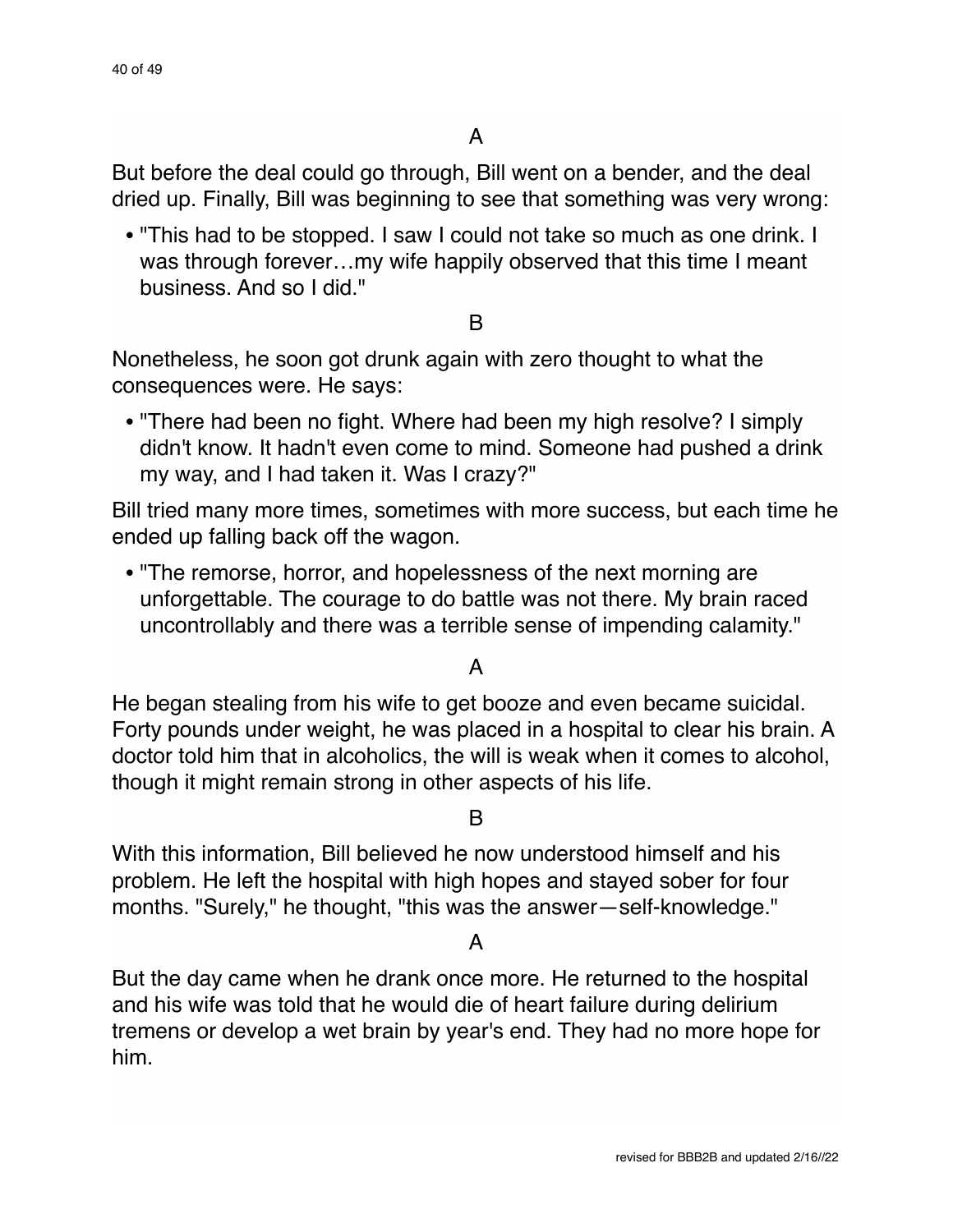• "It was a devastating blow to my pride. I, who had thought so well of myself and my abilities, of my capacity to surmount obstacles, was cornered at last…No words can tell of the loneliness and despair I found in that bitter morass of self-pity. Quicksand stretched around me in all directions. I had met my match. I had been overwhelmed. Alcohol was my master…Trembling, I stepped from the hospital a broken man."

#### B

Bill had finally seen the truth of his condition. He had finally admitted he was powerless over drinking. But Bill could not stop drinking on this admission alone. He was drunk again soon and everyone, even he, thought he would die soon of alcohol poisoning.

A

However, something miraculous was about to happen. Looking back on this time Bill relates:

• "How dark it is before the dawn! In reality that was the beginning of my last debauch. I was soon to be catapulted into what I like to call the fourth dimension of existence. I was to know happiness, peace, and usefulness, in a way of life that is incredibly more wonderful as time passes."

Near the end of a bleak November in 1934, an old schoolmate and drinking buddy of Bill's, Ebby T., calls him on the phone and asks to drop by. Ebby, who earlier that year had been committed for alcoholic insanity was, to Bill's surprise, sober. Bill, had been drinking all day but hoped to recapture the spirit of their earlier drinking days and invited Ebby to dinner. Bill was not prepared for what he saw, he writes:

• "The door opened and [Ebby] stood there, fresh-skinned and glowing. There was something about his eyes. He was inexplicably different. What had happened?"

B

Ebby turns down Bill's offer of alcohol, which disappoints him but makes him curious. He asks Ebby what was going on. Ebby tells him, "I've got religion." Bill is shocked but he lets Ebby continue because, as he writes, "My gin would last longer than his preaching."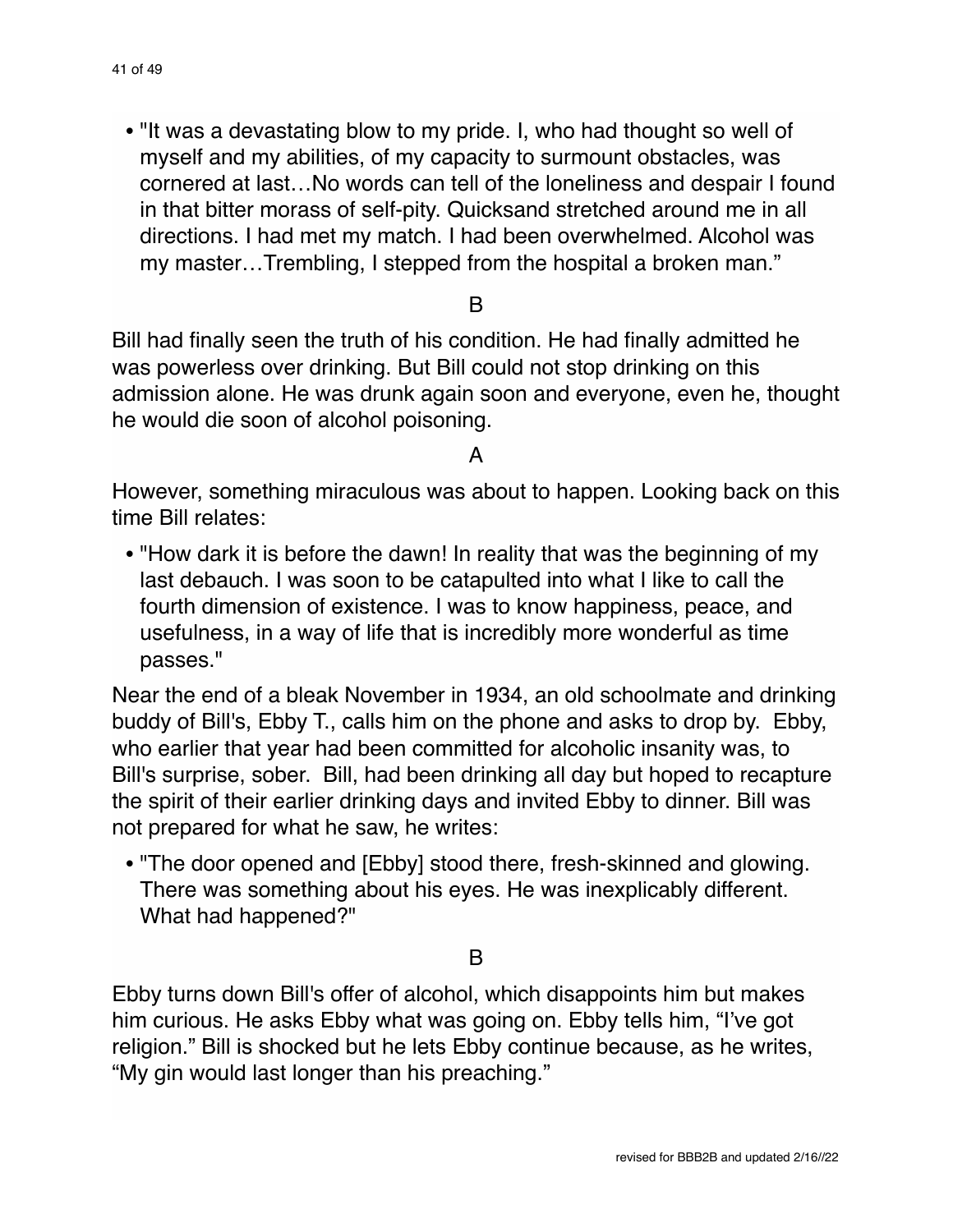But, Ebby doesn't preach to Bill. Instead, he describes a group of people he has recently met who have found a spiritual solution to many of the world's difficulties, including alcoholism. They taught Ebby how to recover from his "alcoholic illness" by practicing the "Four Spiritual Activities," activities that later became the foundation of the AA program.

#### B

Ebby tells Bill he has come to pass his experience along to Bill, that is if Bill wants it. As they talk for several hours, Bill is reminded how much he had disliked religion as a child, how his grandfather had some mild contempt of preachers and church folk.

A

Bill had to swallow hard to listen to Ebby talk about spiritual things. But he couldn't help but be curious. There was something in the way Ebby looked and talked that he couldn't deny:

• "My friend sat before me, and he made the point blank declaration that God had done for him what he could not do for himself. His human will had failed. Doctors had pronounced him incurable. Society was about to lock him up. Like myself, he had admitted complete defeat. Then he had, in effect, been raised from the dead, suddenly taken from the scrap heap to a level of life better than the best he had ever known! Had this power originated in him? Obviously it had not. There had been no more power in him than there was in me…That floored me…Here was something at work in a human heart which had done the impossible. My ideas about miracles were drastically revised right then. I saw that my friend was much more than inwardly reorganized. He was on a different footing. His roots grasped a new soil."

#### B

Yet, despite Ebby's living example, Bill still felt vestiges of his old prejudice of God and religion bubble up. Ebby had a suggestion. He said, "Bill, why don't you choose your own conception of God?"

• "That statement hit me hard. It was only a matter of being willing to believe in a Power greater than myself. Nothing more was required of me to make my beginning…Thus [I became] convinced that God is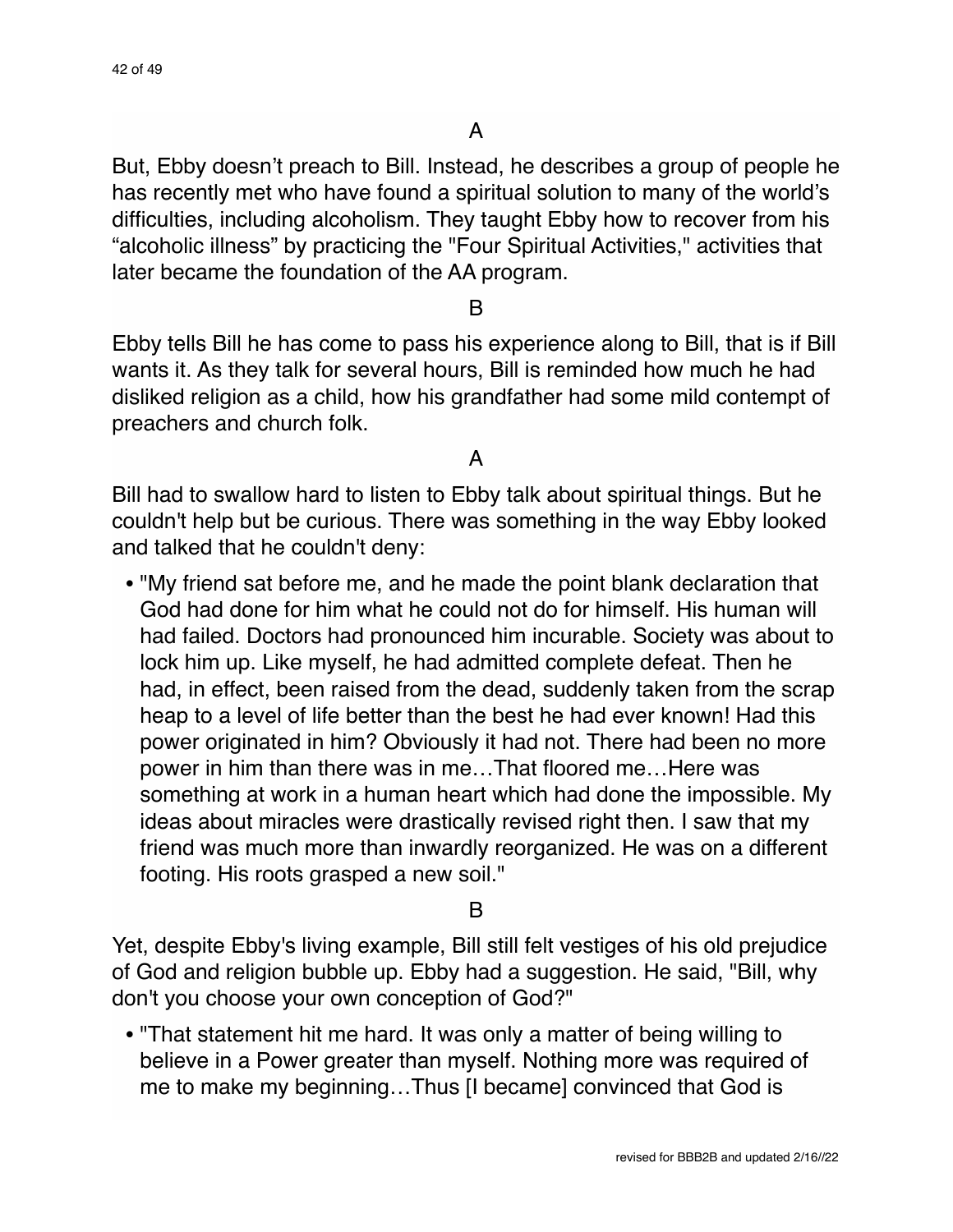concerned with us humans when we want Him enough... Scales of pride and prejudice fell from my eyes. A new world came into view."

A

Soon after Ebby's visit, Bill checks into Towns Hospital. There, under the direction of Dr. Silkworth, Bill is physically withdrawn from alcohol for the fourth time. But this time, while in the hospital, Bill applies the Four Spiritual Activities to his drinking problem. Bill decides to make a complete **Surrender**. He writes**:**

• "There I humbly offered myself to God, as I then understood Him, to do with me as He would. I placed myself unreservedly under His care and direction."

B

Immediately after his Surrender, Bill begins **Sharing** his shortcomings with Ebby. Bill writes:

• "My schoolmate visited me, and I fully acquainted him with my problems and deficiencies.…I ruthlessly faced my sins and became willing to have my new-found Friend take them away, root and branch. I have not had a drink since."

## A

Together, Bill and Ebby identify the blocks that were preventing Bill from tapping into the Power greater than human power – the Power that would solve his problem. Then, Bill learns how to remove the blocks by making **Restitution**.

• "We made a list of people I had hurt or toward whom I felt resentment. I expressed my entire willingness to approach these individuals, admitting my wrong. Never was I to be critical of them. I was to right all such matters, to the utmost of my ability."

B

Then Bill gets quiet, listens to the God of his understanding, and follows **Guidance**. These actions are essential for establishing a two-way relationship with the "One who has all power."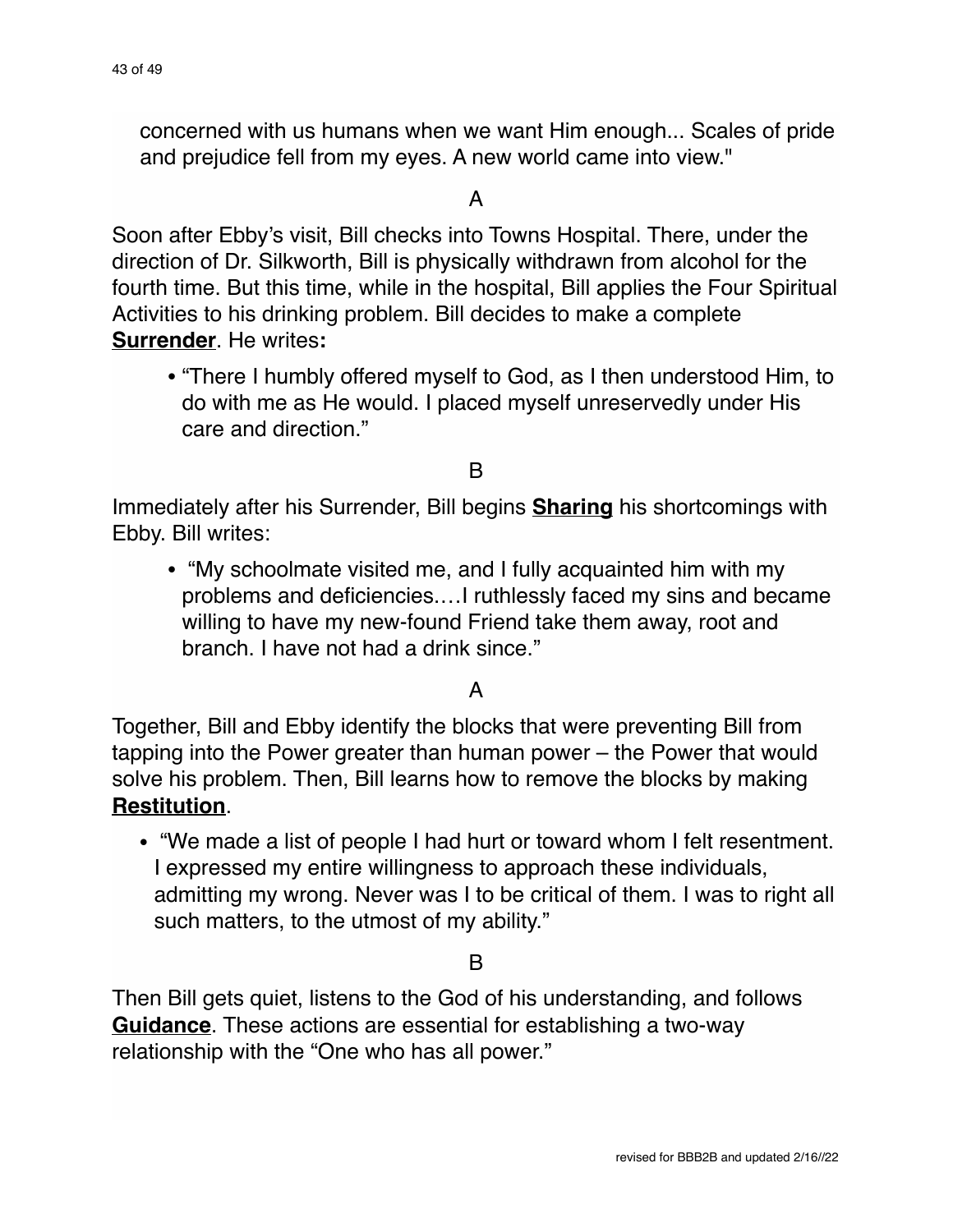• "I was to test my thinking by the new God-consciousness within. Common sense would thus become uncommon sense. I was to sit quietly when in doubt, asking only for direction and strength to meet my problems as He would have me."

#### A

Bill was told that these concepts were simple but not easy, a price had to be paid. The price? An eradication of self-centeredness and fear.

• "Never was I to pray for myself, except as my requests bore on my usefulness to others. Then only might I expect to receive. But that would be in great measure."

B

Ebby tells Bill that as he works through the "Four Spiritual Activities" of Surrender, Sharing, Restitution and Guidance he would enter a new relationship with his Creator and be given the secrets to a new way of living that would address all his problems. As long as he remained willing, honest, and humble and believed in God's power to remove his desire for drink, Bill would be able to maintain life-long sobriety given he was willing to also help others do the same.

• "Particularly was it imperative to work with others as [Ebby] had worked with me. Faith without works was dead, he said. And how appallingly true for the alcoholic! For if an alcoholic failed to perfect and enlarge his spiritual life through work and self-sacrifice for others, he could not survive the certain trials and low spots ahead. If he did not work, he would surely drink again, and if he drank, he would surely die. Then faith would be dead indeed. With us it is just like that."

#### A

With Ebby as his guide, Bill takes all Twelve Steps and has a sudden conversion experience. He has the "entire psychic change" Dr. Silkworth talks about in "The Doctor's Opinion." Bill describes the details of his spiritual awakening:

• "These were revolutionary and drastic proposals, but the moment I fully accepted them, the effect was electric. There was a sense of victory, followed by such a peace and serenity as I had never known. There was utter confidence. I felt lifted up, as though the great clean wind of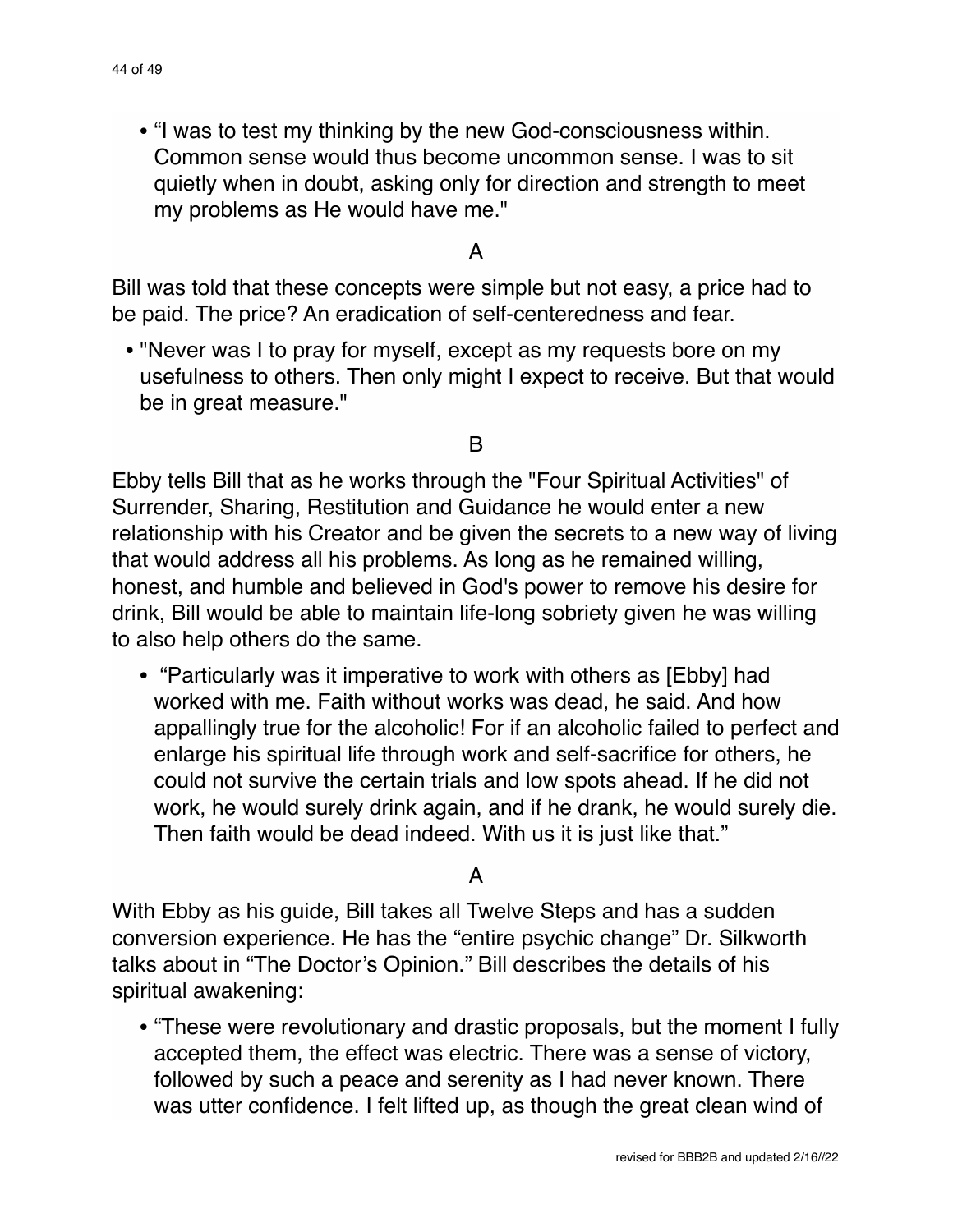a mountain top blew through and through. God comes to most men gradually, but His impact on me was sudden and profound."

B

When Bill made this direct contact with the "Spirit of the Universe," he is now able to recover from alcoholism. He had learned that alcoholism was a physical and a mental illness that only a spiritual solution would conquer.

### A

Dr. Silkworth, Bill's physician, observes the dramatic changes he sees in him, and encourages him to continue to work with other alcoholics, for this seemed to be the only way for Bill to achieve long-term sobriety. Silkworth writes:

• "In late 1934 I attended a patient who, though he had been a competent businessman of good earning capacity, was an alcoholic of a type I had come to regard as hopeless. In the course of his third treatment he acquired certain ideas concerning a possible means of recovery. As part of his rehabilitation he commenced to present his conceptions to other alcoholics, impressing upon them that they must do likewise with still others. This has become the basis of a rapidly growing fellowship of these men and their families. This man and over one hundred others appear to have recovered. I personally know scores of cases who were of the type with whom other methods had failed completely."

#### B

Bill had to work with other alcoholics in order to stay sober himself. With these discoveries he later developed, with the help of others alcoholics, the AA program.

• "My wife and I abandoned ourselves with enthusiasm to the idea of helping other alcoholics to a solution of their problems…I soon found that when all other measures failed, work with another alcoholic would save the day…I would be amazingly lifted up and set on my feet…"

#### A

Helping others brought purpose and joy back into Bill's life. By helping others, he was helping himself.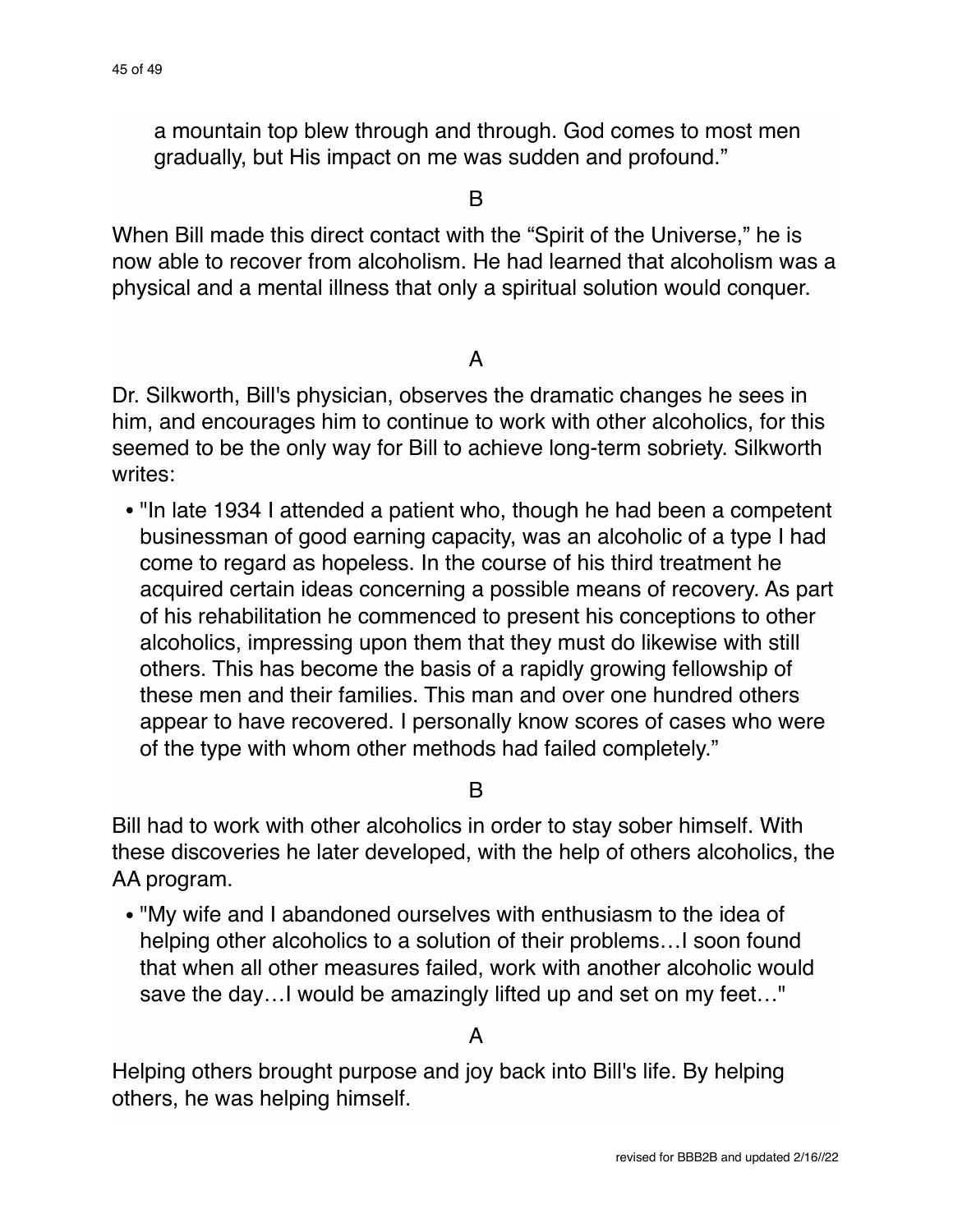• "The joy of living we really have, even under pressure and difficulty. I have seen hundreds of families set their feet in the path that really goes somewhere...There is scarcely any form of trouble and misery which has not been overcome among us."

B

Alcoholics Anonymous, now a world-wide organization that has helped millions of people, came about because one man made a decision to help another man. This is the power of what service can do and the power of what God can do for us. Bill writes:

• "Most of us feel we need look no further for Utopia. We have it with us right here and now. Each day my friend's simple talk in our kitchen multiplies itself in a widening circle of peace on earth and good will toward [all humanity]."

## A

This week we have highlighted some important passages in the Big Book we hope have been helpful in recognizing the plight of the true media addict and the steps we need to take to recover. We hope we have shown you enough evidence to want to proceed.

Now, it is time for you to begin, like Bill W., to take your own journey toward a spiritual awakening that will change your life. Let's prepare ourselves now to take the First Step.

## B

## **Step 1 -** *We admitted we* **were** *powerless over Media – that our lives had become unmanageable.*

This is the first step to the **Surrender** process. But before we are capable of surrender, we must be honest and willing to see the truth of our condition. Once we fully admit that we have a problem with media, only then can we begin to accept the solution. The Big Book authors tell us exactly what we have to do.

• "We learned that we had to fully concede to our innermost selves that we were [media addicts]. This is the first step in recovery. The delusion that we are like other people, or presently may be, has to be smashed."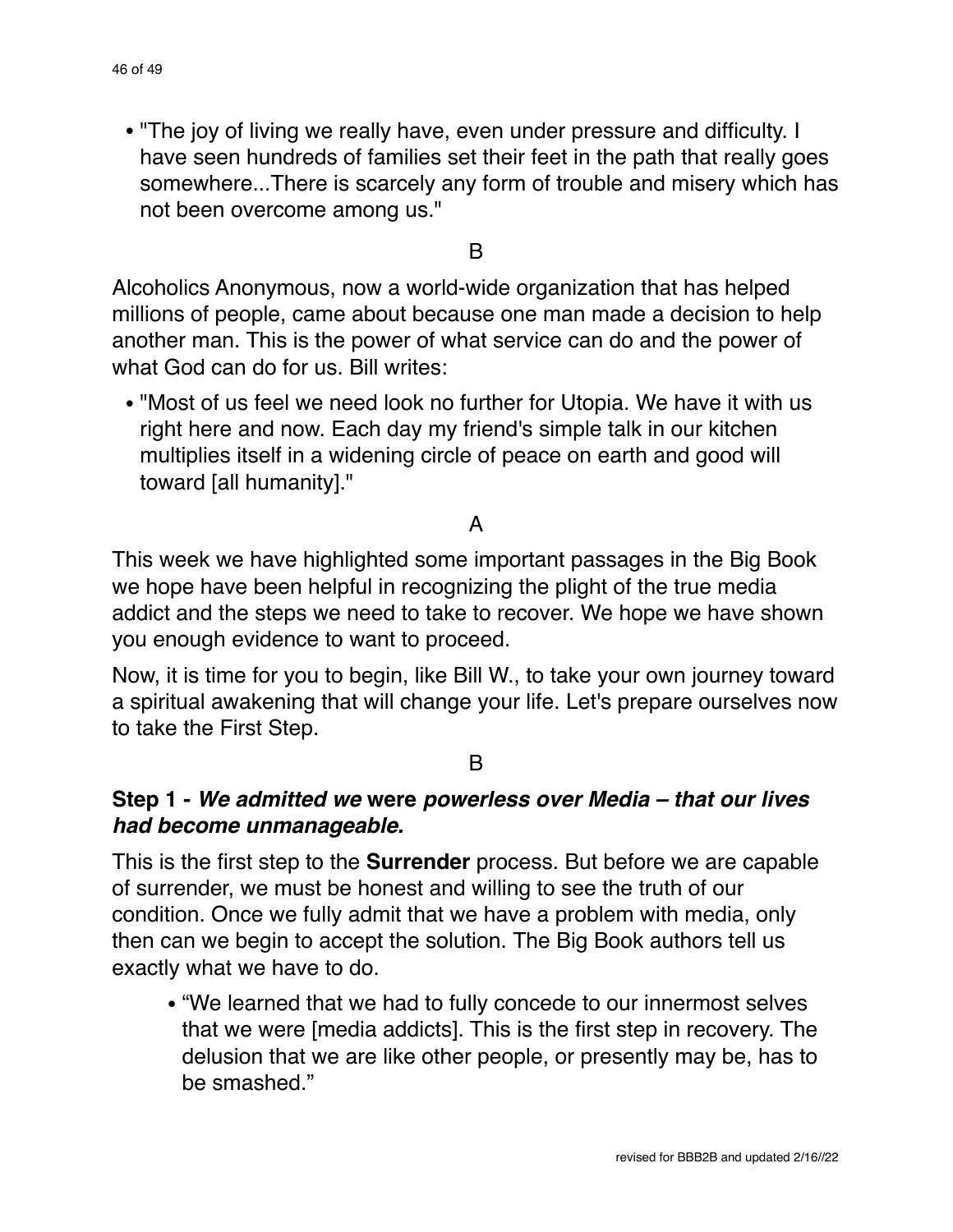In order to smash the delusion that you are not a media addict, we are going to ask you to answer a simple question. "Are you ready to concede to your innermost self that you are powerless over media and your life has become unmanageable?"

Before you answer, let's pause for one minute to take time to ponder this important admission. Are you powerless over media and is your life unmanageable?

## [Time for 1 minute]

Now I will ask again: "Are you ready to concede to your innermost self that you are powerless over media and your life has become unmanageable?" All that is required is a "yes" or "no" answer.

Thank you. According to the Big Book authors, if you answered "yes" to this question you have taken Step One and you have begun the surrender process.

B

This month we have covered 60 pages of the "Big Book" and taken the First Step. This is a remarkable accomplishment, please congratulate yourself for taking this important first step. By being honest and admitting our problem we can begin now to accept the solution.

## A

Next month we will continue our journey through the Steps by presenting and taking Steps Two and Three. We will also begin moving into the Sharing process by providing you with guidelines for taking the Fourth and Fifth Steps.

## B

## **Sharing**

We will now open up the room for sharing for 3 minutes each. We will begin with our three readers in the order they read and then I will take more names. (A will keep time or get a volunteer to time keep)

Reader 1 \_\_\_\_\_\_ Reader 2 \_\_\_\_\_\_\_ Reader 3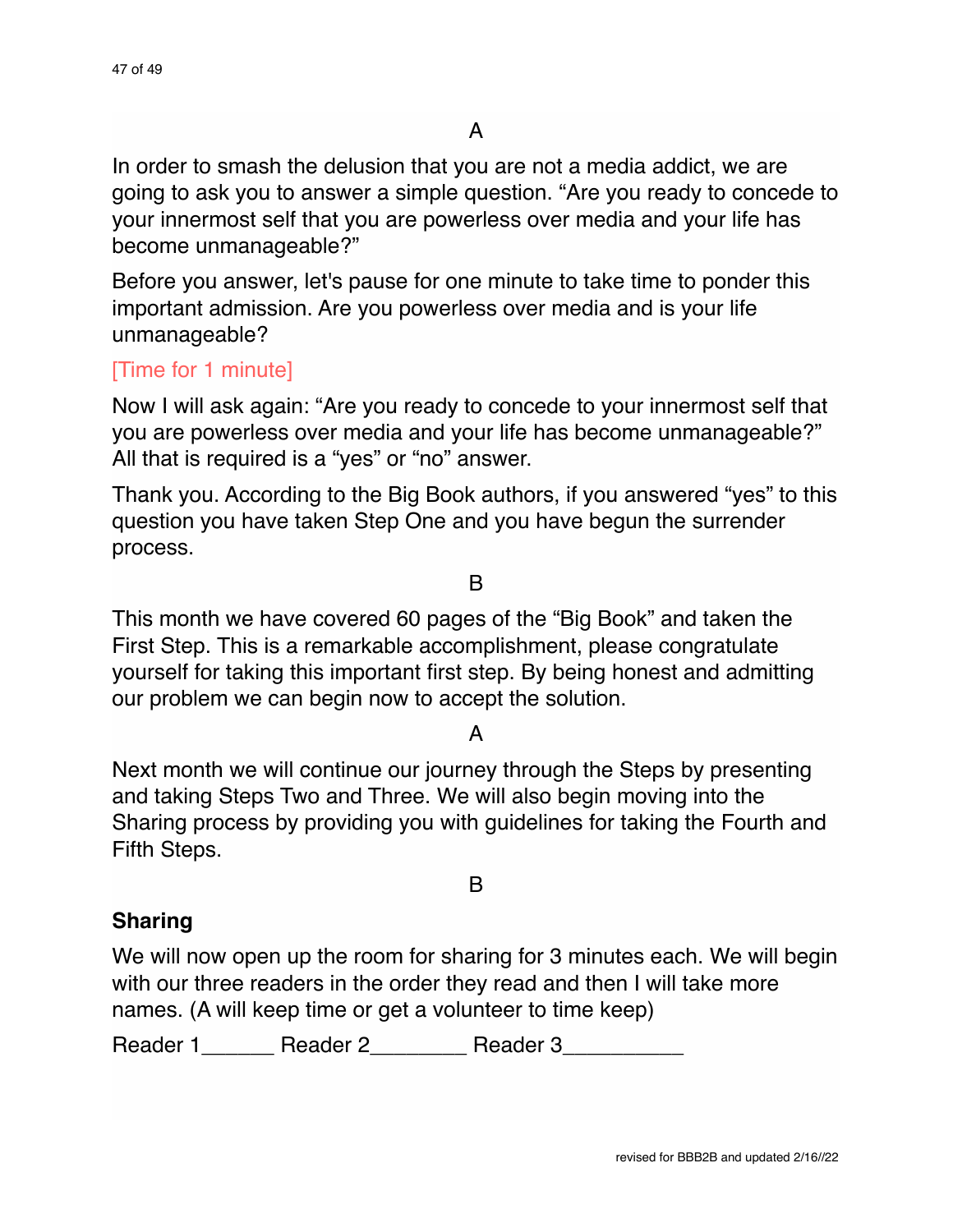(Share until 8:35 AM)

A

That is all the time for sharing we have today.

## **Announcements**

MAA has no dues or fees. We are self-supporting through our own contributions, which are for the development of MAA literature, costs incurred by the MAA General Service Board, phone and video meeting services and the maintenance of the MAA website at mediaaddictsanonymous.org.

Contributions can be made via PayPal on the MAA website. Please consider donating as we are a new group and need your support. (Repeat website)

Before we close the meeting, we encourage you to exchange names for outreach. If you want to contact someone you heard on today's meeting or are looking for a sponsor or media sobriety partner, please use the chat room to connect with other members.

## **Closing:**

In closing, the opinions expressed here today are strictly those of the individuals who gave them. The things we have heard here are spoken in confidence and should be treated as confidential. We do not take outside the meeting whom we hear at the meeting. If we try to absorb what we have heard, we are bound to gain a better understanding of the way to handle our problems and begin to change our lives. Let us talk to each other, reason things out with someone else, and let there be no gossip or criticism of one another, but only Love, Understanding, and Fellowship.

B

This ends our session of Before & Beyond Back-to-Basics. To close, please join us in the WE VERSION of the "Serenity Prayer."

*God grant us the serenity to accept the things we cannot change, courage to change the things we can, and wisdom to know the difference.*

## **Questions**

Are there any questions about Before & Beyond Back-to-Basics or MAA?